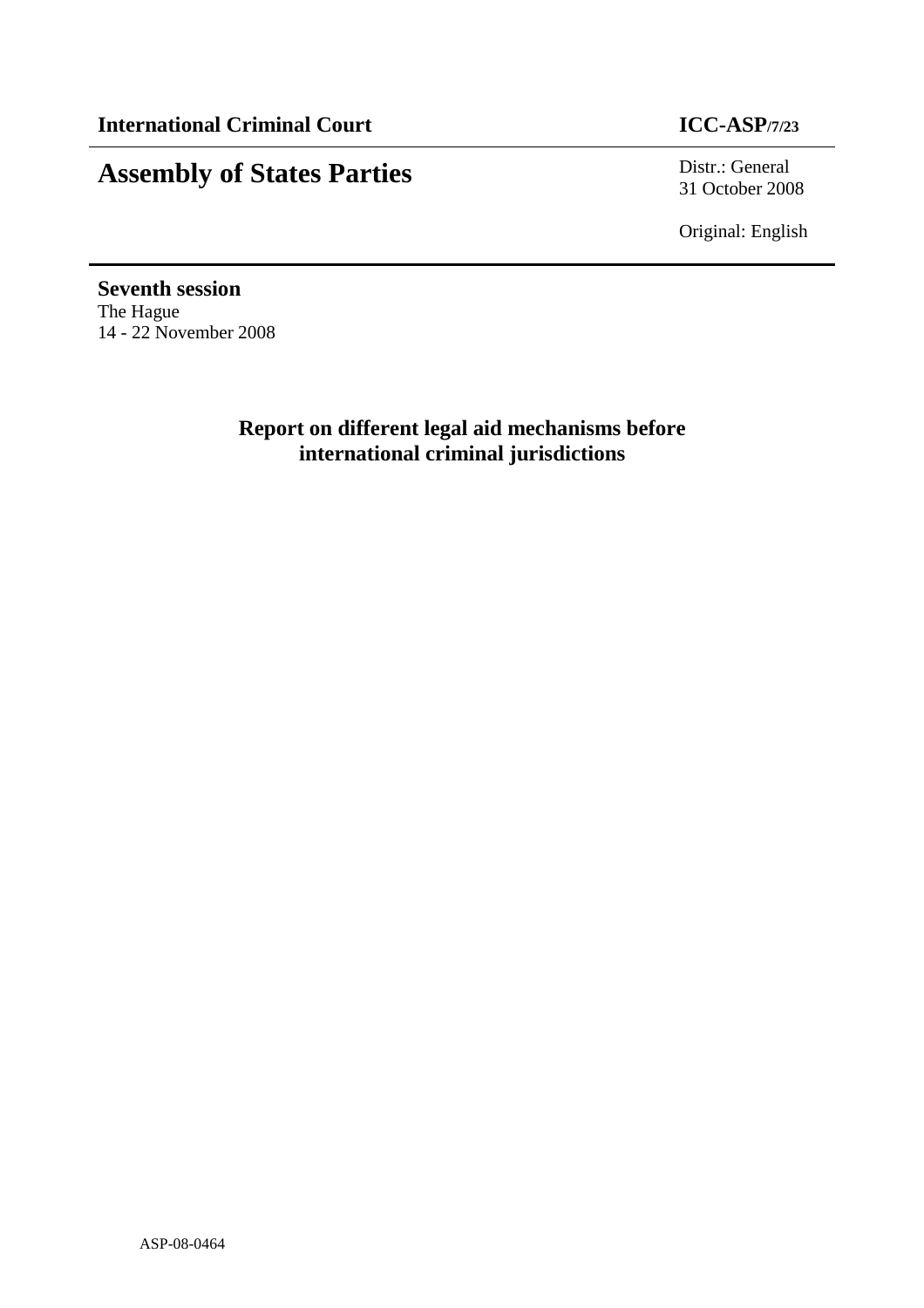ICC-ASP/7/23 Page 2

## **Contents**

| Annex I    | Summary of proposed amendments and recommendations of The            | 24 |
|------------|----------------------------------------------------------------------|----|
| Annex II   | Phases in procedure before international criminal jurisdictions (for | 25 |
| Annex III  | Standard costs (team remuneration) of a case before each             | 26 |
| Annex IV   | Court's legal aid budget for 2008 and proposed legal aid budget      | 29 |
| Annex V    | Comparative legal aid budget for fiscal years 2008 and 2009 in the   | 32 |
| Annex VI   | Evaluation of indigence by the different international criminal      | 33 |
| Annex VII  |                                                                      | 38 |
| Annex VIII |                                                                      | 43 |

*Page*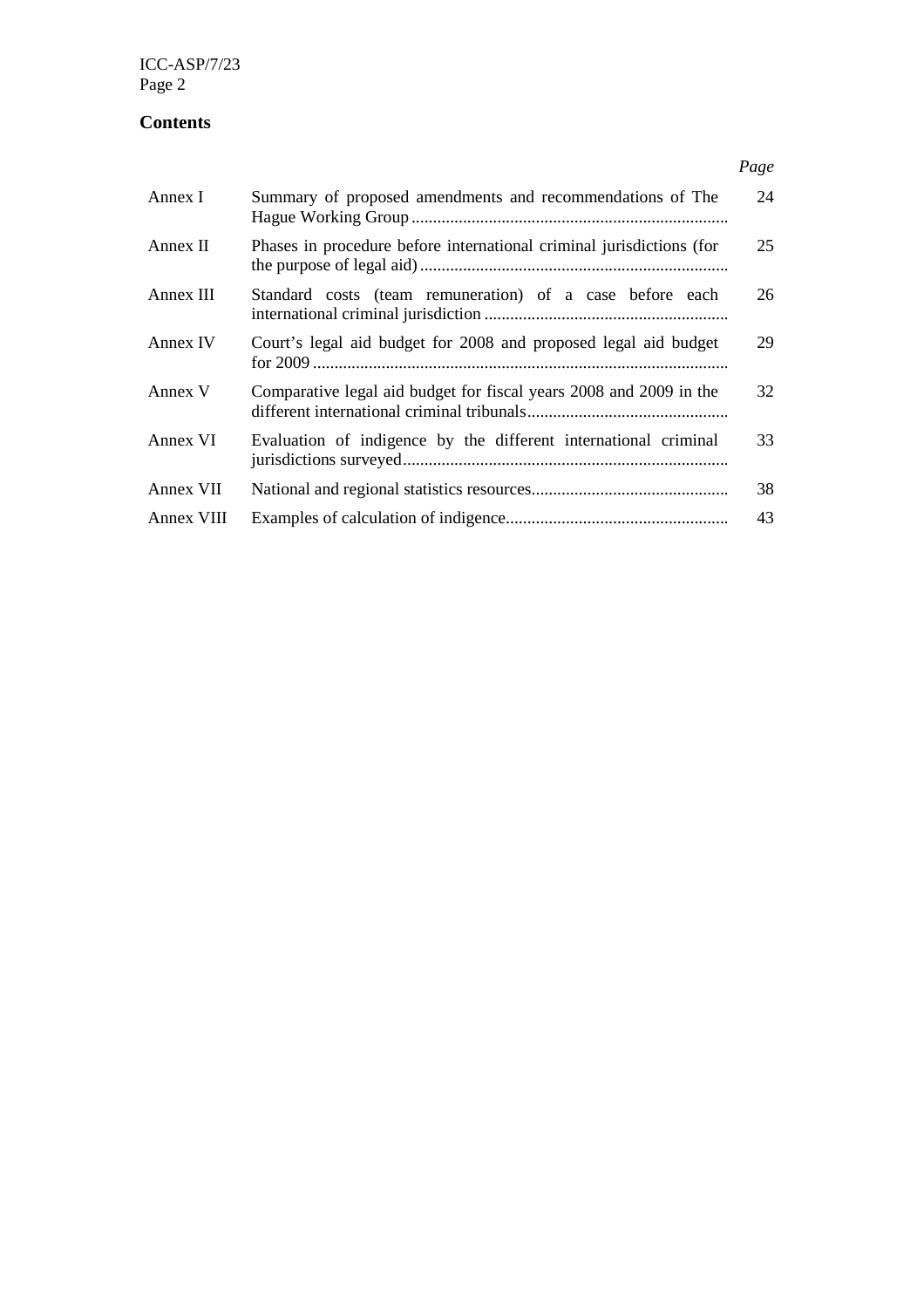1. In resolution ICC-ASP/6/Res.2,<sup>1</sup> the Assembly of States Parties ("the Assembly") invited the International Criminal Court ("the Court") to "present to the Assembly at its next session an updated report on the different mechanisms for legal aid existing before international criminal jurisdictions in order to assess, inter alia, the different budgetary impact of the various mechanisms".

2. In accordance with this request, the Registry proceeded to analyse the legal aid systems, including the resources allocated to defence teams<sup>2</sup> and the determination of indigence, $3$  and prepared a questionnaire of 15 questions deemed the most useful and relevant, in order to submit a comprehensive report on which the Assembly could make an informed decision.

3. On 28 May 2008, the Registry communicated the questionnaire to the following international criminal jurisdictions: the United Nations International Criminal Tribunal for the former Yugoslavia (ICTY); the United Nations International Criminal Tribunal for Rwanda (ICTR), the Special Court for Sierra Leone (SCSL) and the Extraordinary Chambers in the Courts of Cambodia (ECCC). The completed questionnaires were subsequently received and reviewed and a report was prepared based on the answers provided, together with any other relevant information.

4. In order to enable the Committee on Budget and Finance ("the Committee") to consider the issues addressed in the report, and The Hague Working Group to engage the Court on the same, the Court initially issued an Interim Report ("the Interim Report") on 19 August 2008.<sup>4</sup>

5. On 10 September 2008, The Hague Working Group discussed the Interim Report with the Court and suggested a series of amendments to the final Report. The Working Group further recommended that the Assembly enter into a detailed dialogue with the Court on the legal and financial aspects of victims' participation, which were outside the existing Assembly mandate for the current legal aid report.<sup>5</sup>

6. During its eleventh session, the Committee considered the Interim Report and made some recommendations thereon in its report on the work of that session.<sup>6</sup>

7. The present report, which takes into consideration, as appropriate, the proposed amendments and recommendations of The Hague Working Group, as well as the recommendations of the Committee, supersedes and replaces the Interim Report.

<sup>1</sup> *Official Records of the Assembly of States Parties to the Rome Statute of the International Criminal Court, Sixth session, New York, 30 November - 14 December 2007* (International Criminal Court publication, ICC-ASP/6/20), vol. I, part III, resolution ICC-ASP/6/Res.2, paragraph 13.<br><sup>2</sup> Benert to the Assembly of States Perties on ortions for ensuring edequate defense con-

Report to the Assembly of States Parties on options for ensuring adequate defence counsel for accused persons, (ICC-ASP/3/16, updated by ICC-ASP/5/INF.1), and Report on the operation of the Court's legal aid system and proposals for its amendment (ICC-ASP/6/4)*.*

<sup>3</sup> Report on the principles and criteria for the determination of indigence for the purposes of legal aid, submitted pursuant to the request of the Committee on Budget and Finance at its third session (See: *Official Records of the Assembly of States Parties to the Rome Statute of the International Criminal Court, Third Session, The Hague, 6-10 September 2004* (International Criminal Court publication, ICC-ASP/3/25), part II. A.8 (b), para. 116).

<sup>4</sup> ICC-ASP/7/12.

<sup>&</sup>lt;sup>5</sup> See annex I, summarizing the proposed amendments and recommendations of The Hague Working Group.

<sup>&</sup>lt;sup>6</sup> Report of the Committee on Budget and Finance on the work of its eleventh session, (ICC-ASP/7/15 and Add.1, para. 128).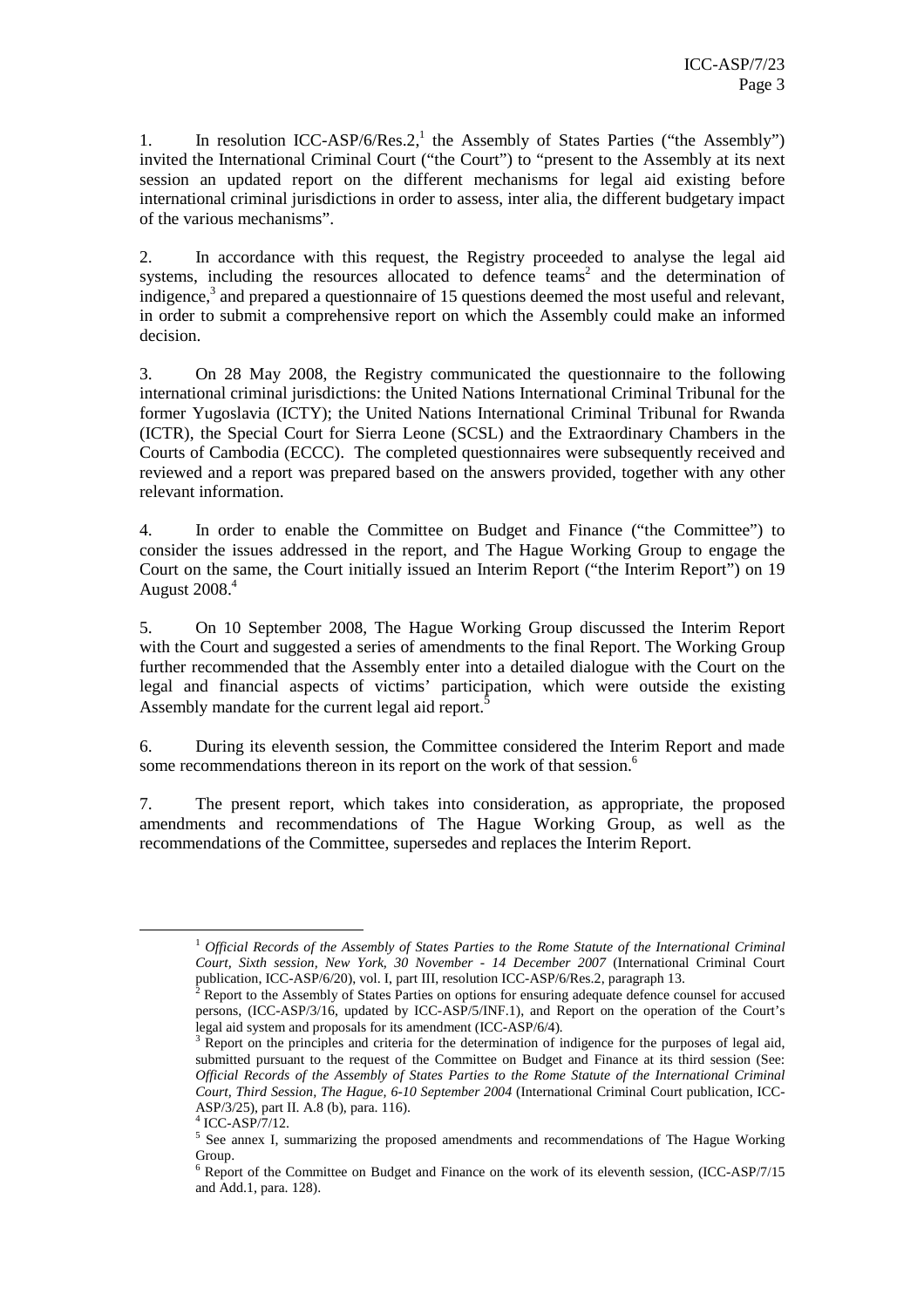#### **I. Preliminary remarks**

8. It should be noted that practical experience of proceedings is restricted by the young age of the Court and the limited number of cases currently before it, which are: one case in trial phase; another – the first with multiple defendants – in which the confirmation hearing has just been completed; and the third, which involves a newly transferred suspect who has just undergone his initial appearance before the Pre-Trial Chamber (PTC).

9. Given this limited experience, no definite benchmark can yet be set for future cases, the only current point of reference being the assessment of the legal aid system made by the Court in 2007, prompting adjustments which were endorsed by the Committee as constituting "a sound structure for the legal aid system".<sup>7</sup> The Committee further observed that "linking the composition of a team to the phase of the trial and, if so required, adding additional human resources according to a fixed set of quantified parameters, seemed reasonable".<sup>8</sup> The Court continues to monitor the performance of its legal aid system and, if and when deemed necessary, will propose further adjustments to ensure that the right of a suspect or accused to an effective and efficient defence is safeguarded, "while upholding the integrity of the system of legal aid administered by the Registrar and ensuring oversight of the costs of legal aid by the Committee and the Assembly of States Parties".<sup>9</sup>

10. The above should be borne in mind when considering this report. So, too, should the differences compared with the proceedings of the other international criminal jurisdictions studied, as a result of the sui generis nature of the Court's proceedings. The participation of victims in the latter proceedings best illustrates this, while other examples include challenges relating to the disclosure obligations of the parties.<sup>10</sup> The tables below indicate the workload created by these issues and relate only to the filing of public documents. Confidential, *ex parte*, or under seal documents are not included.

| <i>Issues</i>                                                 | Documents filed | Percentage of filings |
|---------------------------------------------------------------|-----------------|-----------------------|
| Regarding victims' requests to participate in the proceedings | 77              | 18.55                 |
| Regarding participation modalities for admitted victims       | 23              | 5.54                  |
| Disclosure issues                                             | 255             | 61.45                 |
| Sub-total                                                     | 355             | 85.54                 |
| Other issues                                                  | 60              | 14.46                 |
| <b>Total</b>                                                  | 415             | 100.00                |

**Table 1: Total public documents filed in the case:** *The Prosecutor v. Thomas Lubanga Dyilo*

<sup>7</sup> *Official Records of the Assembly of States Parties to the Rome Statute of the International Criminal Court, Sixth session, New York, 30 November - 14 December 2007* (International Criminal Court publication, ICC-ASP/6/20), vol. II, part B. 1, II.G, para. 80.<br><sup>8</sup> Ibid

Ibid.

<sup>&</sup>lt;sup>9</sup> Ibid., para. 82.

<sup>10</sup> Trial Chamber I, 13 June 2008: "Decision on the consequences of non-disclosure of exculpatory materials covered by article 54(3)(e) agreements and the application to stay the prosecution of the accused, together with certain other issues raised at the Status Conference on 10 June 2008," ICC-01/04- 01/06-1401.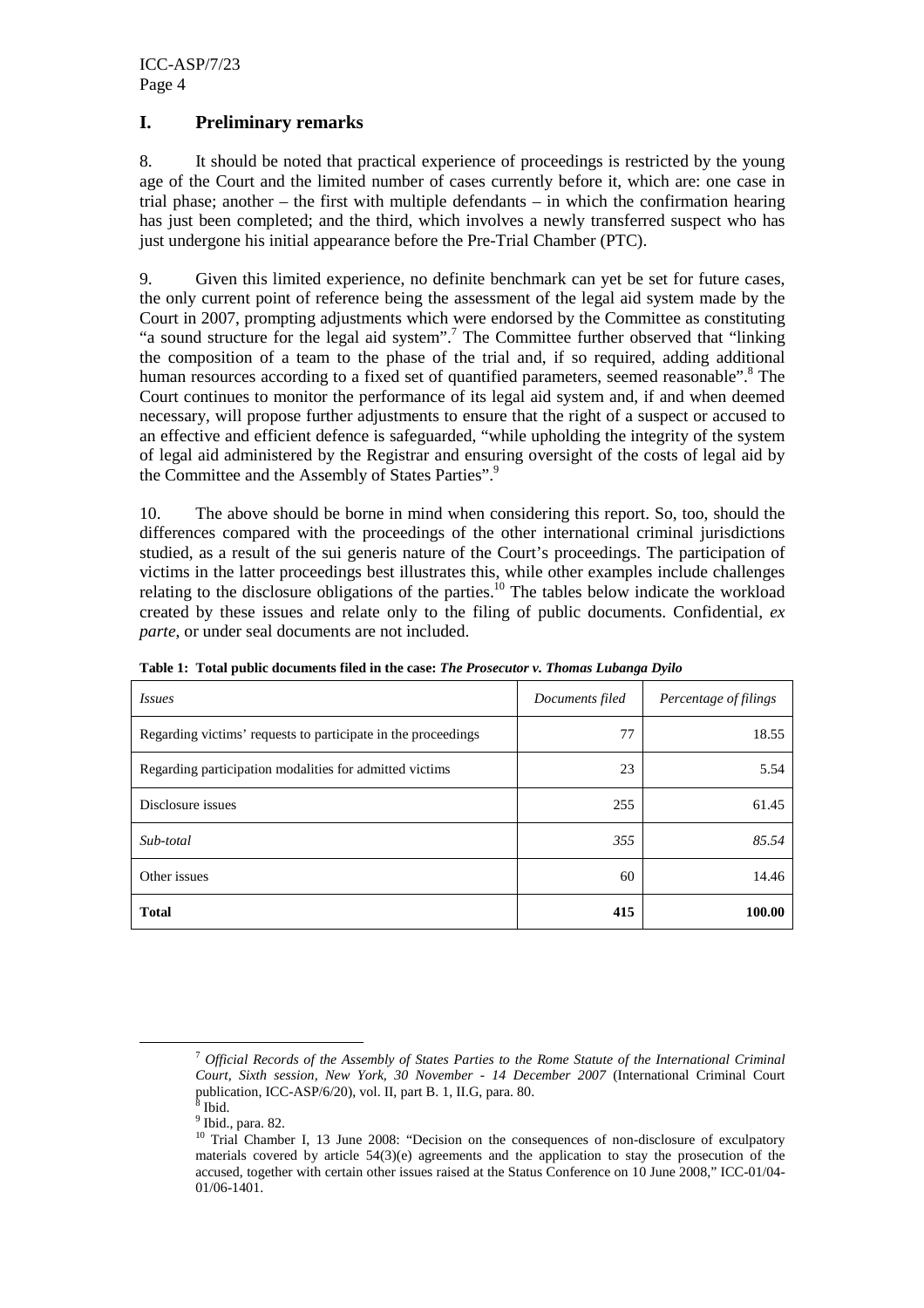| <i>Issues</i>                                                 | Documents filed | Percentage of filings |
|---------------------------------------------------------------|-----------------|-----------------------|
| Regarding victims' requests to participate in the proceedings | 19              | 21.35                 |
| Regarding participation modalities for admitted victims       | 4               | 4.49                  |
| Disclosure issues                                             | 38              | 42.70                 |
| Sub-total                                                     | 61              | 68.54                 |
| Other issues                                                  | 28              | 31.46                 |
| <b>Total</b>                                                  | 89              | 100.00                |

#### **Table 2: Total public documents filed by defence in the case:** *The Prosecutor v. Thomas Lubanga Dyilo*

**Table 3: Total public documents filed in the case:** *The Prosecutor v. Germain Katanga et al.*

| <i>Issues</i>                                                 | Documents filed | Percentage of filings |
|---------------------------------------------------------------|-----------------|-----------------------|
| Regarding victims' requests to participate in the proceedings | 13              | 5.58                  |
| Regarding participation modalities for admitted victims       | 20              | 8.59                  |
| Disclosure issues                                             | 107             | 45.92                 |
| Sub-total                                                     | 140             | 60.09                 |
| Other issues                                                  | 93              | 39.91                 |
| <b>Total</b>                                                  | 233             | 100.00                |

| Table 4: Total public documents filed by defence in the case: The Prosecutor v. Germain Katanga et al. |
|--------------------------------------------------------------------------------------------------------|
|--------------------------------------------------------------------------------------------------------|

| <i>Issues</i>                                                 | Documents filed | Percentage of filings |
|---------------------------------------------------------------|-----------------|-----------------------|
| Regarding victims' requests to participate in the proceedings | 6               | 10.17                 |
| Regarding participation modalities for admitted victims       | 4               | 6.78                  |
| Disclosure issues                                             | 27              | 45.76                 |
| Sub-total                                                     | 37              | 62.71                 |
| Other issues                                                  | 22              | 37.29                 |
| <b>Total</b>                                                  | 59              | 100.00                |

11. In the cases of Lubanga and Katanga et al., the total number of filings in each case is 1,431 documents (of which 415 are public) and 683 (of which 233 are public) respectively. This represents an average of some 2.5 filings per day and, in the case of documents submitted by parties or participants other than the defence, all require careful consideration by the defence itself. These documents are in addition to the countless items disclosed by the Prosecutor to the defence which are not in the case file.

12. The above tables illustrate the issues most characteristic of the Court; thus requests for participation by victims, modalities of participation of admitted victims, disclosure issues, etc., are the reason for most of the filings made by defence and other parties and participants in the proceedings. While a comparison between the cases seems to indicate a decrease in the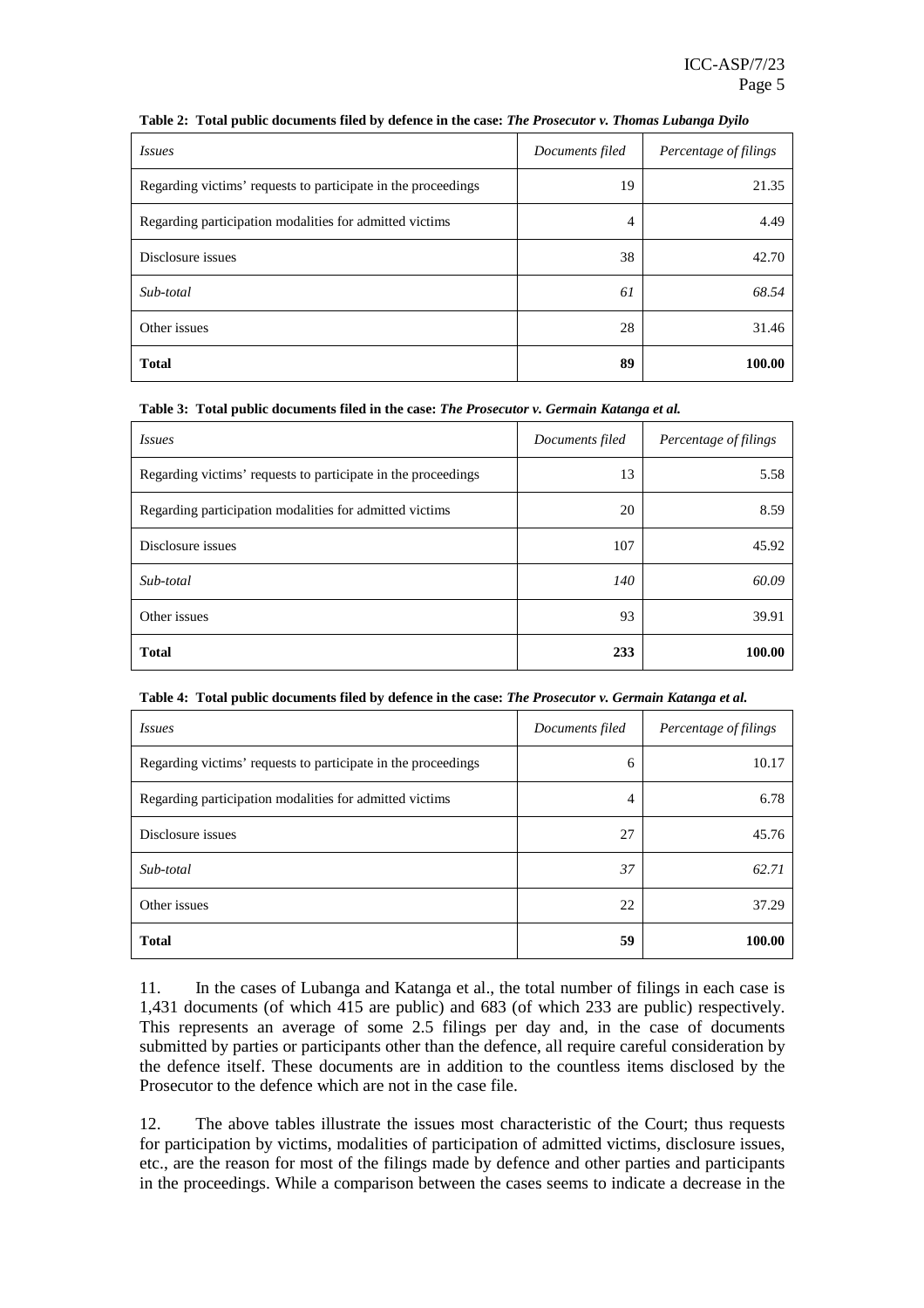workload created by these issues, at such an early stage in the Court's evolution it is not possible to predict with any degree of certainty whether this trend will continue in the future.

13. It is also worth noting that, at this early stage in the development of the jurisprudence of the Court, many of the provisions of the Statute and of the Rules and Regulations of the Court are open to interpretation and need to be settled by the Chambers. Again, this requires added effort on the part of all parties and participants, including the defence, to litigate these ongoing contentious issues. It also increases the difficulty of assessing how and when the workload of defence teams will change in the future, or how often a similar situation will occur, either because of new circumstances that were hitherto unforeseen, or where former decisions need to be reviewed.

14. A further caveat that needs to be emphasised in order for this report to be properly understood is that the comparisons carried out relate solely to legal assistance provided to persons against whom charges have been brought by the Prosecutor. It should equally be noted that the application of the Court's legal aid system is generally wider in scope than that of other international criminal jurisdictions, not only because it grants resources to indigent victims, $^{11}$  but also due to the fact that the legal texts of the Court have created additional situations where the intervention of external counsel is required, namely as duty counsel or ad hoc counsel.<sup>12</sup> In the latter's case, no such role exists at the ad hoc tribunals. The intervention of duty counsel at the ad hoc tribunals is somewhat limited in scope and application (i.e. duty counsel are appointed only when urgent legal assistance is required *at the seat* of the tribunal in question, and such appointments are made from a pool of locally available counsel), resulting in marginal costs for the respective tribunal's legal aid system. The legal texts of the Court, including its founding instrument, the Rome Statute, have created additional circumstances where duty counsel may be appointed. The most significant of such instances which has a direct impact on the Court's legal aid system is when duty counsel are appointed to preserve the rights of persons during investigatory interviews carried out by the Office of the Prosecutor in accordance with article 55 of the Rome Statute. The practical realities of such missions require that duty counsel be appointed promptly for dispatch to the field, taking into account, inter alia*,* the geographical proximity of the counsel to the location of the mission, which can be anywhere in the world. The ensuing costs of such appointments are naturally higher, as a result of the travel and daily subsistence allowances payable. These significant differences in the coverage of the legal aid system of the Court vis-à-vis its counterparts at other international criminal jurisdictions should be borne in mind when assessing the comparative studies in the present report.

15. Since the determination of the level of indigence is inevitably linked to the costs of legal assistance, it is logical to start by presenting the results of the comparison of the resources allocated to the legal aid programme by each of the international criminal jurisdictions, and to continue with the consequences that the cost of these resources have on the determination of indigence.

#### **II. Resources allocated**

 $\overline{a}$ 

16. The amount of the resources allocated for legal aid in all of the international criminal jurisdictions studied is determined by assessment of the necessary and reasonable work required to ensure effective and efficient legal representation. The subsequent monitoring of the performance of the programme by the appropriate managers has led to a constant review of each programme.

 $11$  The only jurisdiction studied which allows for the participation of victims, other than the Court, is the ECCC.

 $12$  On ad hoc and duty counsel, see, for example, Report on the operation of the Court's legal aid system and proposals for its amendment (ICC-ASP/6/4, paras. 8 - 11).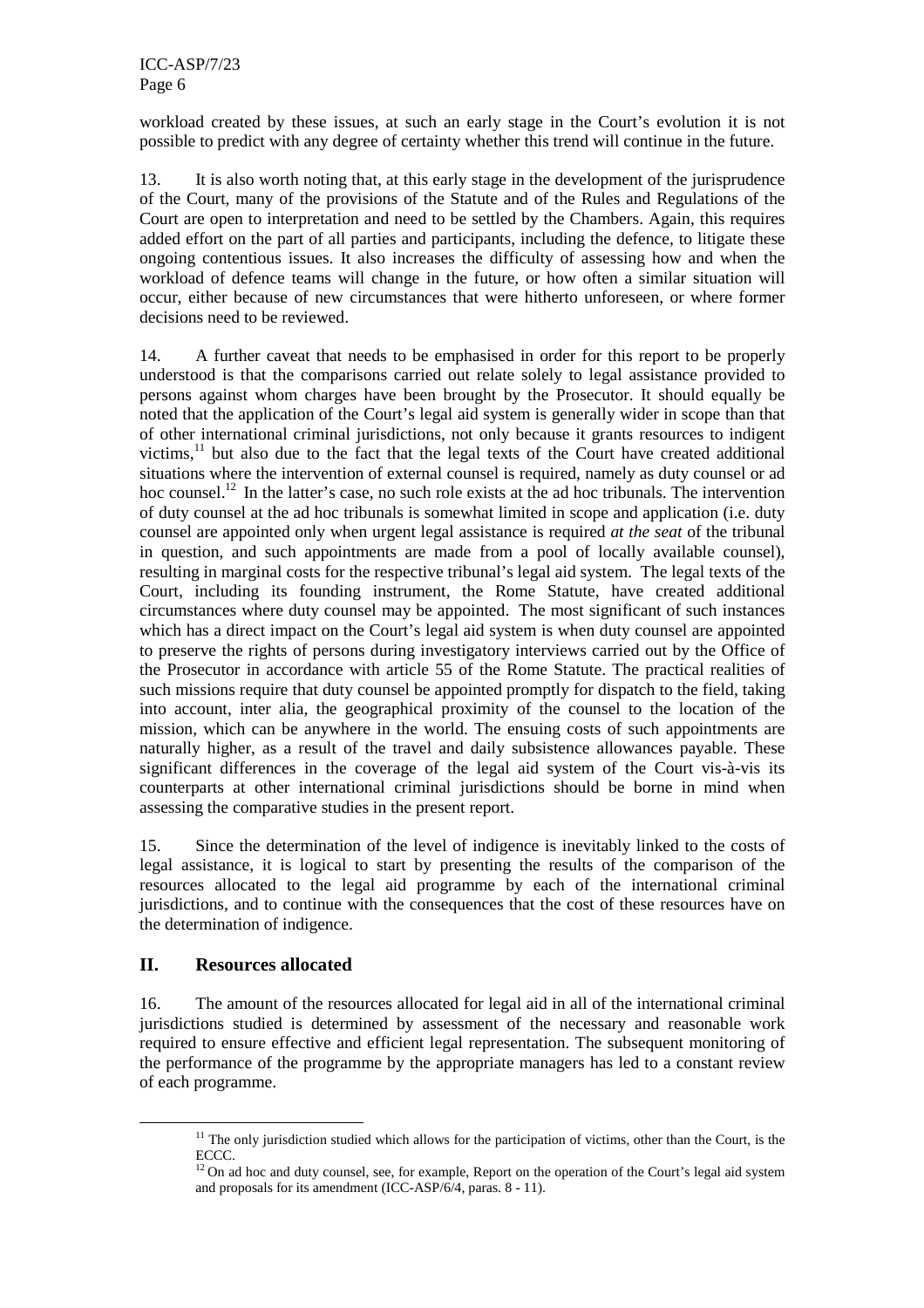17. The current ICTY legal aid system was adopted in 2006 and comprises two different schemes, with a special stand-alone regime for the pre-trial phase.<sup>13</sup> The ICTR reviewed its legal aid programme in 2004, transforming its payment system from an hourly rate to a lumpsum per phase system, mainly to cover single-accused cases and, when applicable, joint cases. Neither the SCSL nor the ECCC, which have considerably less experience than the ad hoc tribunals, have yet felt the need to consider a review of their legal aid programmes.

18. As previously stated, the Court has taken a pro-active approach, and, in view of the experience acquired from the first proceedings before it, has, proprio motu*,* proposed several adjustments and is committed to continue such monitoring, taking into account, inter alia, effective use of resources, feedback from parties and participants in proceedings, and guidelines and orders handed down by the Chambers in response to counsel's challenges to decisions of the Registrar on requests for additional resources, $14$  or any other decision requiring the allocation of additional resources.<sup>15</sup>

#### **A. Composition of teams**

 $\overline{a}$ 

19. In the Court's case, from the moment a defendant is transferred to its custody, legal assistance is guaranteed. Where a defendant requests legal aid, and once all relevant documentation has been received in support of the claim, the Registrar will declare that person provisionally indigent pending the outcome of a thorough investigation into his or her financial situation. Such legal assistance can be provided by duty counsel<sup>16</sup> for the short period preceding the defendant's initial appearance before the Chamber, the initial appearance itself, and any related legal submissions that may need to be filed with the Chamber arising from the initial appearance hearing. Thereafter, the defendant proceeds to the appointment of a counsel to represent him/her for the entire length of the proceedings before the Court. It is the responsibility of counsel to compose their team so as to best provide the defendant-client with the necessary legal assistance.

20. A core team of one Counsel (P-5), one Legal Assistant (P-2) and one Case Manager (P-1) will thus be set for the proceedings, and can be supplemented during proceedings by additional resources, some provided automatically, for example Associate Counsel, and some varying in accordance with certain parameters which may influence counsel's workload.<sup>17</sup>

21. Composition of the defence teams varies depending on the jurisdiction analysed, the stage of the proceedings in question, the system of legal aid payment applied, and, in some cases, where a change in the legal aid programme has taken place. In the international criminal jurisdictions surveyed, the various phases of proceedings, such as investigation and

<sup>13</sup> See: Defence counsel payment scheme for the Pre-Trial phase, online at: http://www.un.org/icty/legaldoc-e/basic/counsel/payment\_pretrial.htm (last consulted on 10 July 2008), and Defence counsel payment scheme, online at: http://www.un.org/icty/legaldoce/basic/counsel/payment\_trial.htm (last consulted on 10 July 2008).

<sup>&</sup>lt;sup>14</sup> See Pre-Trial Chamber I, 22 September 2006, "Decision on Defence Request pursuant to regulation 83 (4)," ICC-01/04-01/06-460.

<sup>&</sup>lt;sup>15</sup> In its decision of 4 August 2006, Pre-Trial Chamber I ordered the Registrar "to have permanently available and free of any cost, a French interpreter to assist Thomas Lubanga Dyilo and the Defence team for the purpose of the confirmation hearing with documents of the case which are available only in English": Decision on the Requests of the Defence of 3 and 4 July 2006, ICC-01/04-01/06-268, p. 8, penultimate paragraph.

<sup>&</sup>lt;sup>16</sup> See regulation 73(2) of the Regulations of the Court: "If any person requires urgent legal assistance and has not yet secured legal assistance, or where his or her counsel is unavailable, the Registrar may appoint duty counsel, taking into account the wishes of the person, and the geographical proximity of, and the languages spoken by, the counsel." This regulation has been applied in the case of all persons thus far transferred to the custody of the Court.

<sup>&</sup>lt;sup>17</sup> See: Report on the operation of the Court's legal aid system and proposals for its amendment (ICC-ASP/6/4, paras. 32-37).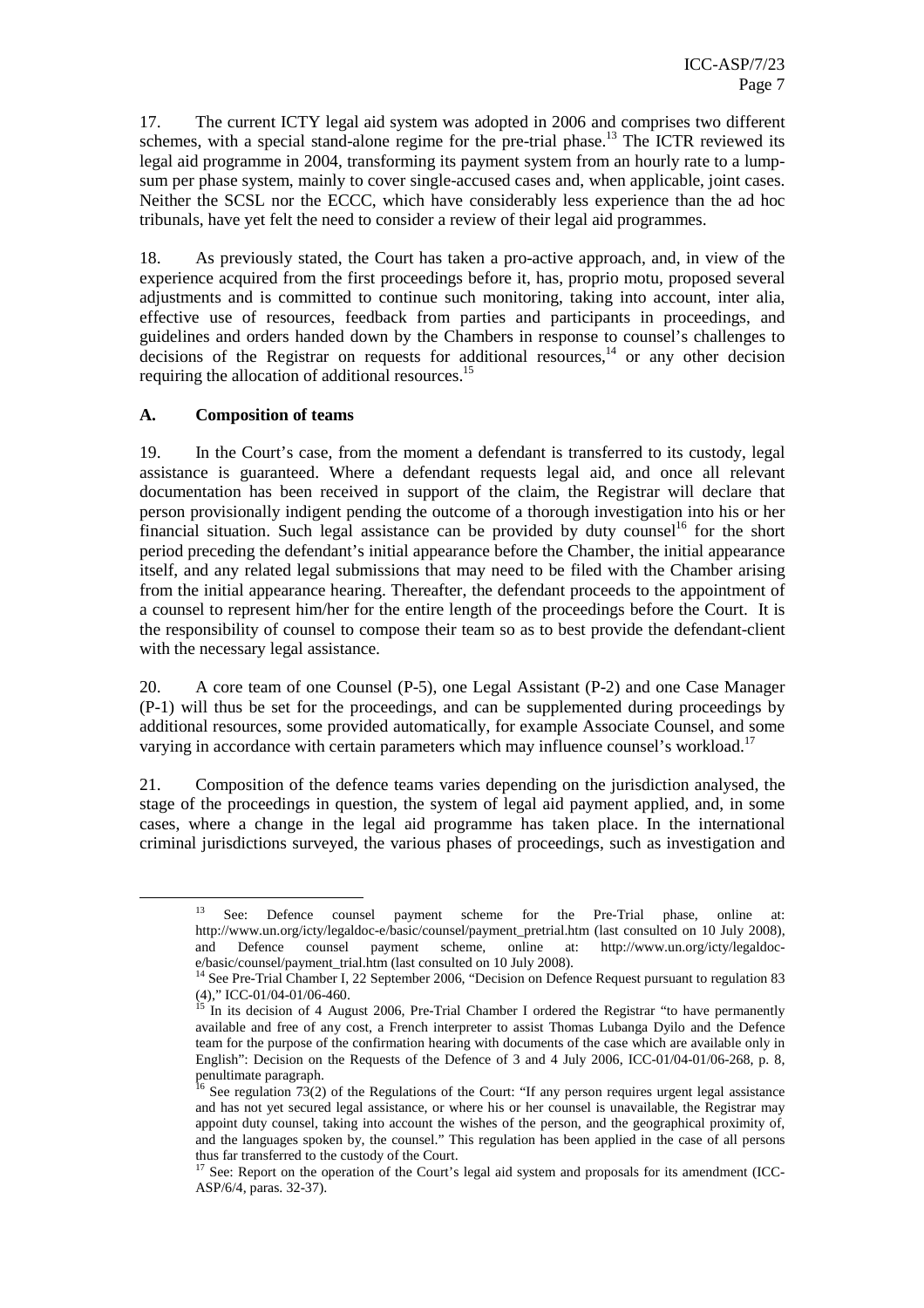$\overline{a}$ 

pre-trial phase, trial phase and appeals phase, differ slightly depending on the applicable procedural texts of each jurisdiction (see annex I).

22. Table 5 below shows the two-tiered system used by the ICTY to define the composition of a team depending on the stage of the proceedings (see annex I) and the complexity of the case.

| <b>Stage</b> | Phase | Complexity level <sup>18</sup> | Team composition <sup>19</sup>                           |
|--------------|-------|--------------------------------|----------------------------------------------------------|
| Pre-Trial    | 1     |                                | Counsel                                                  |
|              | 2     |                                | Counsel $+1$ support staff                               |
|              | 3     | Level 1                        | Counsel $+ 2$ support staff $+$ co-counsel (2.5 months)  |
|              |       | Level 2                        | Counsel $+3$ support staff $+$ co-counsel (4 months)     |
|              |       | Level 3                        | Counsel $+5$ support staff $+$ co-counsel (5.5 months)   |
| Trial        |       | Level 1                        | Counsel + $co$ -counsel + 1 support staff                |
|              |       | Level 2                        | Counsel + $co$ -counsel + 3 support staff                |
|              |       | Level 3                        | Counsel + $co$ -counsel + 5 support staff                |
| Appeal       |       | Level 1                        | $1,050$ hours for counsel $+450$ hours for support staff |
|              |       | Level 2                        | 1,400 hours for counsel $+600$ hours for support staff   |
|              |       | Level 3                        | $2,100$ hours for counsel $+900$ hours for support staff |

**Table 5: Composition of teams under the ICTY legal aid system** 

23. In the case of the ICTR, the basic team comprises counsel and three support staff, including legal assistants and investigators. The appointed counsel has the freedom to distribute resources allocated in a manner he/she deems most appropriate, i.e. to appoint one legal assistant and two investigators, or two legal assistants and one investigator. Co-counsel has a restricted role in the pre-trial and appeal stages, whereas, under the Court's legal aid system, associate counsel (termed "co-counsel" at the ad hoc tribunals) can only be part of the team during the trial phase.

24. The SCSL system gives the Principal Defender wide powers to negotiate the composition of teams and remuneration of its members, which form the basis of a Legal Services Contract with counsel. The experience of the SCSL has evolved into cases being treated differently. This is illustrated by the fact that, in some co-accused cases, defendants in the same case have a different number of counsel and co-counsel, while respecting a fixed monthly cap of US\$25,000 per month. An ad hoc exception to this monthly cap was made in the case of *The Prosecutor v. Charles Ghankay Taylor*, where the monthly cap was set at

<sup>18</sup> The three levels are: (1) difficult, (2) very difficult, and (3) extremely difficult/leadership; the assessment is determined by (a) the position of the accused within the political/military hierarchy; (b) the number and nature of counts in the indictment; (c) whether the case raises any novel issues; (d) whether the case involves multiple municipalities (geographical scope of the case); (e) the complexity of legal and factual arguments involved; and (f) the number and type of witnesses and documents involved. These factors were taken into account in the adjustments proposed by the Court in 2007, including quantifying, where feasible, the workload they entail. See: Report on the operation of the Court's legal aid system and proposals for its amendment (ICC-ASP/6/4, paras. 35 and 45).

<sup>&</sup>lt;sup>19</sup> This composition is the theoretical minimum set by the Tribunal. The system is flexible in that counsel is free to compose a team as he/she deems fit within the limits of the allocated funds.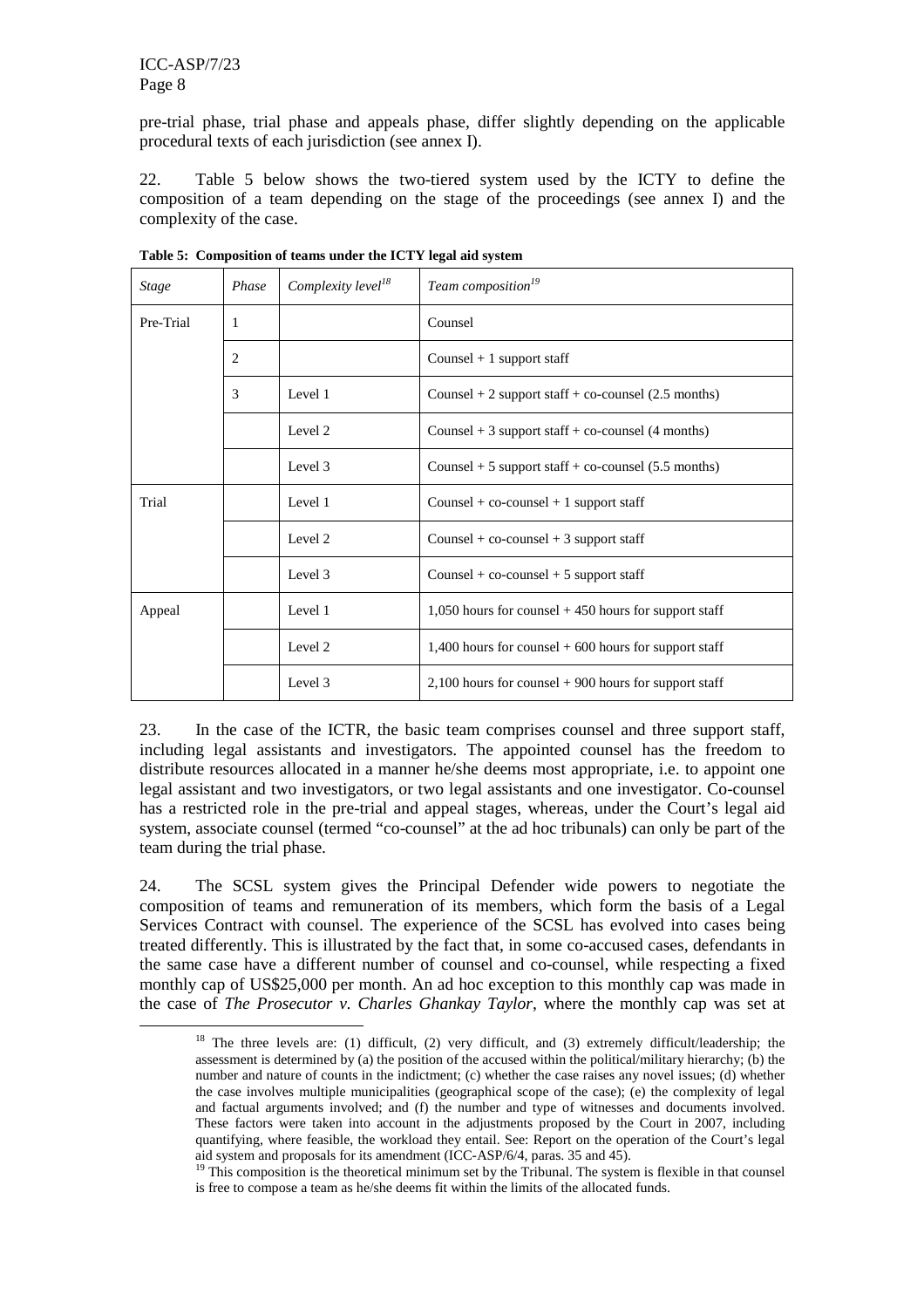US\$70,000. Normally, each team is assigned one legal assistant, but the Principal Defender can approve the addition of supplementary legal assistants if deemed necessary.

25. By contrast, the ECCC appoints a full legal team immediately on arrest, comprising two Co-Lawyers (one Cambodian and one foreign, both at P-5 level), a foreign Legal Consultant (P-3) and one Cambodian Case Manager (P-1). With the exception of the classification of one of the lawyers (under the Court's legal aid system, associate counsel is paid at P-4 level and must meet the qualifications of admission to the list of counsel) and the legal consultant (legal assistants are paid at P-2 level at the Court), the composition of defence teams under this system corresponds to that at the Court during the trial phase.

26. To conclude, the composition of teams is designed in view of the particular features of the procedure before the Court, as well as in consideration of the different formulas applied before the other jurisdictions analysed. The Court will continue to monitor the system, in order to ensure that its features, including the composition of legal teams, are not only effective, but also as cost-effective as possible.

#### **B. Remuneration of team members**

27. The Court's legal aid system is based on a monthly lump-sum system. Prior to each phase of the proceedings and every six months thereafter if the phase is still ongoing, counsel must submit a detailed action plan for the Registrar's approval in accordance with regulation 134 of the Regulations of the Registry. This action plan details all the activities counsel deems most appropriate in order to represent his/her client efficiently and effectively at each phase of the proceedings. This information is restricted to the Registry's internal use in the management of the legal aid programme and is treated with utmost confidentiality. At the end of each phase of the proceedings, or six months, which ever occurs first, counsel submits a report on implementation of the action plan to the Registry.

28. To ensure that legal aid funds are used for work actually carried out on the case, the Registry reviews the action plan and said report, and verifies them against the monthly timesheets provided by team members. From the beginning of each phase until the end of the interval periods described above (end of phase or every six months depending on which comes first), each team member receives a monthly lump-sum salary corresponding to the post he/she fills within the team following processing of the time-sheets submitted. This system is based on the two core principles of providing an effective and efficient legal representation for indigent persons, and ensuring that the Court's legal aid funds are expended prudently.

29. These payments remain constant throughout the proceedings, provided the appointment of the team member remains valid, and are payable even when judicial activity is minimal or non-existent, such as waiting for a decision to be delivered. The reasoning behind this is:

- (a) To make defence teams feel part of the Court by making their payment structure similar to that used for Court staff members;
- (b) To regularize defence team members' payments;
- (c) To lessen the burden on counsel for remuneration of team members and to avoid payment disputes between counsel and team members; and
- (d) To simplify management of the periodical payments to the different team members, who also benefit, inter alia, from receiving a fixed amount each month.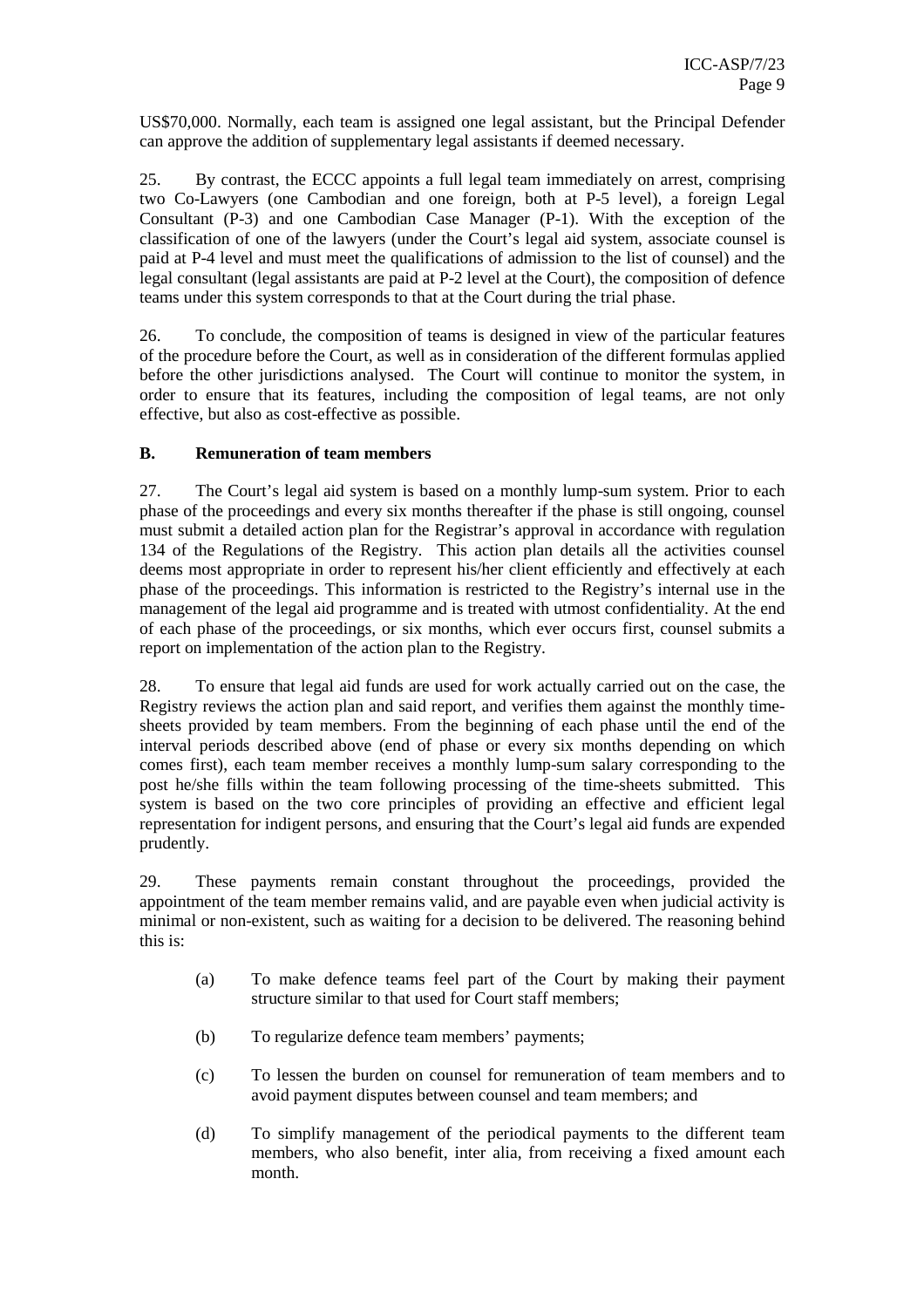$\overline{a}$ 

The remuneration for each team member has been fixed at the same rate as for teams in the Office of the Prosecutor.<sup>20</sup>

30. While the ECCC has also adopted this approach, ICTR has switched from an hourly rate system to a lump-sum system, which, keeping the hourly standard as the basis for calculation, has two different modalities: a maximum per phase during pre-trial and appeal stages, and a daily allocation during trial stage. In addition, the latter is applied differently depending on whether the relevant team member is at the seat of the Tribunal or elsewhere.

| Team member                                 | Hourly rate   | Limit per month $(p/m)$         | <b>Remuneration</b><br>limit p/m |
|---------------------------------------------|---------------|---------------------------------|----------------------------------|
| Counsel                                     | US\$90-110    | 175 hours $p/m$                 | US\$15,750-19,250                |
|                                             | <b>US\$80</b> | 250 hours (total) before trial  | US\$20,000                       |
| Co-counsel                                  |               | Trial: $175$ hours $p/m$        | US\$14,000                       |
|                                             |               | 350 hours (total) during appeal | US\$28,000                       |
| Legal assistants and<br>investigators $(3)$ | <b>US\$25</b> | 100 hours $p/m$                 | US\$2,500                        |

**Table 6: Remuneration under the ICTR hourly rate system** 

| Table 7: Remuneration limits under the ICTR lump sum system |  |  |  |  |  |
|-------------------------------------------------------------|--|--|--|--|--|
|-------------------------------------------------------------|--|--|--|--|--|

| Pre-trial stage |                                        | Counsel                                | US\$180,000-220,000<br>(depending on experience) |
|-----------------|----------------------------------------|----------------------------------------|--------------------------------------------------|
|                 |                                        | Co-counsel                             | US\$160,000                                      |
|                 |                                        | Legal assistants $+$ investigators (3) | US\$150,000                                      |
|                 |                                        | Stage total                            | US\$490,000-530,000                              |
| Trial stage     |                                        | Counsel                                | US\$720-880                                      |
|                 | At seat of Tribunal,<br>per day        | Co-counsel                             | US\$640                                          |
|                 |                                        | Legal assistants and investigators (3) | <b>US\$600</b>                                   |
|                 |                                        | Counsel                                | US\$450-550                                      |
|                 | Away from seat of<br>Tribunal, per day | Co-counsel                             | <b>US\$400</b>                                   |
|                 |                                        | Legal assistants and investigators (3) | US\$375                                          |
| Appeals stage   |                                        | Counsel                                | US\$153,000-187,000                              |
|                 |                                        | Co-counsel                             | US\$136,000                                      |
|                 |                                        | Legal assistants and investigators (3) | US\$127,500                                      |
|                 |                                        | Stage total                            | US\$416,500-450,500                              |

31. The ICTY also extends the lump-sum payment structure to the trial stage and stresses that the amounts paid to the team per month correspond not to the monthly allotment of hours but, rather, to advances of the lump sum, which, for pre-trial and appeal phases, is determined according to the assessed complexity level, and, in the trial phase, in light of the estimated duration of the case and the complexity of the stage.

32. The remuneration of counsel and co-counsel at the ICTY is broadly similar to that under the Court's legal aid system, as is shown in table 8.

 $20$  See: Report on the operation of the Court's legal aid system and proposals for its amendment (ICC-ASP/6/4, annex VI). It should be noted that different contingencies were taken into account in setting the appropriate salary step for defence team members, which is set at step V, as they have to arrange and pay for their own insurance and pension. Also, they may work for a team for several years without any increment in salary entitlements.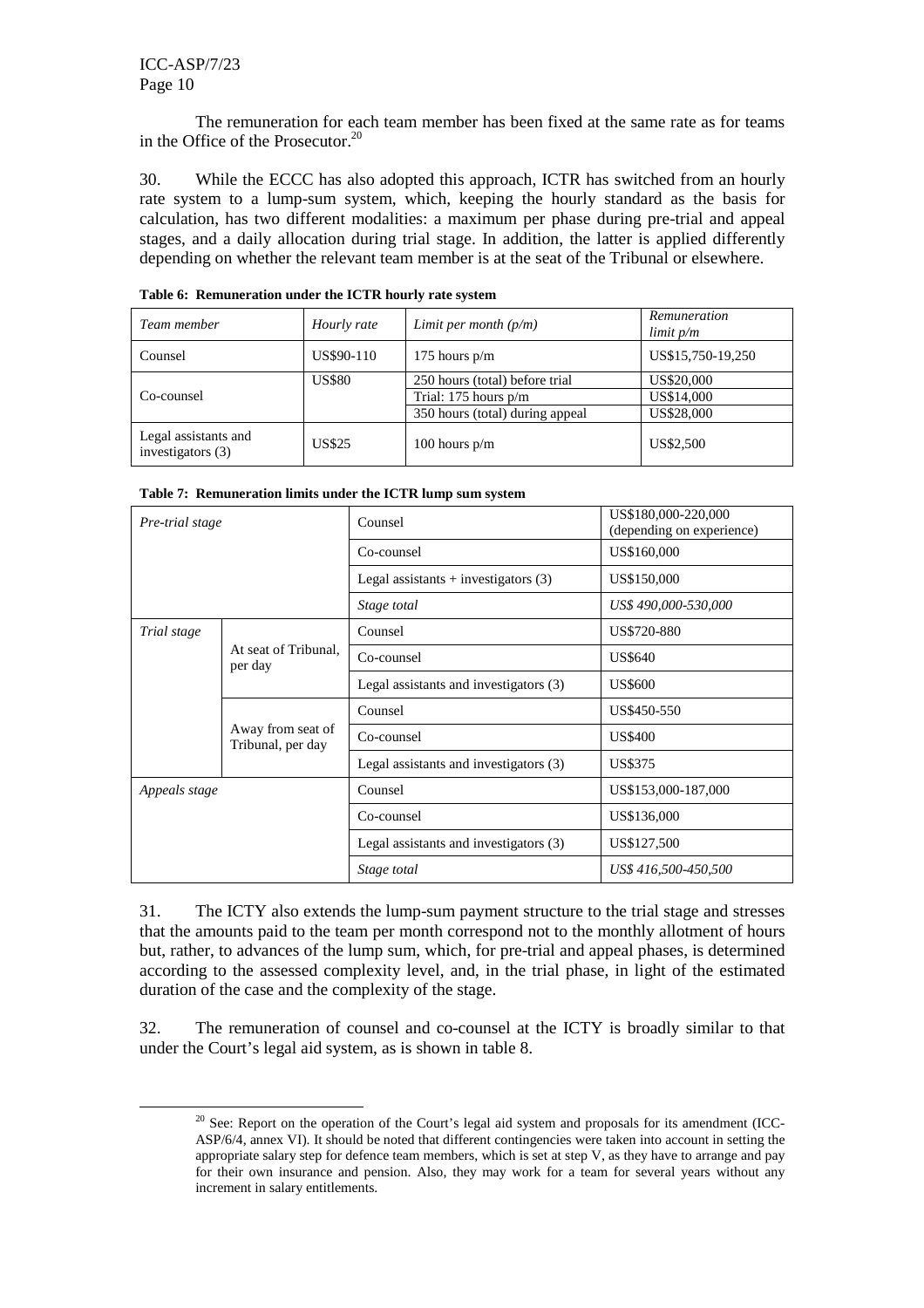|                       |                                    | <b>ICTY</b>                                                                        | $\mathit{ICC}$                                                         |
|-----------------------|------------------------------------|------------------------------------------------------------------------------------|------------------------------------------------------------------------|
| Counsel<br>Co-Counsel | <b>Remuneration</b><br>level:      | P-5 Step VII                                                                       | $P-5$ Step V                                                           |
|                       | Modalities                         | 75% of gross salary for pre-trial<br>phase<br>100% of gross salary for trial phase | 100% of gross salary <sup>21</sup> throughout<br>the proceedings       |
|                       | Professional<br>charges            | 40% of remuneration ("office"<br>$costs$ "                                         | Up to maximum of 40% of<br>remuneration set, based on<br>justification |
|                       | Reference date for<br>remuneration | 2006                                                                               | 2007                                                                   |
|                       | <b>Remuneration</b><br>level:      | P-4 Step VII                                                                       | $P-4$ Step V                                                           |
|                       | Modalities                         | 100% of gross salary during<br>intervention                                        | 100% of gross salary during<br>intervention                            |
|                       | Professional<br>charges            | 40% of remuneration ("office"<br>$costs$ "                                         | Up to maximum of 40% of<br>remuneration set, based on<br>justification |
|                       | Reference date for<br>remuneration | 2006                                                                               | 2007                                                                   |

**Table 8: Basis for the remuneration of counsel under the ICTY legal aid system** 

33. At the ICTY, the remuneration of support staff is fixed at  $\epsilon$ 3000, based on the rate of €20 per hour at 150 hours per month.

34. It should be noted that the lump sum allocated in each case is based on an average length of the relevant phase. In both the ICTY and ICTR systems, in the event of a protracted phase where payment is calculated on a lump-sum basis, additional resources can be allocated by the Registry. In the case of the Court, the possibility exists for the composition of the team to be adjusted so as to correspond to the de facto needs for effective and efficient representation, in accordance with the Court's legal texts.<sup>22</sup> The Registry will take into consideration all the afore-mentioned elements, including the possibility of allocating a lumpsum per phase, if it is deemed that such a structural change will improve the costeffectiveness of the system.

35. At the SCSL, counsel have more flexibility to negotiate the remuneration of their team members with the Principal Defender under the framework of the Legal Services Contract. Such negotiations are guided by the norms in table 9 below:

**Table 9: Remuneration of team members in SCSL** 

| Counsel                     | US\$110 per hour & US\$500 per court appearance |
|-----------------------------|-------------------------------------------------|
| Co-counsel                  | US\$90 per hour & US\$350 per court appearance  |
| Legal Assistant(s)          | US\$35 per hour                                 |
| National investigators      | $US$1,000$ per month                            |
| International investigators | Paid at UN P-3 and P-4 levels                   |

 $21$  The modalities of payment for the salary of counsel and co-counsel under the Court's legal aid system are as follows: 75 per cent of gross salary is paid on a monthly basis during pre-trial and appeals phases, with the remaining 25 per cent payable at the end of each phase or every six months, after review of the implementation of the plan of action initially approved by the Registry, whichever occurs first. One hundred per cent of the salary is paid during the trial phase. See: Report on the operation of the Court's legal aid system and proposals for its amendment (ICC-ASP/6/4, para. 63). <sup>22</sup> See regulation 83(3) of the Regulations of the Court.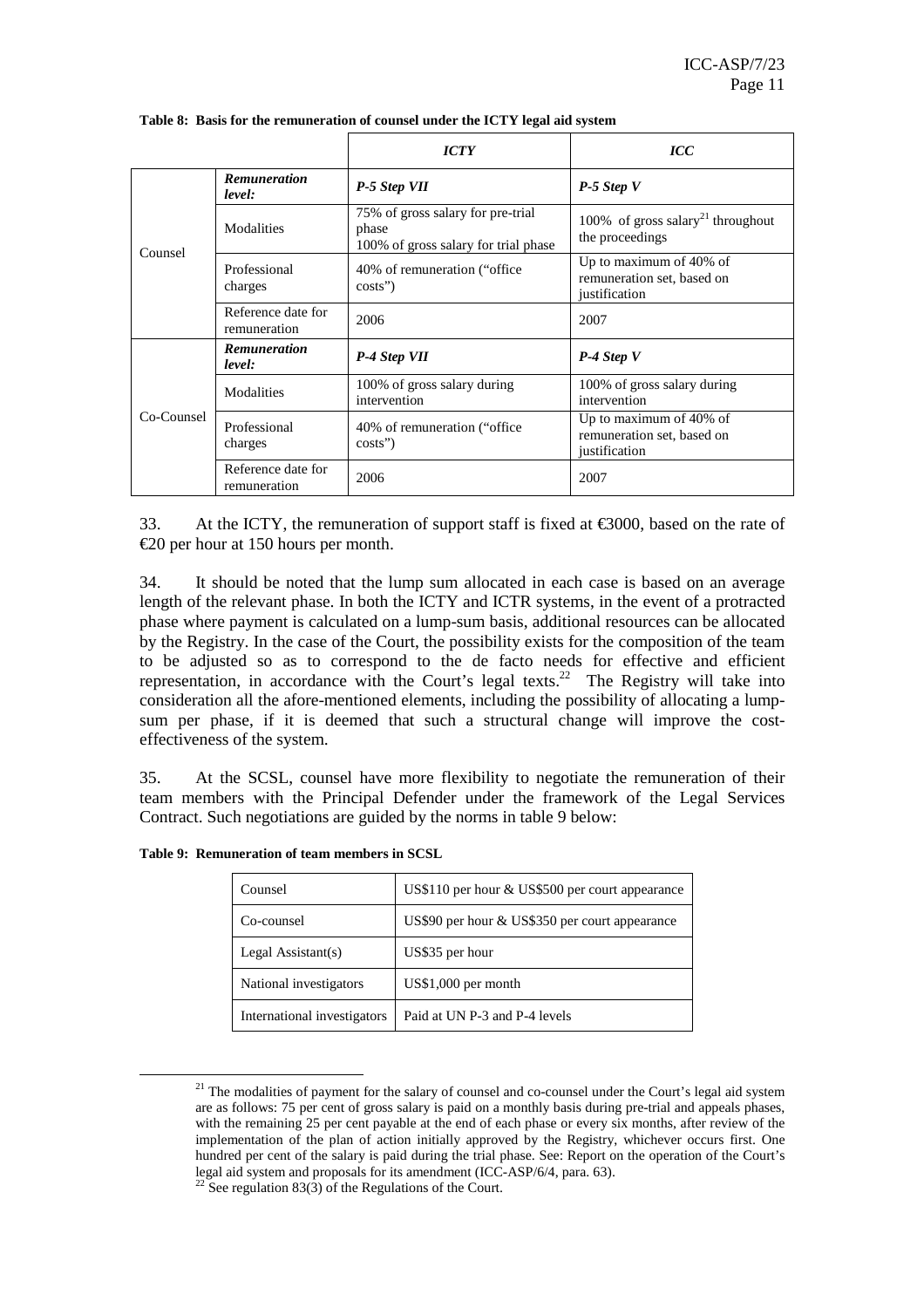36. In conclusion, in the future the Court could consider applying a lump-sum system similar to those at the ad hoc tribunals during its pre-trial and appeal phases once a reasonable assessment can be made of the average duration of a case, and, in particular, of the volume of victim participation at the pre-trial phase. To introduce the same degree of flexibility as that provided for in the SCSL system would entail assigning additional staff to properly manage each Legal Services Contract, which would have a financial impact without necessarily offering any guarantee of reducing the legal aid budget. As mentioned previously, the Court's legal aid system has a modicum of flexibility, in that counsel can structure their team as they deem appropriate within their set budget, but the Court will nevertheless consider the introduction of a lump-sum system which can co-exist with the need to maintain the current flexibility.

#### **C. Compensation of professional charges**

37. In the ICTY system, professional charges are compensated at a straight 40 per cent in phases two and three of the pre-trial and trial stages. By contrast, the systems at the ECCC and the Court allow for such charges to be paid up to a maximum of 40 per cent only if they can be justified. It should also be borne in mind that the ICTY compensates such charges in this way because it does not provide any permanent offices to its defence teams, unlike the Court, which does so.

38. The rationale behind the compensation of professional charges in the Court's system is detailed in the Report to the Assembly of States Parties on options for ensuring adequate defence counsel for accused persons.<sup>23</sup> The rule is that the Registry sets a ceiling up to a maximum of 40 per cent of the legal fees payable, based on documentary evidence (receipts, etc.) of the actual professional charges incurred. Once the percentage has been determined, this amount becomes payable automatically each month during the trial phase and is added to the remuneration of the eligible team member. During pre-trial and appeals phases, those eligible must be at the seat of the Court for at least 15 consecutive days to be entitled to compensation for professional charges.

39. The ICTR system includes a payment of US\$2,000 to counsel at the end of each stage as compensation of professional charges. The SCSL includes all compensations for professional charges in the remuneration paid to counsel.

40. To conclude, the Court's approach of requiring justification for payment of compensation of professional charges is in a minority among international criminal tribunals. It should also be noted that, at the Court, attempts are being made to individualise the calculation method applied, so as to determine the compensation payable for professional charges on a case-by-case basis, by reference to objective criteria. Nonetheless, a more detailed review of the system is suggested, with a view to determining fair and reasonable compensation for actual professional charges incurred that are directly linked to interventions before the Court. As part of this reassessment, the reasons underlying the felt need for compensation for professional charges must be carefully reviewed, and the system adjusted in view of the actual charges incurred and of the services that the Court already provides to counsel and their teams, namely permanent offices at the seat of the Court, as these will have a direct bearing on compensation for professional charges otherwise payable.

### **D. Other expenses**

 $\overline{a}$ 

41. In the Court system, missions to the seat of the Court by counsel and associate counsel are included in the monthly sum of  $\epsilon$ 4,000 dlocated for the expenses of the team.

<sup>&</sup>lt;sup>23</sup> Report to the Assembly of States Parties on options for ensuring adequate defence counsel for accused persons **(**ICC-ASP/3/16, paras. 21-22).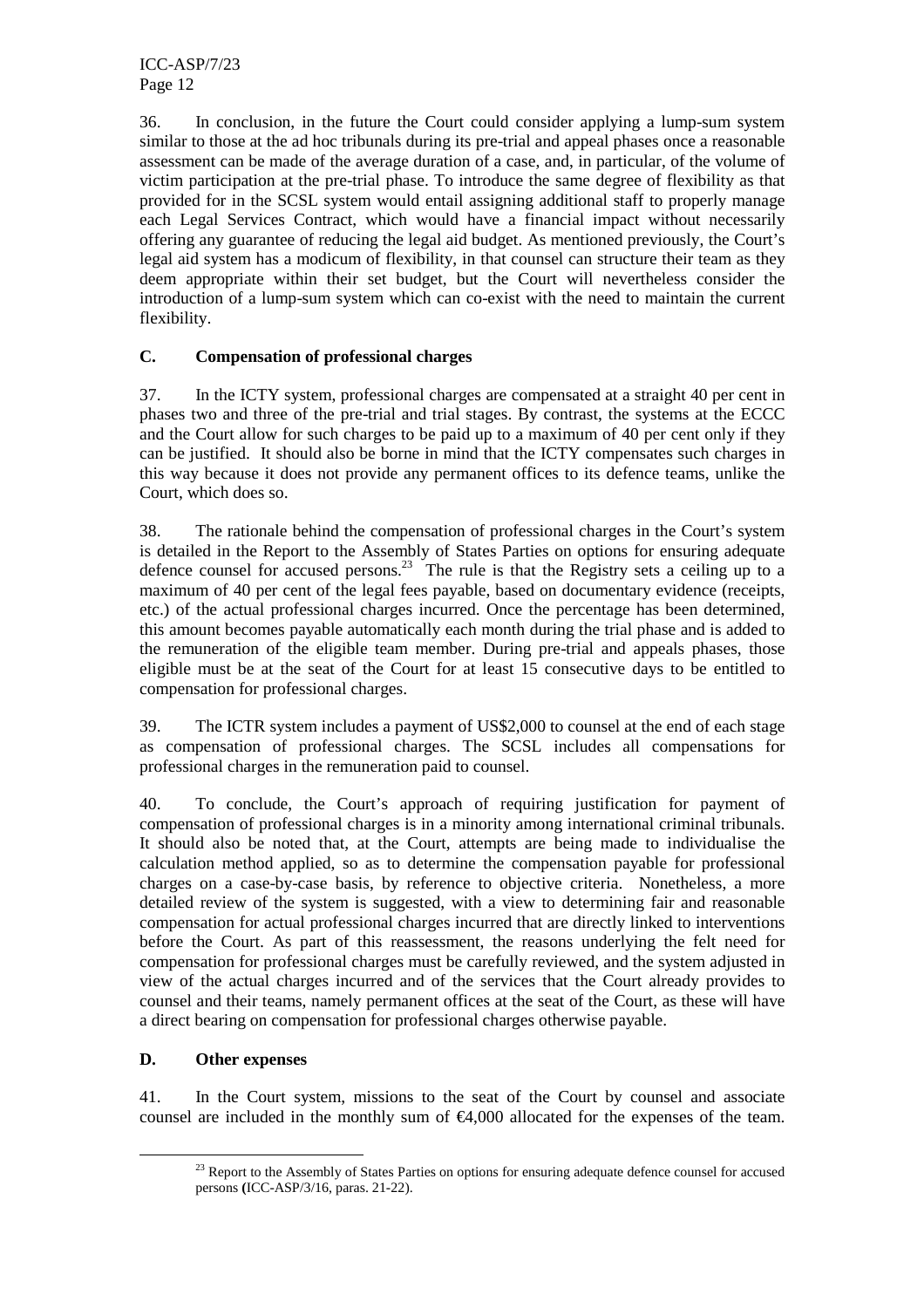Other team members are expected to carry out their work in the offices provided by the Court at its headquarters and, with the exception of travel to The Hague on commencement and expiry of their appointment, no additional travel is compensated. The ICTY compensates only the costs of missions undertaken by counsel and co-counsel, whilst the other jurisdictions surveyed establish no limitation on the missions of team members to their respective seats, but subject all missions to review and approval by the Registry or the Defence Office, as applicable.

42. With regard to translation of documents, in all jurisdictions the general rule is that the appropriate section of the Registry translates all the necessary documents, as is the case at ECCC and SCSL. However, the ICTR covers the cost of any additional translations for defence team members when done by external translators, and at the ICTY resources can be used for documents to be tendered as evidence, and other translations can also be paid from the legal aid allotments received by teams. For the Court, such expenses are deducted from the above-mentioned monthly allowance of  $\epsilon$ 4,000.

43. By way of conclusion, the Court believes that it has an appropriate level of remuneration of other expenses, unless and until experience indicates otherwise.

#### **E. Investigations**

 $\overline{a}$ 

44. At the Court, the budget limits investigations to 90 days of work for an investigator (paid at P-4 level) and a resource person (paid at P-1 level) for a case where other participants in the proceedings present up to 30 witnesses, plus a further  $\epsilon$ 33,970 for travel and subsistence purposes. The total investigation budget allocated to each team is currently set at  $\epsilon$ 73,000. The adjustments proposed by the Court in 2007, which were endorsed by the Committee, included an increase in the number of witnesses among the criteria which could allow the allocation of additional resources to a defence team.<sup>24</sup>

45. The ECCC follows the same principle as the Court, and has established an investigations budget for each team.<sup>25</sup>

46. The SCSL provides defence teams with a National investigator and an International investigator remunerated at a fee of US\$1,000 per month, and an International investigator hired at the P-4 level<sup>26</sup>: investigative missions are approved by the Defence Office according to the needs of each team.

47. The ICTY and ICTR systems include investigators among the assistants to counsel. There is therefore no specific provision for them per se, and counsel must choose how they wish to construct their team, for example one investigator and one less legal assistant. They also approve investigations missions on a case-by-case basis without any pre-established ceiling.

48. To conclude, the Court is of the opinion that the existing investigations budget should be sufficient to cover the investigative needs of defence teams; however, should experience indicate otherwise, the relevant amendments will be sought from the Assembly.

<sup>&</sup>lt;sup>24</sup> Report on the operation of the Court's legal aid system and proposals for its amendment (ICC-ASP/6/4, para. 48).

 $25$  The amount was not communicated to the Court.

<sup>&</sup>lt;sup>26</sup> The Charles Taylor defence team is provided with a Sierra Leonean investigator, a Liberian investigator and an international investigator.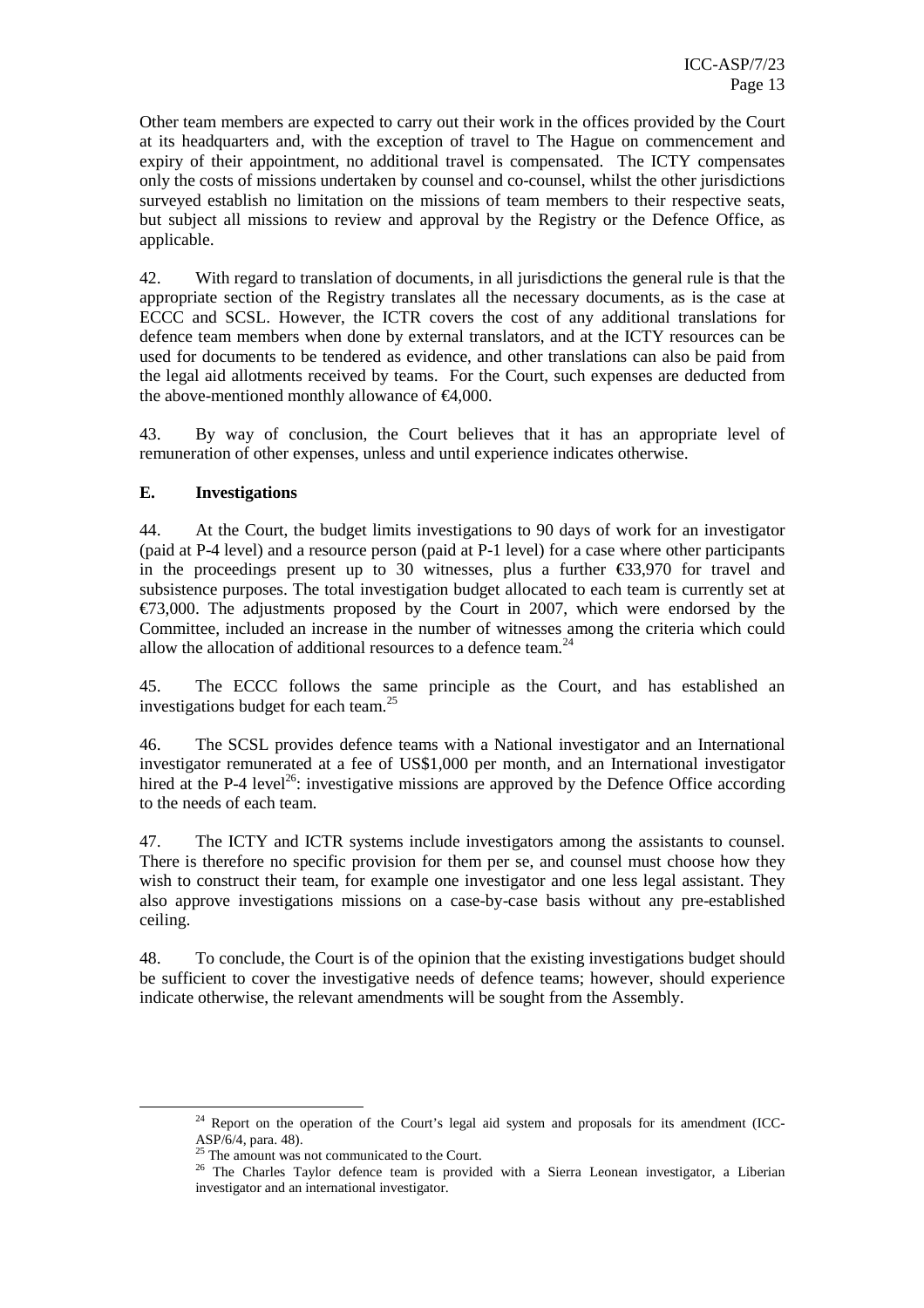$\overline{a}$ 

#### **F. Assistance by the Office of Public Counsel for the Defence**

49. In 2004, the judges of the Court decided to create an independent Office of Public Counsel for the Defence (OPCD), which would have a supportive role for defence teams acting before the Court by providing them with substantive legal assistance by specialized legal staff, in addition to the possibility that the Office might be appointed by the Chamber as ad hoc counsel to represent the interests of the defence during the initial stages of the investigation, or for qualified members of the Office to act as duty counsel in specific circumstances.

50. The Office has equally acted as duty counsel pursuant to regulation 73 of the Regulations of the Court. In essence, the existence of the Office helps reduce the traditional institutional gap between the Prosecutor and the Defence and, in particular, is highly proficient in researching matters relating to international criminal law for the defence when necessary. Lawyers admitted to the Court's List of Counsel, and hence entitled to practise before the Court, have undergone quality assurance screening and are, in principle, competent, experienced, and familiar with the elements of the Rome Statute. Nevertheless, for the most part, external defence counsel maintain their regular practices in their home jurisdictions in addition to intervening before the Court and do not necessarily specialise exclusively in international criminal law. Given that the OPCD retains institutional knowledge and is familiar with the intricacies of Court proceedings, as well as the latest developments in the jurisprudence of the Court, the Office can represent an asset to external defence counsel and their teams in facilitating their work before the Court. By developing practice manuals for counsel and in pro-actively advising defence teams on relevant case law and legislation, the Office bolsters the ability of the defence to file submissions in an expeditious and comprehensive manner.<sup>27</sup> The OPCD also participates in internal working groups in order to provide other Sections with their expertise during the formulation of Court policies and strategies which could impact on defence work before the Court.

51. The SCSL was a pioneer in public defenders' offices when it created its Defence Office, headed by a Principal Defender. This Office is competent in all issues concerning defence, and provides administrative, logistical and substantive legal assistance. By contrast, the Court splits these functions between two separate units: the Defence Support Section (DSS), which, inter alia, provides logistical and administrative assistance, manages the legal aid budget and arranges training of counsel on behalf of the Registrar; and the OPCD, which deals with substantive legal assistance. This delineation of tasks ensures that the OPCD is a wholly independent office falling within the remit of the Registry solely for administrative purposes, as stipulated in regulation 77.2 of the Regulations of the Court.

52. In addition to managing the two existing lists of lawyers (Cambodian and foreign) and the legal aid programme, the Defence Support Section of the ECCC (DSS-ECCC) also provides support to the defence teams, both substantively and administratively. Substantive assistance covers legal research and analysis, training on the law applicable by the Chambers and instruction in appropriate software, while administrative assistance includes hiring of legal consultants and case-managers to assist co-counsel, and, as with the Court's DSS, the provision of office space and facilities within the administration building at the ECCC.

53. As mentioned above, the DSS and the independent OPCD are separate offices at the Court and, unlike the Public Defence Office at the SCSL, they do not share any overlapping

 $27$  In this connection, it should be noted that prosecution teams are able to benefit from the legal research provided to them by the Legal Advisory Section and the Appeals Section in the Office of the Prosecutor. The need for such assistance from the OPCD was also recently recognized by Pre-Trial Chamber I, which ordered the OPCD to assign a different staff member to each defence team, for the purpose of providing ongoing assistance during the confirmation hearing process in the Katanga and Ngudjolo case (Oral Order of 10 June 2008, transcript).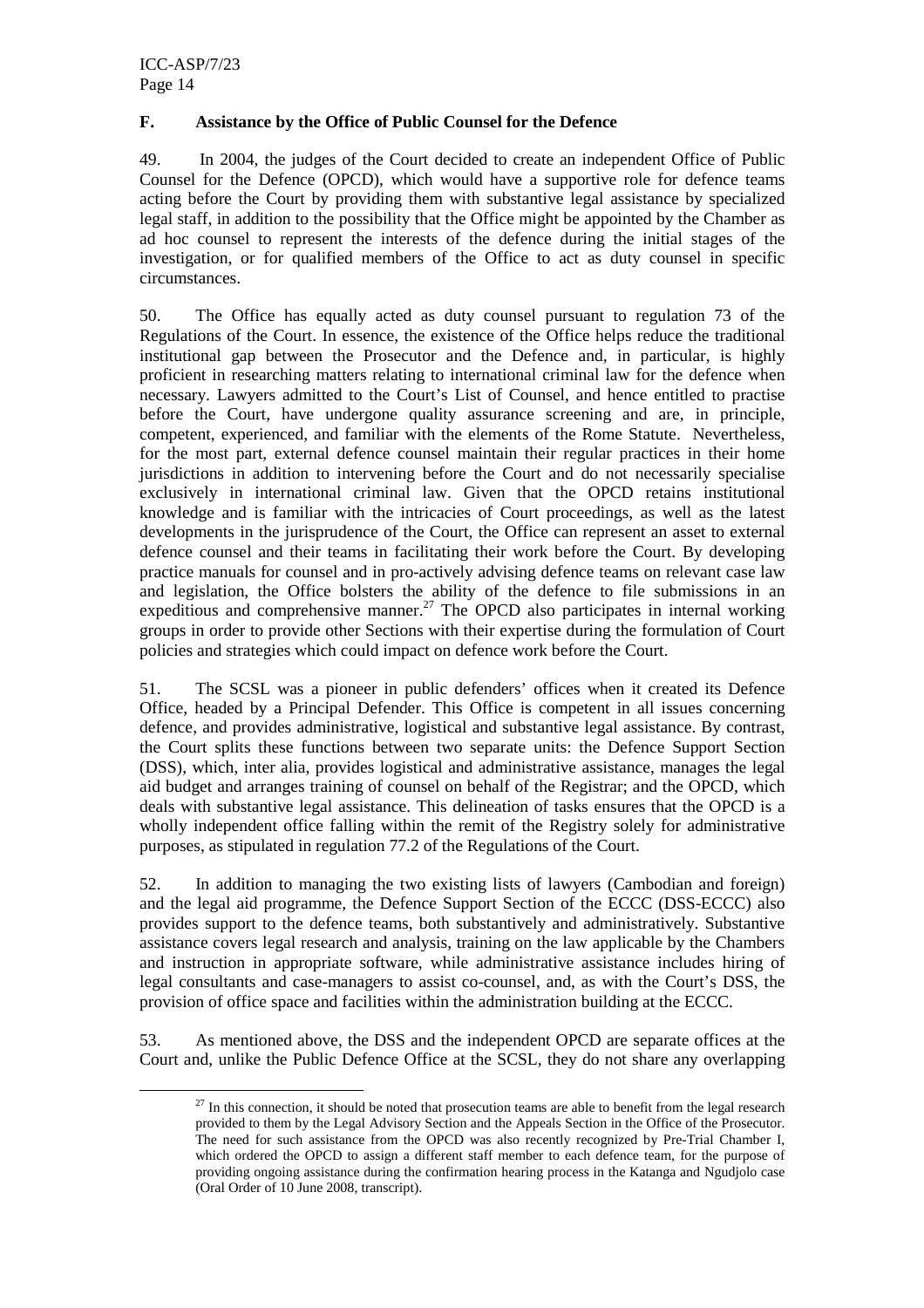functions, which corresponds to their clearly distinct mandates. The OPCD comprises Court staff who are directly paid by the Court and who provide substantive legal assistance to defence teams, and duty and ad hoc counsel acting before the Court, complementing their competence and experience with their specialised knowledge of the law and proceedings of the Court.<sup>28</sup> In addition, it is necessary for the OPCD to have sufficient staff to comply with Court decisions appointing the Office as ad hoc counsel during the situation phase, for example for the purpose of responding to victim applications and Trust Fund notifications, or to represent the interests of the defence during a unique investigative opportunity under article 56 of the Statute. In such scenarios, the OPCD does not provide support to an external counsel paid through legal aid but, in effect, acts as counsel in its own right. In this connection, Pre-Trial Chamber I has decided that, in light of its mandate, the OPCD (and not external counsel) will be appointed as ad hoc counsel for all future victim participation applications in the Democratic Republic of the Congo and Darfur situations.<sup>29</sup> The OPCD has also been appointed as ad hoc counsel in the Uganda situation, and may also be appointed in the event of victim participation in the Central African Republic situation.

54. The Court's legal aid budget, which is prepared and implemented by DSS, allocates resources to external counsel and their team members so as to ensure that eligible legal aid applicants can benefit from an effective and efficient defence in proceedings before the Court in conformity with its legal texts. It should be noted, however, that the substantive legal assistance provided by the OPCD within the limits of the office's mandate as defined in regulation 77 of the Regulations of the Court was one of the factors taken into account by the Court in proposing its adjustments to the legal aid system in 2007 and is normally also taken into account by the Registrar in deciding on requests for additional resources pursuant to regulation 83.3 of the Regulations of the Court. It should further be noted that the extent of the assistance provided by the Office to defence teams is constrained by the need for the Office to avoid any conflicts of interest which would prejudice its ability to fulfil any aspects of its mandate under regulation 77.

55. Annex III shows a comparison of total costs for three hypothetical cases before each of the international jurisdictions surveyed, in which the Court's costs came out as the lowest independently of the foreseen length of the proceedings. To conclude, it should be noted that the Court's legal aid system was established and developed after a comprehensive study and review of both domestic legal aid regimes, and more importantly, those in operation at different international criminal jurisdictions. Moreover, a re-assessment of the Court's legal aid system, initiated proprio motu by the Court in 2007, culminating in the Committeeendorsed Report on the operation of the Court's legal aid system and proposals for its amendment,<sup>30</sup> has only served to hone the existing system, making it more responsive to the actual needs of legal teams acting in proceedings, while staying true to the principles underlying the Court's legal aid system, in particular, economy, transparency, equality of arms and objectivity. The legal aid system in place is one that is scrupulously designed, and which uses objective criteria and considerations to provide resources to legal teams. It is a system that adequately takes into account the international nature of ICC proceedings, as well as the magnitude and complexity of cases before the Court, while possessing sufficient safeguards and controls in place to ensure that legal aid funds are expended judiciously.

<sup>&</sup>lt;sup>28</sup> To date, the OPCD has been appointed a total of eight times as ad hoc counsel and once as duty counsel in proceedings before the Court.

 $^{29}$ "Decision on the Requests of the Legal Representative of Applicants on application process for victims' participation and legal representation," 17 August 2007, ICC-01/04-374. This decision was subsequently approved in the Darfur situation: "Decision on the time limit to submit observations on applications for participation as victims:  $a/0021/07$ ,  $a/0023/07$  to  $a/0033/07$  and  $a/0035/07$  to  $a/0038/07$  and on the extension of page limit," 22 August 2007, ICC-02/05-96.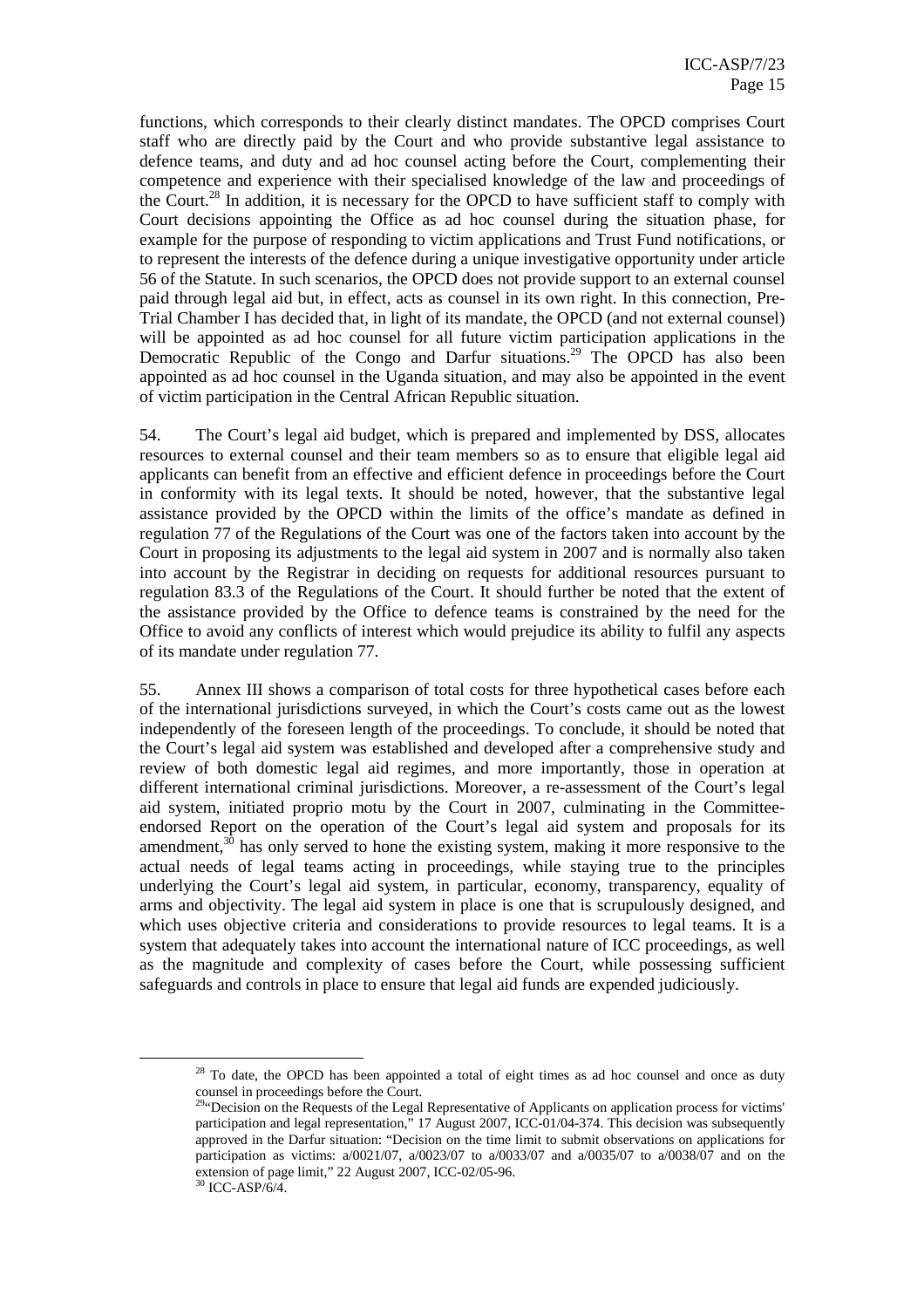$\overline{a}$ 

56. Annex IV contains the Court's legal aid budget for 2008 (as approved by the Assembly), as well as the Court's proposed legal aid budget for 2009, while annex V gives a comparison of figures with the other international tribunals' legal aid budgets for the last available budgetary years.

57. By way of conclusion, the Court believes that its system in this respect is sound and based on objective criteria. The Court will continue to analyse the existing system as well as the insights obtained from the experience of the jurisdictions under study in order to improve the cost-effectiveness of the system, including the possibility of introducing lump-sum systems for appropriate stages of the proceedings.

### **III. Determination of indigence of defendants**

58. The Court ensures that those who are unable to pay for legal representation themselves are adequately provided for commensurate with their financial means. The burden of proof is on the person claiming indigence. The Court's legal aid system is based on a fair and objective assessment of the total assets of the claimant compared with the total amount of his/her liabilities, and whether any resulting surplus can be used in partial or full settlement of the cost of legal assistance. Details of the Court's determination of indigence are contained in the "Report on the principles and criteria for the determination of indigence for the purposes of legal aid (pursuant to paragraph 116 of the Report of the Committee on Budget and Finance of 13 August 2004)" ("Report on the determination of indigence").<sup>31</sup>

59. Certain clarifications and adjustments were introduced in 2007 in order to reflect the option adopted by the Court regarding the basis for the assessment of living expenses. Thus, the text was clarified so as to ensure accurate and careful consideration of certain assets relating to residences belonging to the applicant and/or his/her dependant(s), and to emphasise that vehicles of a lavish or ostentatious nature could not be excluded from the determination of disposable means.<sup>32</sup>

60. The Court believes it important that the calculation of the level of indigence of applicants seeking legal aid takes due consideration of the needs of dependants. However, this does not mean maintaining an accustomed standard of living which might have been enjoyed prior to transfer of the defendant to the Court. The view taken by the Court, and explained in the 2007 legal aid document, advocates the use of objective data for assessing the needs of dependants, so as to guarantee fairness of the system while ensuring that the Court's budget is judiciously applied. As explained in this report, the Court intends to adopt a holistic approach to the consideration of assets, excluding those which can reasonably be justified as meeting the obligations of the applicant to his/her dependants. Under the existing system, the following assets are excluded, within certain parameters:

- a) Residence: main residence, if considered reasonable in light of the needs of dependants living therein;  $33$
- b) Furnishings: essential items in main family home only. No luxury embellishments or items of extraordinary value;

<sup>&</sup>lt;sup>31</sup> Report on the principles and criteria for the determination of indigence for the purposes of legal aid (ICC-ASP/6/INF.1).

 $32$  See "Report on the operation of the Court's legal aid system and proposals for its amendment" (ICC-ASP/6/4, annex I).

 $33$  Reasonability is appreciated in the light of the available national statistics on the cost of living; if the residence value is higher than these statistics, the difference will be included among the assets of the applicant. In practice, where national statistics on the cost of living include the lodging expenses, the full value of the residence will be taken into account as an asset.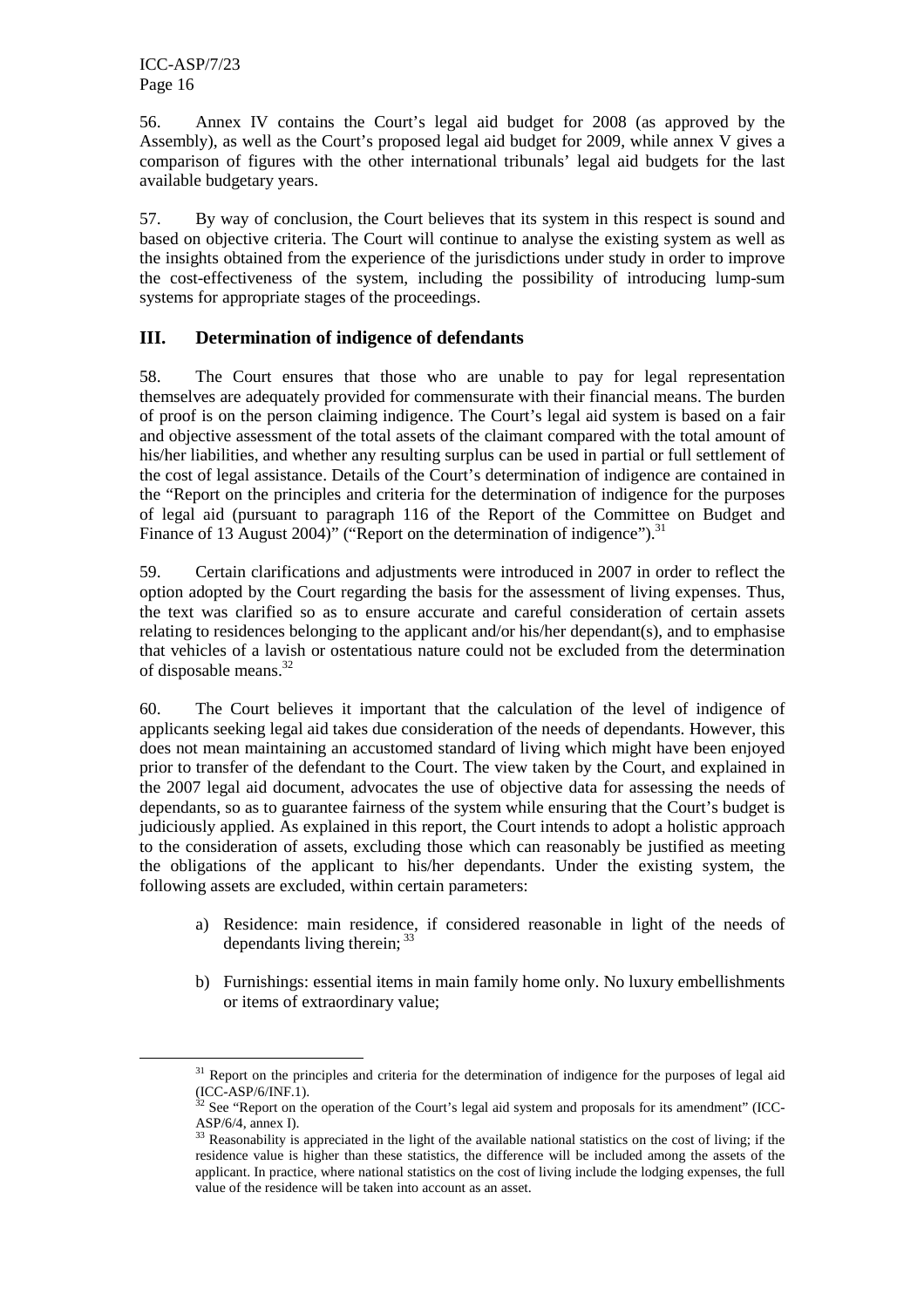- c) Motor vehicles: up to a maximum of two;
- d) Family or social benefits: all if entitled, in accordance with regulation 84, paragraph 2, of the Regulations of the Court; and,
- e) Assets owned by the dependants: all pursuant to regulation 84, paragraph 2, of the Regulations of the Court.

61. It should be noted that the two latter categories are not used to calculate the assets owned by the applicant, but are used to decrease, where available, the obligations of the applicant towards his/her dependants. Assets transferred to the dependants by the applicant in order to fraudulently decrease his own disposable means for the purpose of qualifying for legal aid, or seeking to elude the freezing of his or her assets, shall not be excluded from the calculation or, were they discovered as the result of the Court's financial investigation, they would give raise to a reconsideration of the applicant's request to receive legal aid.

62. All other assets relating to property, stocks, bonds, bank accounts, etc., owned by the applicant will be included in the determination of indigence, the formula for which is contained on page 3 of the Report on the determination of indigence. Furthermore, where available national statistics include the cost of residence, and they can therefore be taken into account in order to determine the needs of dependants in this respect, the main residence can also be included among the assets used to calculate the monthly disposable means of the applicant.

63. Regarding the suggestion made by the Committee to "establish absolute thresholds of assets holdings above which legal aid would not be provided,"<sup>34</sup> the Court considers that it is not appropriate at this stage to set such a ceiling. It should be pointed out that only the ICTR has in place such a threshold, and it has the opposite function of automatically considering indigent any applicant whose assets fall below it. The Court's existing system for calculation of indigence takes into account objective tangible criteria in arriving at a determination of indigence by including in the computation all assets and obligations of the person concerned as well as the actual costs of legal representation of proceedings before the Court. This latter consideration is of utmost importance in ensuring that the level of indigence, if any, of the person concerned is commensurate with the actual circumstances of the person. In view of the challenges in setting an appropriate ceiling based on objective criteria, the establishment of a threshold could result in the introduction of an arbitrary component into the Court's existing system of determination of indigence, which might then have the consequence of depriving individuals of the benefit of efficient and effective legal representation.

64. A further argument against the establishment of a ceiling is the fact that the Court, with all its novel features (victims' participation in proceedings before the Court, unique ecourt system, permanent court with potential universal application) cannot, at this stage determine with any certainty the appropriate ceiling to be established. The Court is of the view that setting an appropriate absolute threshold can and will only be done when objective criteria for determining and setting the requisite ceiling are unambiguously available.

65. The existing system is, in the view of the Court, the most appropriate and functional at this stage. Further, the system allows for an objective, case-by-case approach to the determination of indigence based on the disposable means of the person concerned and the actual costs of legal representation in proceedings before the Court. Finally, the current system has sufficient safeguards in place, since it provides for an oversight mechanism

<sup>&</sup>lt;sup>34</sup> Report of the Committee on Budget and Finance on the work of its eleventh session (ICC-ASP/7/15 and Add.1, para. 128).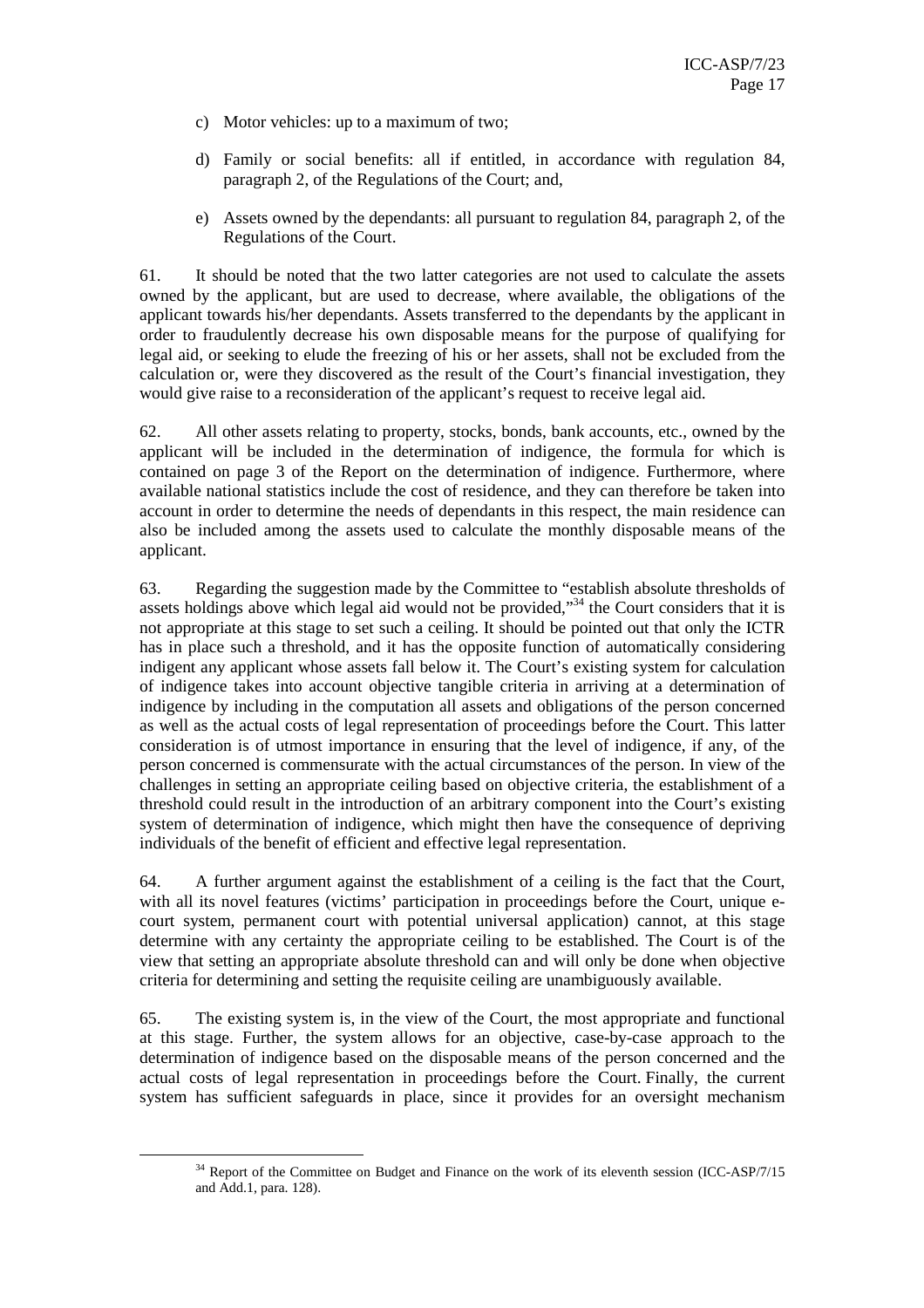ICC-ASP/7/23 Page 18

 $\overline{a}$ 

whereby decisions of the Registrar on indigence could be subject to judicial review by the Presidency.

66. At the ICTY, in accordance with its Registry Policy for Determining the Extent to which an Accused is able to Remunerate Counsel, the basis of the determination of indigence is similar to that of the Court, seeking to ensure:

- (a) That an accused/suspect is not obliged to realize assets which are considered essential for life's existence; and,
- (b) If he/she owns assets of exceptional value or receives extraordinary income, that he/she contributes to the costs of his/her defence.

The ICTY system first determines the disposable means of an applicant and the persons with whom he/she habitually resides and, after deducting the living expenses of the family and/or dependants, contributes any remainder towards the cost of the defence. The other international criminal jurisdictions surveyed also use the same core principles to determine indigence.

67. When determining the means of a person applying for legal aid to be paid by the Court, unlike the corresponding provisions at the ICTY<sup>35</sup> and ICTR<sup>36</sup>, regulation 84(2) of the Regulations of the Court does not include the means of an applicant's dependents in its determination. The Court deems that to do this would be an unfair sanction on otherwise innocent relatives, so long as such means had not been fraudulently transferred to them by the applicant, as explained above.

68. The information obtained from this survey is appended as annex VI and highlights the similarities and differences between the various systems.

69. In addition, annex VII contains a review of available cost-of-living statistics from different States, which demonstrate that, at the domestic level, account is taken of all expenses relating to housing and transport, inter alia, per person or per household, as applicable*.* This allows the Court's legal aid scheme to consider the value of all the assets of an applicant without excluding any disposable assets.

70. It is proposed that the Court adopt a similar system to that of the ICTY which, while it might result in a possible drop in the standard of living for the applicant's family and/or dependants, endeavours to keep this to a minimum. However, it is not expected that the Court should maintain an applicant's family and/or dependants at the same high standard they may previously have enjoyed prior to his/her arrest and subsequent transfer to the Court to face charges.

71. While the Court's threshold of indigence may initially seem excessive, it should be remembered that its determination of indigence is related to the costs of defence before it. The Committee, as recalled above, has already acknowledged that the proposed legal aid system has a sound structure in relation to the cases and nature of proceedings before the Court. The resources allocated within the framework of this system are the minimum necessary in order to guarantee an accused/suspect effective and efficient defence before the Court and, consequently, the indigence level must relate to the system's remuneration scheme. The Court will continue to monitor the association of these two factors as proceedings advance and additional cases are brought before it. The Court is amenable to effecting necessary adjustments to the existing system in the future if so required and deemed necessary.

See article 10 of the ICTY Directive on the assignment of defence counsel (http://www.un.org/icty/legaldoc-e/basic/counsel/IT073-Rev11e.pdf)

<sup>&</sup>lt;sup>36</sup> See article 6 (B) of the ICTR Directive on the assignment of defence counsel (http://www.un.org/icty/legaldoc-e/basic/counsel/IT073-Rev11e.pdf)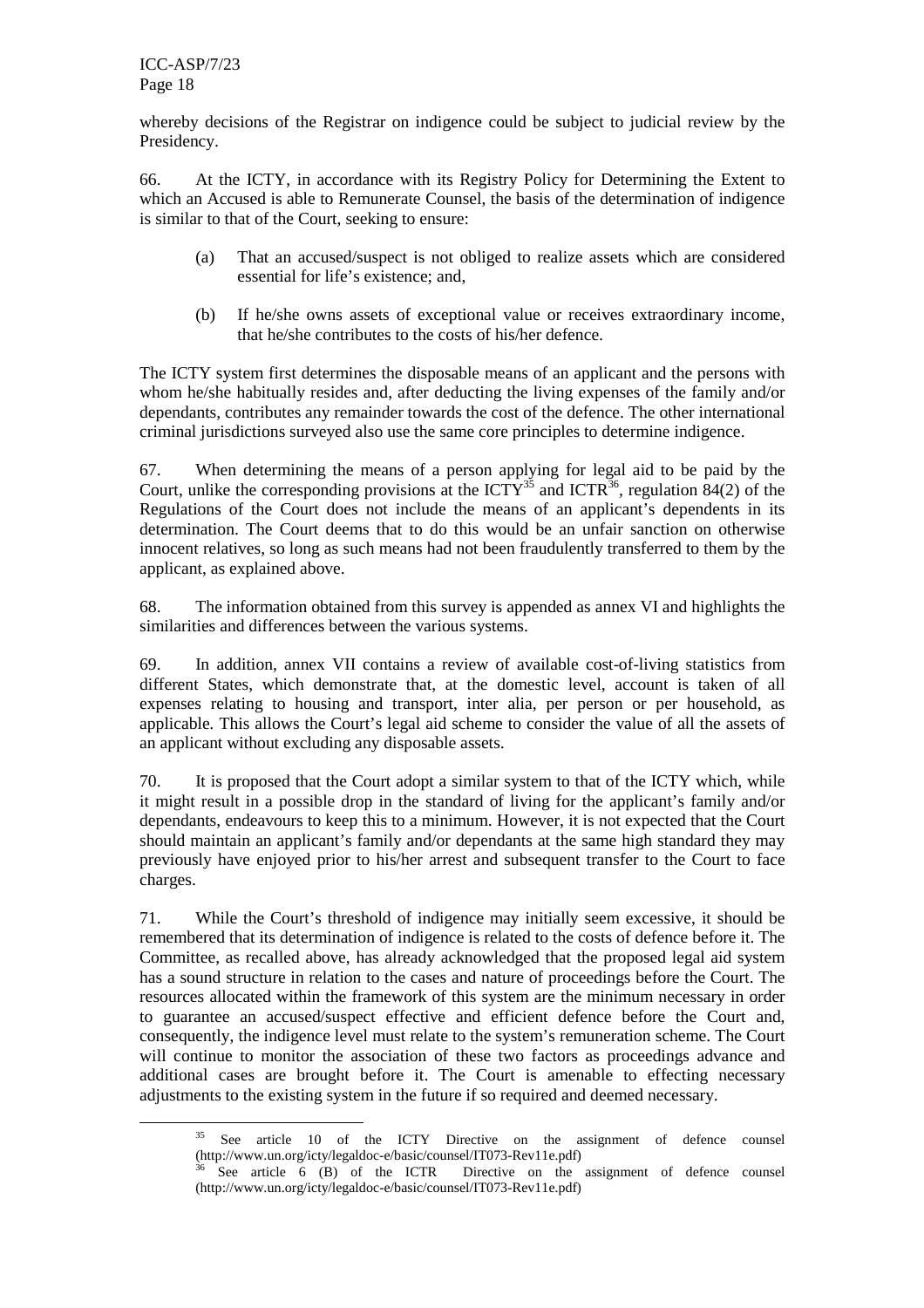72. Basically, this is the same principle as that adopted by the other international criminal jurisdictions, with only minor differences in its application. In the ICTR system, the threshold below which a person is considered totally indigent is US\$10,000 of assets after obligations have been deducted; if over this threshold, then he/she is considered partially indigent or not indigent depending on the anticipated cost of legal assistance for the duration of the proceedings. In the SCSL, the Principal Defender determines such threshold.

73. In the ECCC system, the calculation of assets and obligations is similar to that of the Court, but in cases of partial indigence, the ECCC pays the total cost while retaining the power to order a payment of costs on conclusion of the trial if the suspect/accused is convicted.

74. It is important to note that at the ICTR and ECCC all suspects/accused persons have been found totally indigent; at the SCSL 90 per cent have been found totally indigent, with the remaining 10 per cent partially indigent; and at the ICTY 59.69 per cent have been found indigent and 27.91 per cent partially indigent.

**Table No. 10: Percentage of indigent accused at the ICTY** 

 $\overline{a}$ 

| Type of indigence | % of accused |
|-------------------|--------------|
| Total indigence   | 59.69        |
| Partial indigence | 27.91        |

75. In annex V, the Court proposes new examples of the calculation of indigence, taking into account clarifications and adjustments in the system, so that the Assembly can assess the need for further possible amendment.

### **IV. The impact of the freezing of assets on the determination of indigence**

76. Where assets of a defendant appearing before the Court have been frozen, the question arises of what impact this will have when determining his or her indigence for the purpose of legal aid.

77. At the outset, it is worth recalling some of the principles that may be relevant. The first of these is that, in view of the fact that the penalty for grave crimes is deprivation of liberty, and given the sheer complexity of defending a criminal matter, the interests of justice require that accused persons should have the benefit of legal representation, whether or not they are indigent.<sup>37</sup> Numerous national and international sources of law support this minimum guarantee of procedural fairness,<sup>38</sup> and the Court has entrenched this fundamental safeguard in article 67, paragraph 1, sub-paragraph (d), of the Rome Statute.<sup>39</sup>

 $37$  This is particularly the case in proceedings before the Court, which involve complex and comprehensive legal and factual issues and where counsel's pleadings are governed by a hybrid of both common law and civil law principles.

<sup>38</sup> See e.g. article 2 of the International Criminal Tribunal for Rwanda's *Directive on the assignment of defence counsel*, (9 January 1996); article 14 (3)(d) of the International Covenant on Civil and Political Rights, adopted by General Assembly resolution 2200A (XXI) of 16 December 1966, which entered into force on 23 March 1976; the Sixth Amendment to the Constitution of the United States of America, which states that: "[i]n all criminal prosecutions, the accused shall enjoy the right...to have the Assistance of Counsel for his defense." See also the United States Supreme Court decision in *Gideon v. Wainwright*, 372 U.S. 335 (1963), per Justice H. Black; *The Canadian Charter of Rights and Freedoms*, enacted as Schedule B to the *Canada Act 1982* (U.K.) 1982, c. 11, which came into force on April 17, 1982, s. 10(b): "Everyone has the right on arrest or detention… to retain and instruct counsel without delay and to be informed of that right"; article 6(3)(C) of the European Convention on Human Rights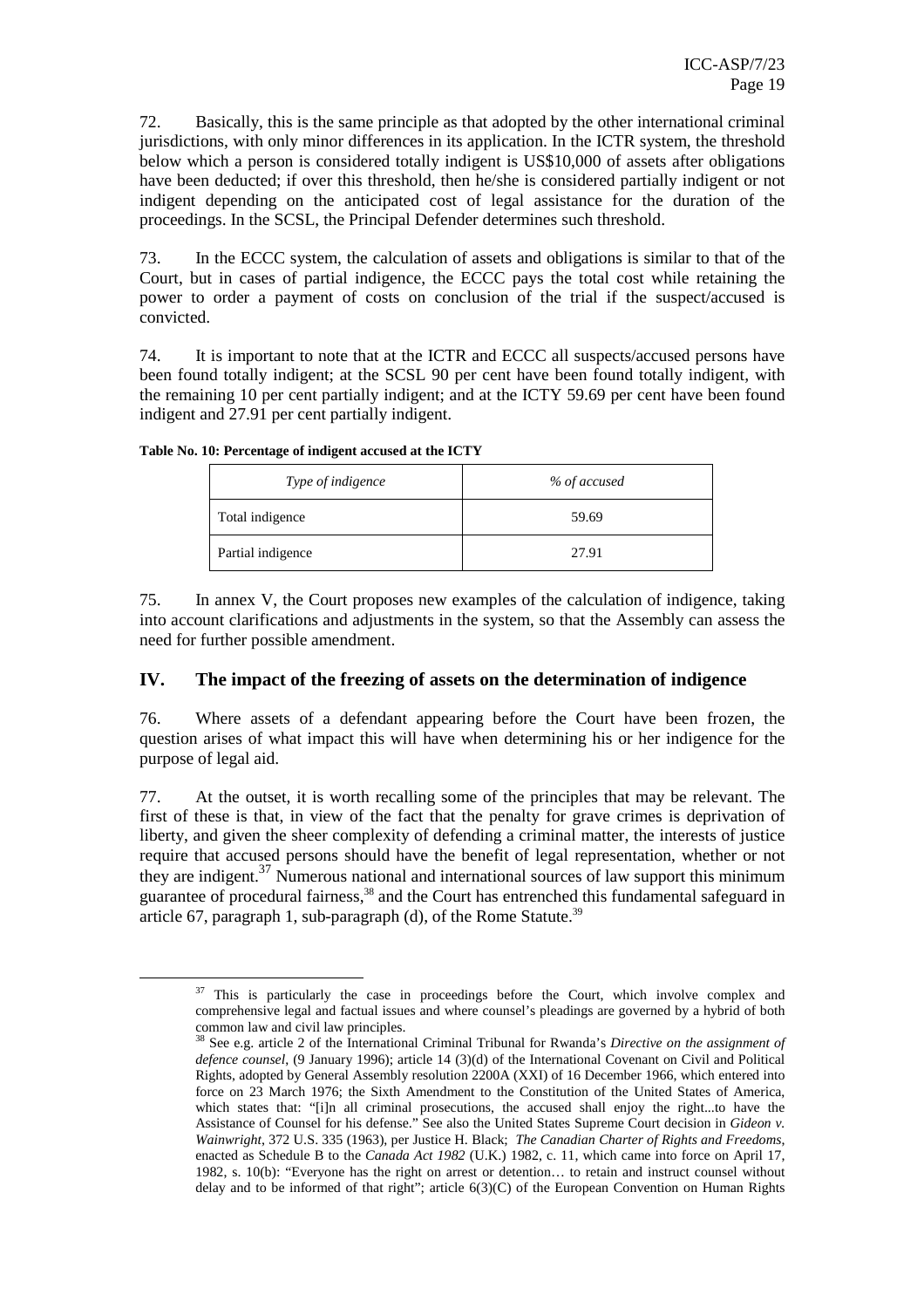$\overline{a}$ 

78. A second relevant principle is the presumption of innocence. In so far as a conflict of interest might arise between the victims' legitimate right to reparations and the right of the accused to legal representation and adequate defence, it is, in principle, to be expected that the latter interest will prevail, due to the 'presumption of innocence' that is a basic tenet of criminal law, and to the fact that the accused sits in jeopardy of losing his or her liberty.

79. In exercising its responsibility to determine indigence in cases where the assets of accused persons have been frozen, the Registry will, as in all cases, assess the totality of the assets in conformity with regulation 84 of the Regulations of the Court and annex 1 to the Report on the operation of the Court's legal aid system and proposals for its amendment, $40$  as well as with its standard operating procedure, on the basis of information obtained as a result of financial investigation. If it is then determined that the person is partially indigent or fully able to contribute to the costs of his or her defence, the Court computes the total contribution expected of the person to the cost of his or her legal representation, through a formal decision of the Registrar on the determination of indigence, which is then notified to all parties, including the relevant Chamber.

80. It is consistent with established law that frozen financial assets and economic resources may be unfrozen to the extent determined to be necessary for basic expenses, including payment of reasonable professional fees and reimbursement of incurred expenses associated with the provision of legal services. Making such an exception, in other words allowing accused persons access to their frozen assets to pay for the reasonable legal costs of their defence is consistent with the interests of justice, with the approach adopted in national jurisdictions and international sources,  $\frac{41}{1}$  and with the Court's wider approach to legal aid, and the notion that accused who have the means should contribute to the costs of their defence.

<sup>40</sup> Report on the operation of the Court's legal aid system and proposals for its amendment (ICC-ASP/6/4), page 13).

<sup>(</sup>ECHR), Convention for the Protection of Human Rights and Fundamental Freedoms, as amended by Protocol No. 11.

 $39$  The language of article 67 (1) (d) is echoed in other international instruments reinforcing the sanctity of the rights of accused persons to legal representation and to the provision of legal aid where appropriate. See e.g. article 21(4)(d) of the ICTY Statute, article 14.3 (d) of the International Covenant on Civil and Political Rights, article 20.4 (d) of the Statute of the ICTR, and article 6(3)(c) of the ECHR. See also rule 45(A) of the Rules of Procedure and Evidence of the ICTY: "[w]henever the interests of justice so demand, counsel shall be assigned to suspects or accused who lack the means to remunerate such counsel..."; article 6(A) of the ICTY *Directive on the assignment of defence counsel*: "A suspect or accused who lacks the means to remunerate counsel shall be entitled to assignment of counsel paid for by the Tribunal."

<sup>&</sup>lt;sup>41</sup> For example, in the context of legislation on proceeds of crime, or on anti-terrorism, provisions for the freezing of assets are often subject to a proviso that those assets which are required to provide for the reasonable costs of legal representation should be excluded from the seizure/freezing order. See e.g. *Serious Organized Crime and Police Act 2005* (UK), *Proceeds of Crime Act 2002* (UK), Chapter 6, Section 98(1); Practice Note No. 23: Freezing Orders (also known as 'Mareva orders') supplementing Order 25A of the Federal Court Rules relating to freezing orders (also known as '*Mareva* orders' after *Mareva Compania Naviera SA v International Bulkcarriers SA (The Mareva)* [1975] 2 Lloyd's Rep 509, or 'asset preservation orders'); *Mansfield v Director of Public Prosecutions for Western Australia, P53/2005, 20 July 2006, High Court of Australia*, at para. 53; *United States of America, v. Richard H. Thier*, No. 85-4857, 10 October 1986, United States Court of Appeals, Fifth Circuit, at paras. 69-60. For international sources see e.g. United Nations Security Council resolution 1596 (2005), para. 16(a), whereby the Council introduces exceptions to the freezing of assets declaration of the resolution by stating that its provisions do not apply to funds, other financial assets and economic resources that "have been determined by relevant States to be *necessary* for *basic expenses*, including payment of (…) *reasonable professional fees and reimbursement of incurred expenses associated with the provision of legal services*." (Emphasis added). This resolution was cited in the Pre-Trial Chamber's decision of 31 March 2006 as the basis of its request to States Parties to freeze the assets of the accused, Thomas Lubanga Dyilo. Council Regulation (EC) No 1183/2005 of 18 July 2005 imposing certain specific restrictive measures directed against persons acting in violation of the arms embargo with regard to the Democratic Republic of the Congo, article 3; Council Regulation (EC) No 1763/2004 of 11 October 2004 imposing certain restrictive measures in support of effective implementation of the mandate of the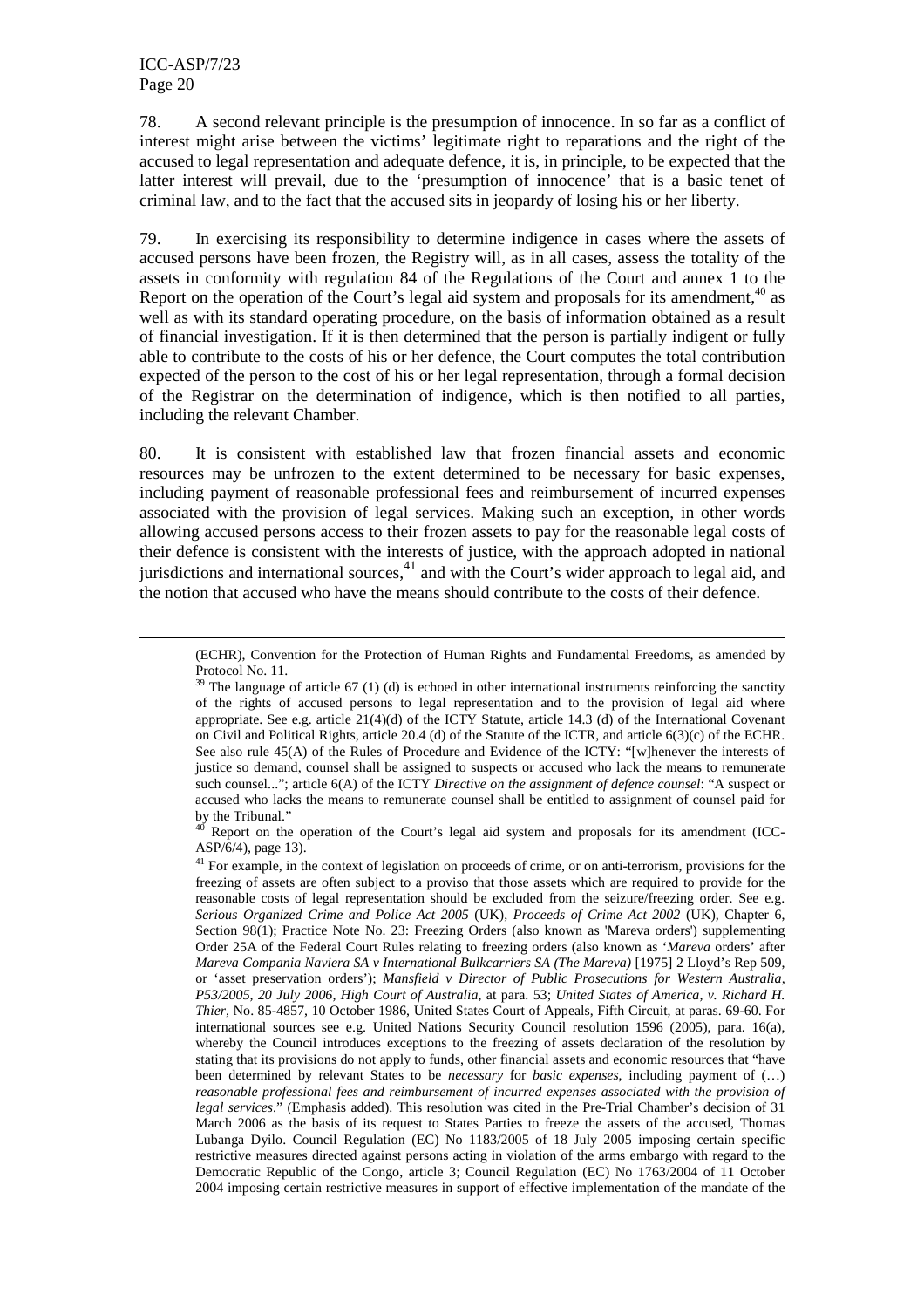81. As regards how any unfreezing of assets would be effected, this would be a matter between the defendant and the Chamber, since it does not fall within the ambit of the Registrar to request the relevant Chamber to unfreeze the assets of the person concerned. It is to be expected that the Chamber would decide, at the request of the defendant or on its own motion, to request States Parties to exclude from seizure any assets which needed to be realized for the purpose of the individual's defence or, in the case of assets already seized, that they be released forthwith for that purpose, on the basis of an assessment provided to it by the Registry. The exclusion order or decision would specify the amount that could be released for the case, and would be subject to the necessary conditions as to how and when funds could be released under the exclusion. In such a case, the freezing order would be lifted by the Chamber only as far as necessary in order to sell the assets or to raise money against them to pay for the reasonable costs of the defendant's legal representation.

82. Should the issue of the impact of the freezing of assets on the determination of indigence become the subject of a judicial finding before the Court, any guidance to be provided by the Chambers might result in a modification of the approach put forward above, should this vary from the existing modus operandi espoused at the Court.

83. If in future cases, a Chamber, for any reason, refuses to release the frozen assets of the accused, thus rendering the assets non-disposable, then the Registry will be unable to take those assets into account in assessing that defendant's means. This notion seems to be implicit in regulation 84.2 of the Regulations of the Court, through its provision that the means of an applicant shall be "of all kinds in respect of which the applicant has direct or indirect enjoyment or power freely to dispose."

84. In such cases, the Registry would be forced to treat defendants as provisionally indigent and to provide the requisite funding, since:

- (a) The freezing order will prevent them from realizing (freely disposing of) their assets; and
- (b) Given that the accused are defending themselves against allegations of grave crimes in complex criminal proceedings, the interests-of-justice test is met in all cases, $42$  warranting legal assistance paid by the Court.

International Criminal Tribunal for the former Yugoslavia (ICTY), article 3(b); Council Regulation (EC) No 560/2005 of 12 April 2005 imposing certain specific restrictive measures directed against certain persons and entities in view of the situation in Côte d'Ivoire, article 3.1(b); Council Regulation (EC) No 423/2007 of 19 April 2007 concerning restrictive measures against Iran, article 10.1(a) (ii); Council Regulation (EC) No 305/2006 of 21 February 2006 imposing specific restrictive measures against certain persons suspected of involvement in the assassination of former Lebanese Prime Minister Rafiq Hariri, article 3.1(b); Council Regulation (EC) No 872/2004 of 29 April 2004 concerning further restrictive measures in relation to Liberia, article 3.1(b); Council Regulation (EC) No 1184/2005 of 18 July 2005 imposing certain specific restrictive measures directed against certain persons impeding the peace process and breaking international law in the conflict in the Darfur region in Sudan, article 3.1(b); United Nations Security Council resolution 1452 (2002), para. 1(a); United Nations Security Council resolution 1532 (2004) (concerning the freezing of assets of Charles Taylor), para. 2 (a); United Nations Security Council resolution 1737 (2006) (concerning the freezing of assets in connection with Iran), para. 13(a).

<sup>&</sup>lt;sup>42</sup> The interests-of-justice test essentially determines whether it is in the interests of justice to provide funding to the accused, taking into account: (i) how seriously the accused will be affected by the Registry granting or not granting legal assistance; (ii) whether there are complex legal and factual issues that could not fairly be determined without legal representation for the accused; (iii) whether the accused suffers from any lack of understanding of the issues, including any language barriers, and (iv) whether the case requires extensive legal preparation, for example in preparing witnesses, investigations, and/or advocacy skills. Based on the above criteria, it is patently obvious that due the complexity of the nature of crimes heard by the Court, the interests- of-justice test is met in every case, warranting funding to accused persons.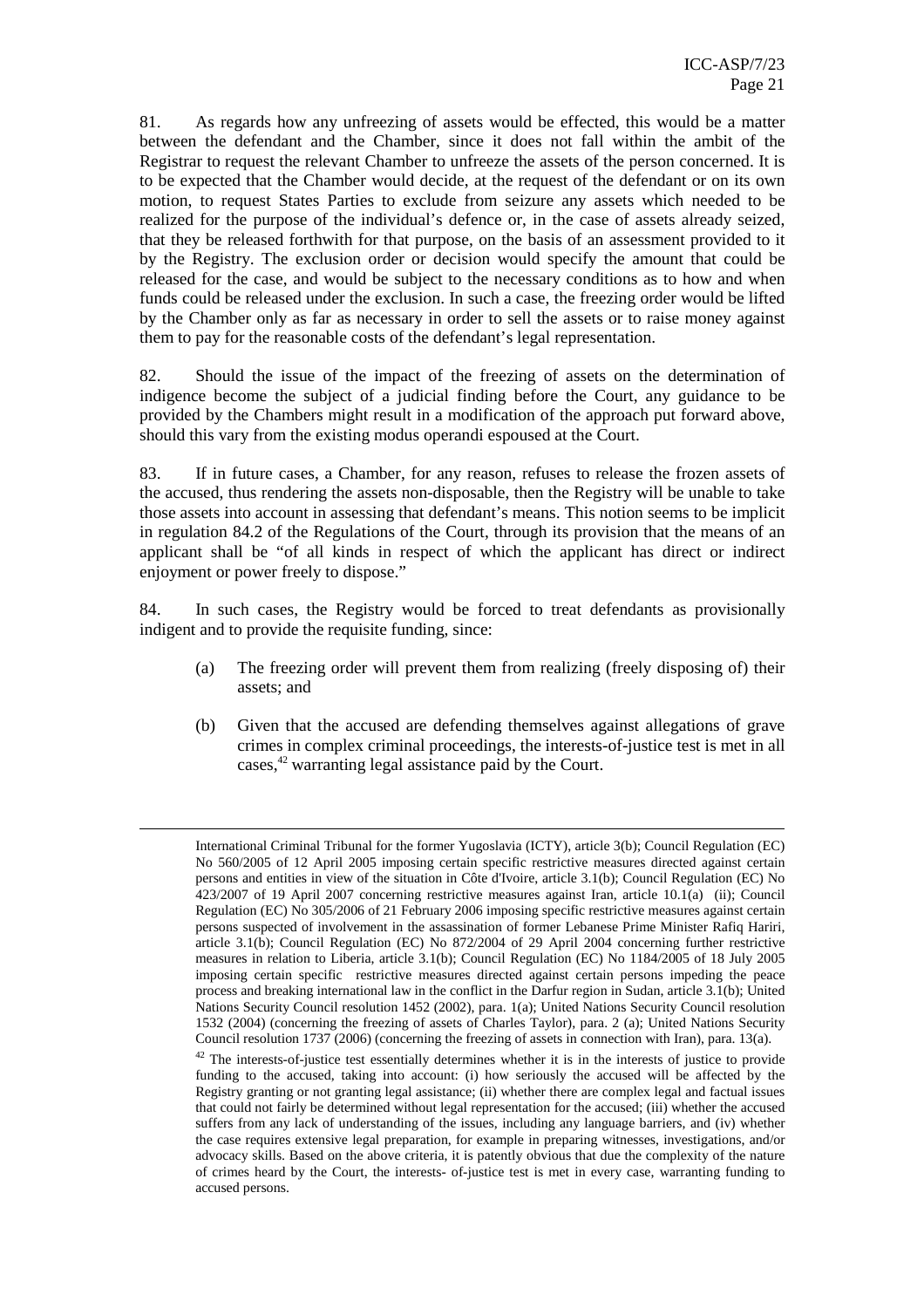ICC-ASP/7/23 Page 22

85. Where funding is provided without the ability properly to assess the applicant's means, the accused could be obliged to sign an undertaking without which no legal aid is granted, guaranteeing that, should they be found innocent or have their case dismissed for any reason, the Registry will then be entitled to conduct an assessment of their indigence on the totality of their frozen assets (now released) ex post facto, $43 \text{ and, if found partially indifferent or }$ non-indigent, they will be under an obligation to reimburse the Court for the costs of their defence in proportion to the moneys received. In this case, the Registrar might, according to regulation 85.4 of the Regulations of the Court, seek:

- (a) An order from the Presidency for recovery of all funds paid; and
- (b) The assistance of the relevant States Parties to enforce that order.

#### **V. Conclusion**

86. Since the beginning of its work, the Court has endeavoured to present States Parties with a legal aid mechanism which meets the necessary balance between the rights of the defence and the financial constraints of the institution. Despite adjustments being made during the years of operation of the system, the principles inspiring it, such as equality of arms, objectivity, transparency, continuity and economy, have suffered no major changes and are still its main pillars.

87. The Court's legal aid system is a fundamental component of its commitment to the principle of fair trial, as defined in the Rome Statute, and while it is too soon for an in-depth review, the Court has been vigilant and pro-active in ensuring that to date its legal aid scheme is both judiciously applied and responsive to the real needs emanating from the proceedings before it. The Court will continue to monitor the performance of its legal aid programme assiduously, in order to ensure that it provides effective and efficient legal representation in accordance with its above-mentioned founding principles, and will take into particular consideration the possibility of introducing a lump-sum system at the appropriate stages of the proceedings.

88. Enshrined in the calculation of indigence at the Court is the need to take into account the obligations of persons seeking legal aid towards dependants, and to ensure that these are carefully and judiciously respected.

89. Finally, the Court notes the recommendation<sup>44</sup> of the Committee in the report on the work of its eleventh session, and reflected in the comments of The Hague Working Group, that the Assembly should enter into a detailed dialogue with the Court on the legal and financial aspects of victims' participation. The issue of legal aid for victims is not addressed specifically in the present report, due largely to the lack of comparative material from the other international criminal jurisdictions, which either do not accord such a role to victims in the proceedings, or, in the case of the ECCC, do not yet have a mechanism for legal aid to victims in place. Whilst the present report does not seek to address issues relating to the mechanism for legal aid for victims, the Court would nevertheless like to sound a note of caution in relation to the Committee's recommendation<sup>45</sup> that the Court and the Assembly consider the possibility of having a single legal team for victims for each case. The Court will take into consideration all relevant factors while dealing with legal aid for victims, including appointment of one legal team where the circumstances of a case so permit. However, in

<sup>&</sup>lt;sup>43</sup> The means assessment in these cases can also be made at the outset of the proceedings, notwithstanding the fact that the accused is automatically provided with funding because of a freezing of assets order/judgment.

<sup>&</sup>lt;sup>44</sup> Report of the Committee on Budget and Finance on the work of its eleventh session (ICC-ASP/7/15 and Add.1, para.129).

 $45$  Ibid.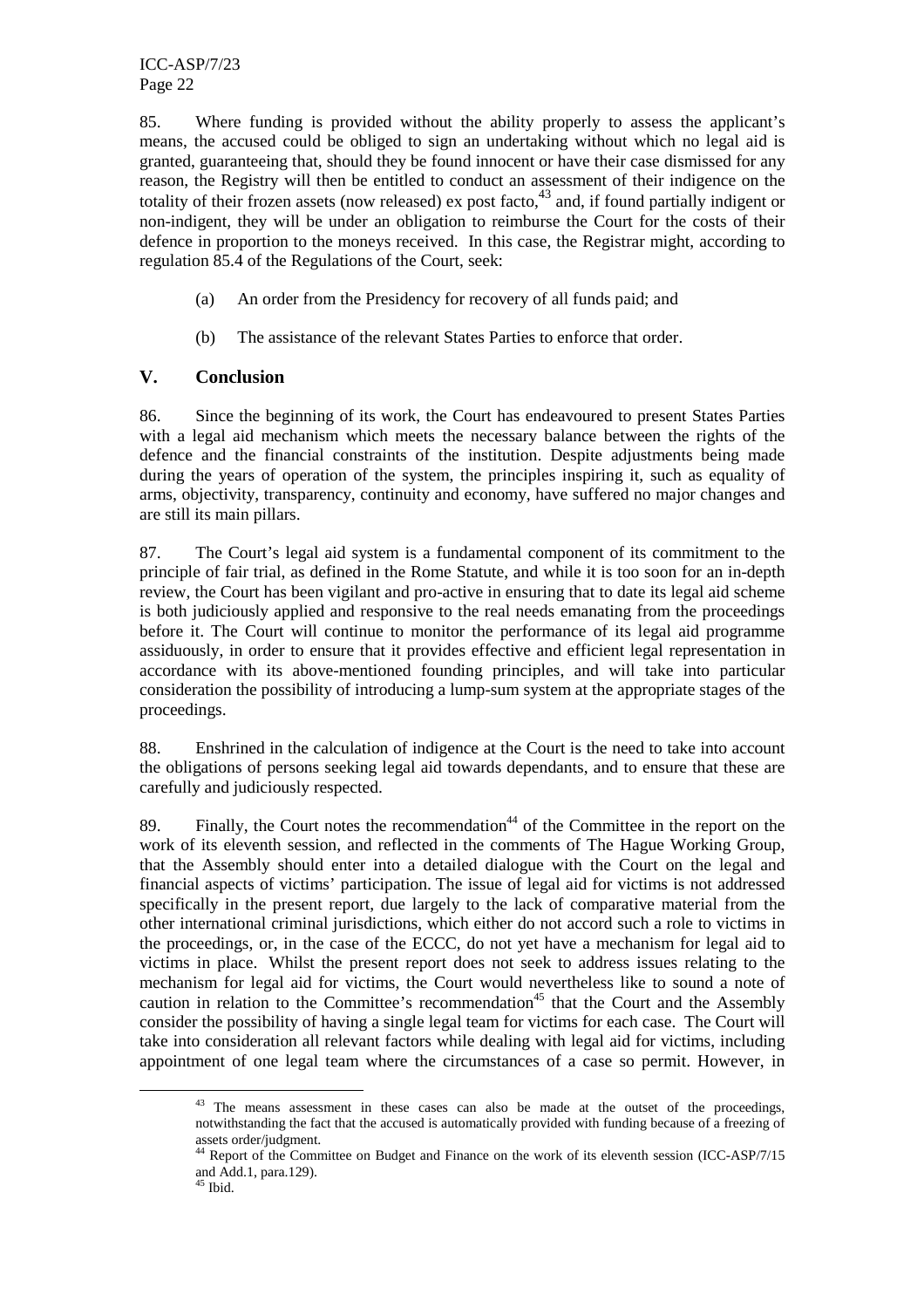many instances this would be impracticable In light of the potential conflicts of interest that may arise between different groups of victims participating in the same case, making it impossible for them to be represented by the same legal representative. It should be noted that such conflicts of interest have already arisen in the cases currently before the Court. The Court stands ready to enter a dialogue with the Assembly on the question of legal aid for victims and to present any reports that might be necessary.

90. It is hoped that this report has provided the Assembly with valuable and sufficient information.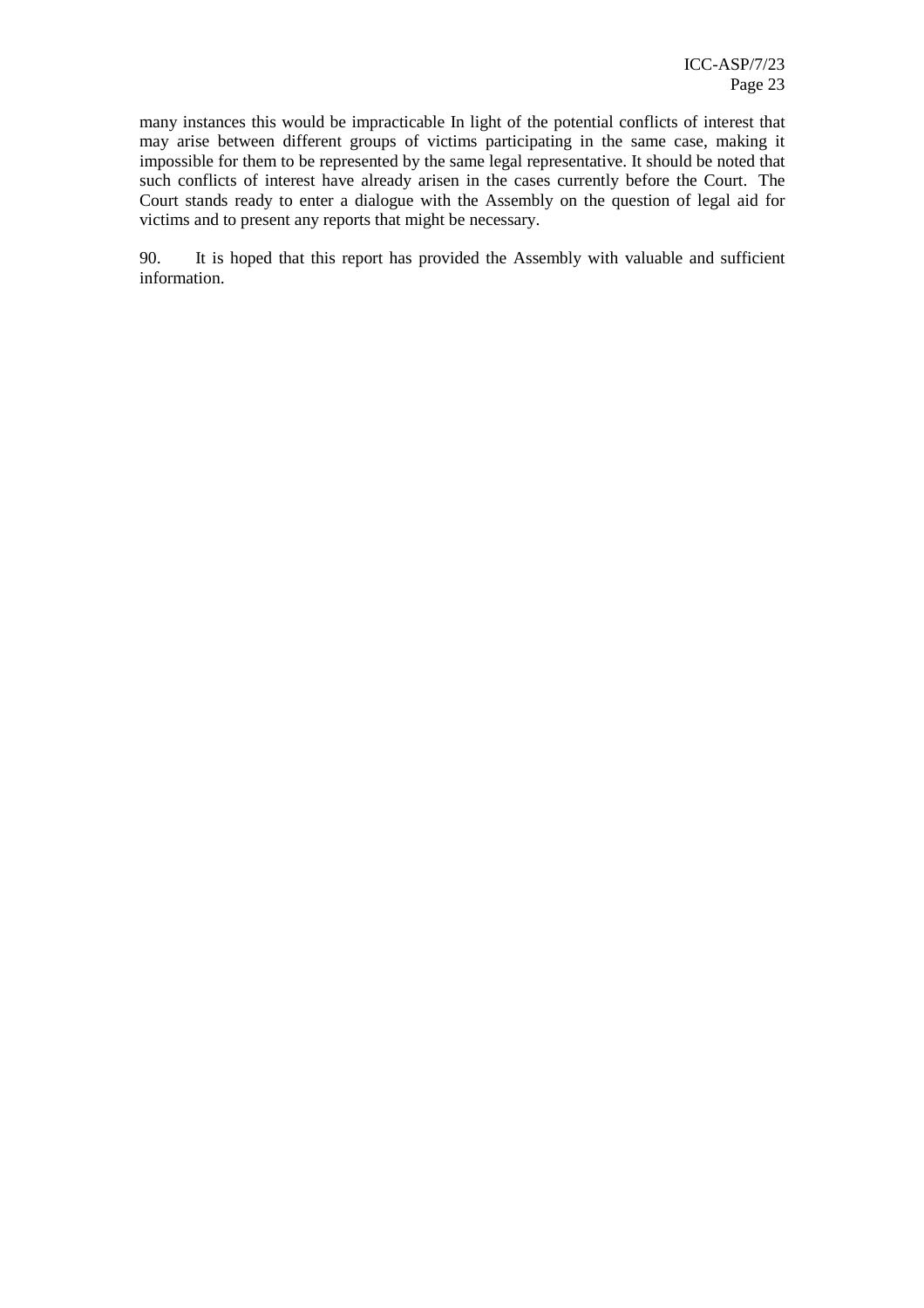## **Annex I**

## **Summary of proposed amendments and recommendations of The Hague Working Group**

1. The Court is invited to include in the final draft report the actual amount of legal aid proposed in the 2009 budget, as it had not been included in the Interim Report and was not readily discernible from reading the 2009 budget document;

2. The Court is invited to include in the final draft report the actual amount of legal aid allocation for the Court and the other international tribunals referred to in the report for the last two fiscal years, together with further case-study examples of the application of the legal aid formula through the different trial phases before all the tribunals, as illustrated at annex II of the existing Interim Report;

3. The Court is invited to include a clearer explanation of the formula used for determining indigence, together with an explanation of the reasoning behind the inclusion or exclusion of certain assets from the calculation:

4. The Court is invited to set out more clearly its conclusions on the various issues raised in its legal aid report; there is an impression that relevant material is set out in the report, but the reader is left with no view/conclusion from the Court:

5. The Court is invited to include a section addressing the impact of existing sanctions and/or freezing of assets of a suspect/accused when determining their indigence. Additionally, the section should also contain information on the impact of sanctions/ freezing orders on the ability of the Chamber to award reparations to victims;

6. The Hague Working Group endorsed the issues on legal aid raised by the Committee in its report following its eleventh session, namely:

- a) The Committee expressed concern that in determining indigence the Court had provided examples which showed that individuals with extensive assets could be determined to be indigent. The problem appeared to be the method of calculating a figure for monthly disposable means from an individual's property and assets. The Committee suggested that alternatives to the method considered should be discussed and that it might be desirable to establish absolute thresholds of assets holdings above which legal aid would not be provided; and
- b) With respect to legal aid for victims, given the likelihood that legal aid for victim participation would be a long-term and significant cost driver for the Court, the Committee strongly recommended that the Assembly enter into a detailed dialogue with the Court on the legal and financial aspects of victim participation.

7. These issues were outside the existing Assembly mandate of the current legal aid report, but were important issues that should be mentioned in the Court's final legal aid report, with a recommendation that the Assembly consider creating separate mandates in the omnibus resolution to allow these issues to be further considered next year by the Working Group.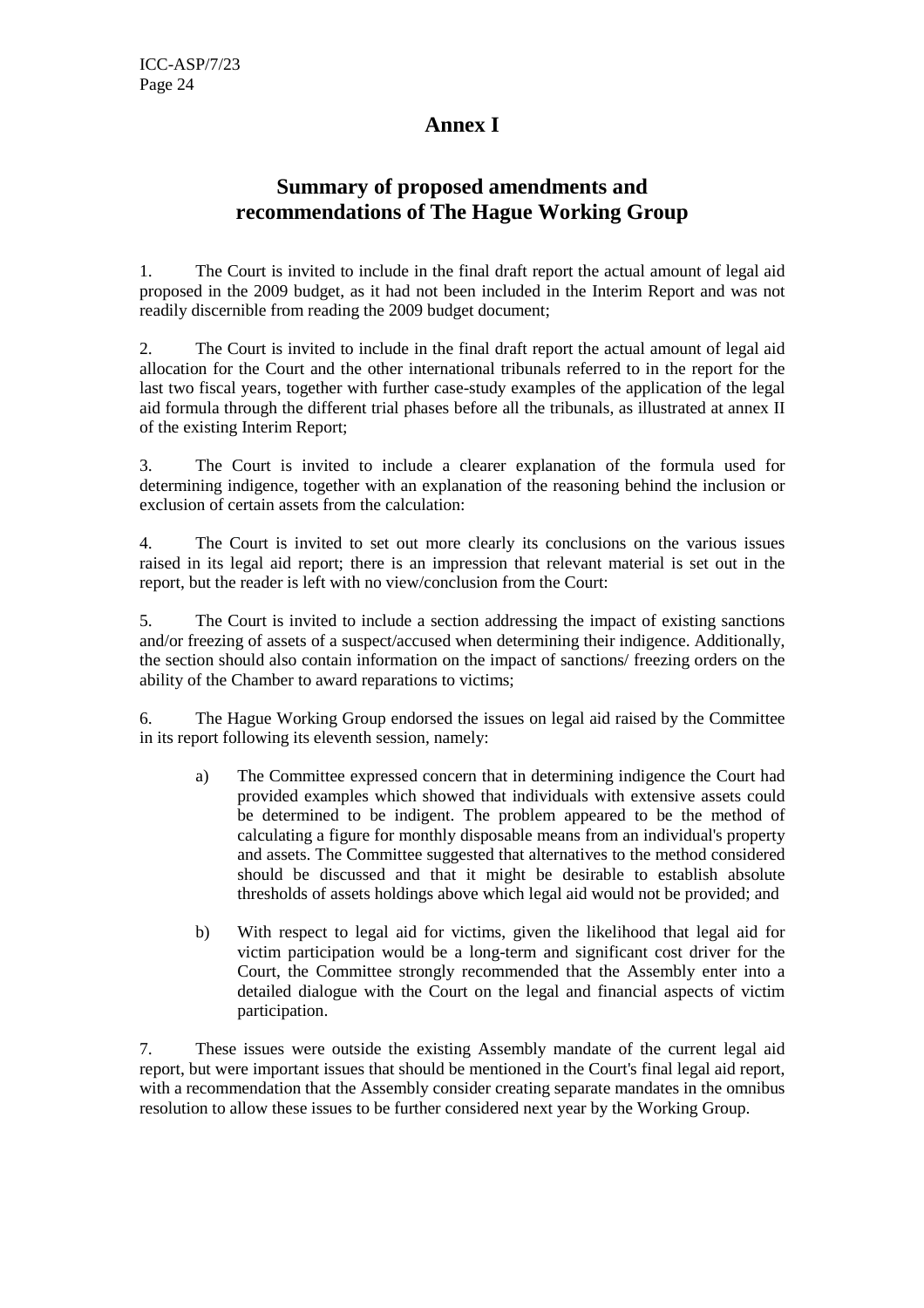## **Annex II**

## **Phases in procedure before international criminal jurisdictions (for the purpose of legal aid)**

| <b>ICC</b>            |                                                                                                                                                                                                                                                                                                                                                                                  |
|-----------------------|----------------------------------------------------------------------------------------------------------------------------------------------------------------------------------------------------------------------------------------------------------------------------------------------------------------------------------------------------------------------------------|
| Investigation phase   | Only for interviews under article 55, para. 2, of the Statute.                                                                                                                                                                                                                                                                                                                   |
| Pre-trial phase       | From initial appearance to decision on confirmation of charges.                                                                                                                                                                                                                                                                                                                  |
| Trial phase           | From transfer of case to Trial Chamber by Presidency until final judgment of Trial Chamber.                                                                                                                                                                                                                                                                                      |
| Appeals phase         | From transfer of dossier of the case to Appeals Chamber until decision of Appeals Chamber.                                                                                                                                                                                                                                                                                       |
| <b>ICTY</b>           |                                                                                                                                                                                                                                                                                                                                                                                  |
| Pre-trial stage       |                                                                                                                                                                                                                                                                                                                                                                                  |
| Phase 1:<br>$\bullet$ | Initial appearance: from appointment of counsel to the day after entrance of plea by accused.                                                                                                                                                                                                                                                                                    |
| Phase 2:<br>$\bullet$ | From end of phase 1 (up to ninety days) or until counsel submits work plan (whichever is later).                                                                                                                                                                                                                                                                                 |
| Phase 3:<br>$\bullet$ | From end of phase 2 until commencement of trial.                                                                                                                                                                                                                                                                                                                                 |
| Trial stage           |                                                                                                                                                                                                                                                                                                                                                                                  |
| Appeals stage         |                                                                                                                                                                                                                                                                                                                                                                                  |
| <b>ICTR</b>           |                                                                                                                                                                                                                                                                                                                                                                                  |
| Initial appearance    | Rule 62 of the Rules of Procedure and Evidence.                                                                                                                                                                                                                                                                                                                                  |
| Trial phase           | After initial appearance until final judgement.                                                                                                                                                                                                                                                                                                                                  |
| Appeals phase         | From final judgement of Trial Chamber until Appeals Chamber decision.                                                                                                                                                                                                                                                                                                            |
| <b>SCSL</b>           |                                                                                                                                                                                                                                                                                                                                                                                  |
| Initial appearance    | Rule 61 of the Rules of Procedure and Evidence.                                                                                                                                                                                                                                                                                                                                  |
| Trial phase           | After the initial appearance until final judgment.                                                                                                                                                                                                                                                                                                                               |
| Appeals phase         | From final judgment of the Trial Chamber until the Appeals Chamber decision.                                                                                                                                                                                                                                                                                                     |
| <b>ECCC</b>           |                                                                                                                                                                                                                                                                                                                                                                                  |
| Investigation phase   | Investigative judges confirm charges brought by Prosecutors (who submit an introductory<br>submission) by conducting interviews and gathering evidence. Also, investigative judges hand out<br>decisions on issues which can be appealed to Pre-Trial Chamber (PTC). Confirmed charges are<br>usually appealed to PTC and, if confirmed again, case file heads to Trial Chamber. |
| Pre-Trial phase       | PTC oversees the investigative phase by handing down decision on appealed issues.                                                                                                                                                                                                                                                                                                |
| Trial phase           | Trial Chamber receives the case file from investigative judges and conducts trial.                                                                                                                                                                                                                                                                                               |
| Appeals phase         | Supreme Court Chamber handles all appeals from Trial Chambers and appeals against<br>convictions/acquittals.                                                                                                                                                                                                                                                                     |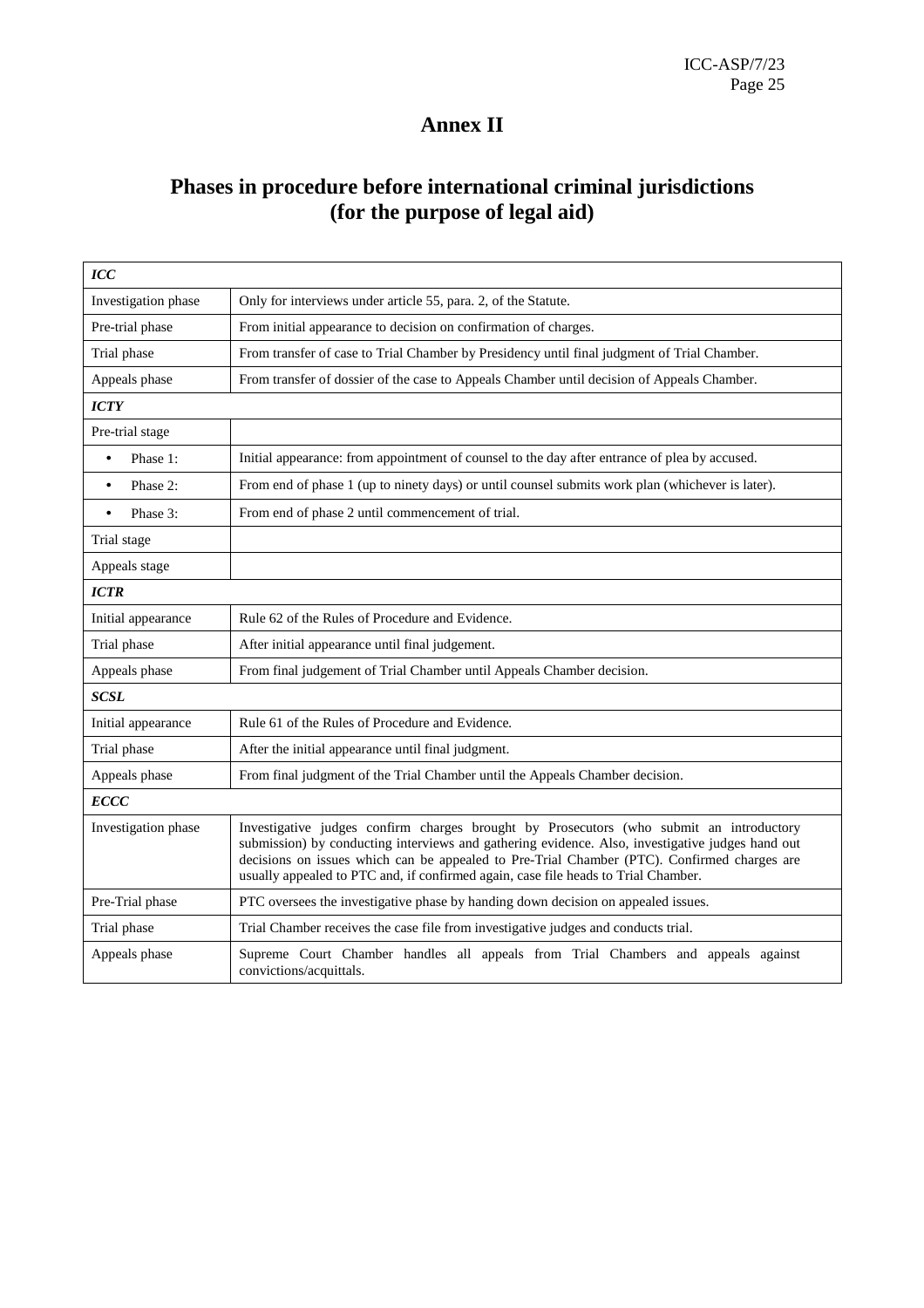## **Annex III**

## **Standard costs (team remuneration) of a case before each international criminal jurisdiction**<sup>1</sup>

#### **Notes:**

 $\overline{a}$ 

1. The table below refers to the remuneration of legal team members; other expenses of the teams (in particular, missions to the seat of the Court) are not included because of the difficulty in establishing a reliable comparison (see paragraphs 30 and 31 of the present report).

2. The figures are calculated based on different lengths of pre-trial, trial phase and appeals phases. It has to be borne in mind that the definition of phases is not the same throughout the different jurisdictions considered, and that the trial phase does not necessarily correspond to the actual duration of the trial, but to all proceedings before the Trial Chamber.

3. The budgets of the ICTY and ICTR include fees for investigators; under the Court's legal aid scheme, these are part of a single package amounting to a total of  $\epsilon$ 73,006. This single package is excluded from the comparative tables below.

4. All costs have been converted to euros where expressed in US dollars, based on the exchange rate of US\$1 =  $\text{\textsterling}0.642$  as at 30 July 2008.

<sup>&</sup>lt;sup>1</sup> In view of the extraordinary flexibility allowed by the SCSL in the allocation of resources to each team (between US\$30,000 and US\$70,000 per month), which is carried out by the Principal Defender under the Legal Services Contract he/she concludes with counsel, the Court deems it appropriate to exclude that court from this comparison.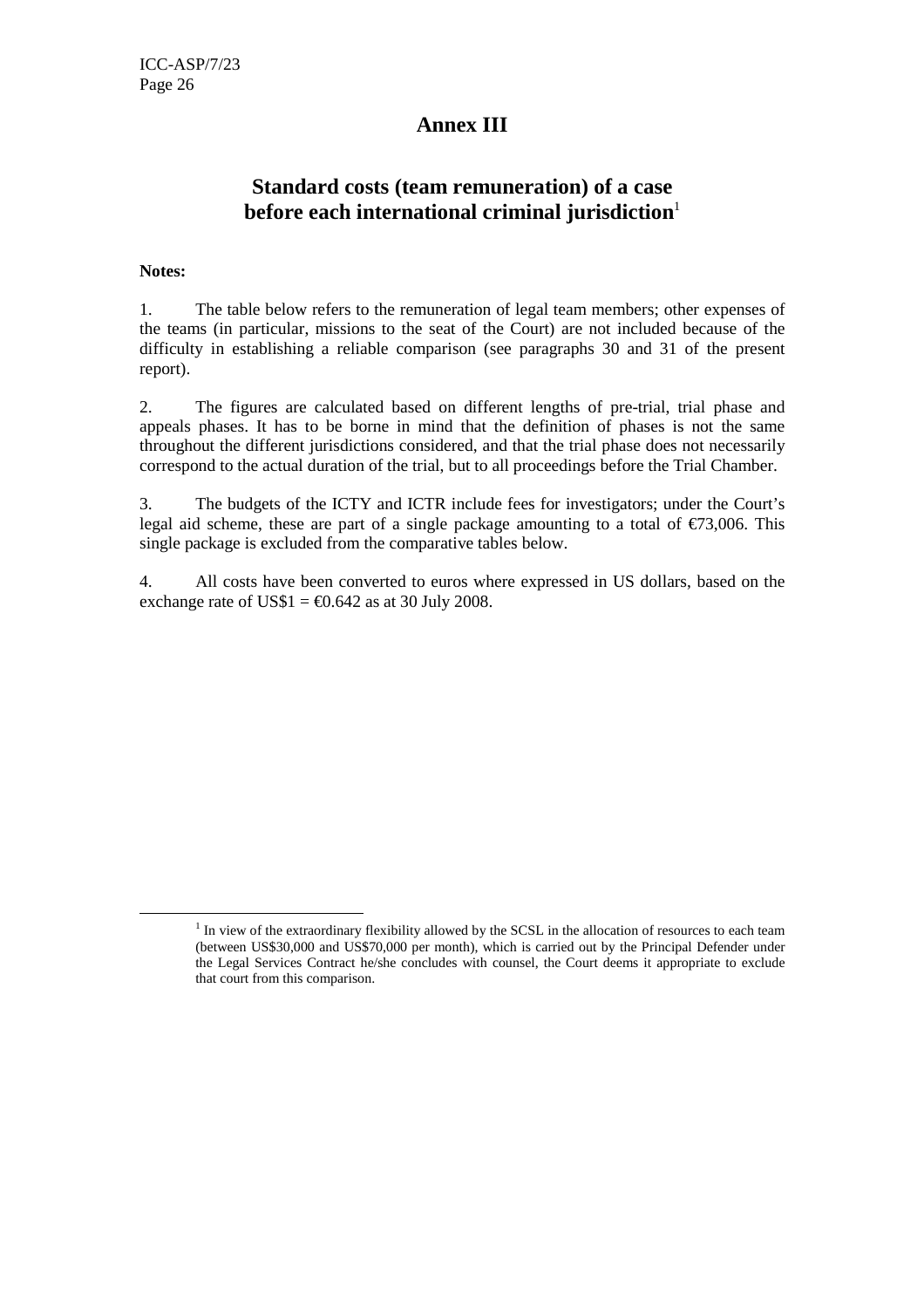| Phase                | <b>ICTY</b>                              | <b>ICTR</b>                               | $\textit{ECCC}^2$ | ICC      |
|----------------------|------------------------------------------|-------------------------------------------|-------------------|----------|
| Pre-trial (6 months) | €382,827 <sup><math>\hat{t}</math></sup> | €530,000 <sup><math>\uparrow</math></sup> | €203,556          | €130,902 |
| Trial (12 months)    | €488,856                                 | €465,340 <sup>°</sup>                     | €407,112          | €369,384 |
| Appeal (6 months)    | €226,200                                 | €450,500                                  | €203,556          | €130,902 |
| Total                | €1,096,883                               | €1,445,840                                | €814,224          | €631,188 |

#### **Case A: 6 months of pre-trial phase, 12 months of trial phase and 6 months of appeals phase**

**Case B: 12 months of pre-trial phase, 18 months of trial phase and 12 months of appeals phase** 

| Phase                 | <b>ICTY</b>                     | <b>ICTR</b>                     | $ECCC^9$   | <b>ICC</b> |
|-----------------------|---------------------------------|---------------------------------|------------|------------|
| Pre-trial (12 months) | €382,827 <sup>0</sup>           | €530,000 <sup>1</sup>           | €351,528   | €261,804   |
| Trial (18 months)     | €733,284 <sup>2</sup>           | €696,950 <sup>3</sup>           | €753,210   | €554,076   |
| Appeal (12 months)    | $\epsilon$ 226,200 <sup>4</sup> | $\epsilon$ 450,500 <sup>5</sup> | €351,528   | €261,804   |
| Total                 | €1,342,311                      | €1,677,450                      | €1,456,266 | €1,077,684 |

<sup>11</sup> Lump sum per phase.

<sup>&</sup>lt;sup>2</sup> Remuneration rates were calculated at the same level as at the Court, except for the legal assistant (P-2 at the Court and P-3 at ECCC), and on the same principle, i.e. P-3, Step  $V = \epsilon 7,390$  per month.

<sup>&</sup>lt;sup>3</sup> Lump sum per phase. Source: ICTY, Defence counsel payment scheme for the pre-trial stage, 1 May 2006 (http://www.un.org/icty/legaldoc-e/basic/counsel/payment\_pretrial.htm).

<sup>4</sup> Lump sum per phase (2,000 hours per team member).

<sup>&</sup>lt;sup>5</sup> See the ICTY payment scheme for the trial stage at ("E. Calculation of the Lump Sum"): http://www.un.org/icty/legaldoc-e/: calculation based on a 12 months projected period of trial: €169,116

<sup>(</sup>counsel) +  $\in$ 139,740 (co-counsel) +  $\in$ 180,000 (assixants and investigators) =  $\in$ 488,856.<br><sup>6</sup> 114 days of hearings + 23 further days at the seat of the Court + 132 days of work outside the seat of the Court for all team members.

Lump sum comprising remuneration of counsel: 2,100 hours at  $\epsilon$ 97 per hour + support staff: 900 hrs at €25 per hour.

<sup>&</sup>lt;sup>8</sup> Lump sum per phase (1,700 hours per team member).

<sup>&</sup>lt;sup>9</sup> Remuneration rates were calculated at the same level as at the Court, except for the legal assistant (P-2 at the Court and P-3 at ECCC), and on the same principle, i.e. P-3, Step V =  $\epsilon$ 7,390 per month.

<sup>&</sup>lt;sup>10</sup> Lump sum per phase. Source: ICTY, Defence counsel payment scheme for the pre-trial stage, 1 May 2006 (http://www.un.org/icty/legaldoc-e/basic/counsel/payment\_pretrial.htm).

<sup>&</sup>lt;sup>12</sup> See the  $\overrightarrow{ICTY}$  payment scheme for the trial stage at ("E. Calculation of the Lump Sum"): http://www.un.org/icty/legaldoc-e/: calculation based on a 18 months projected period of trial: €253,674 (counsel) +  $\epsilon$ 209,610 (co-counsel) +  $\epsilon$ 270,000 (assistants and investigators) =  $\epsilon$ 733,284.

<sup>13</sup> 171 days of hearings + 34 further days at the seat of the Court + 198 days of work outside the seat of the Court.

<sup>&</sup>lt;sup>14</sup> Lump sum comprising remuneration of counsel: 2,100 hours at  $\epsilon$ 97 per hour + support staff: 900 hrs at €25 per hour.

<sup>&</sup>lt;sup>15</sup> Lump sum per phase.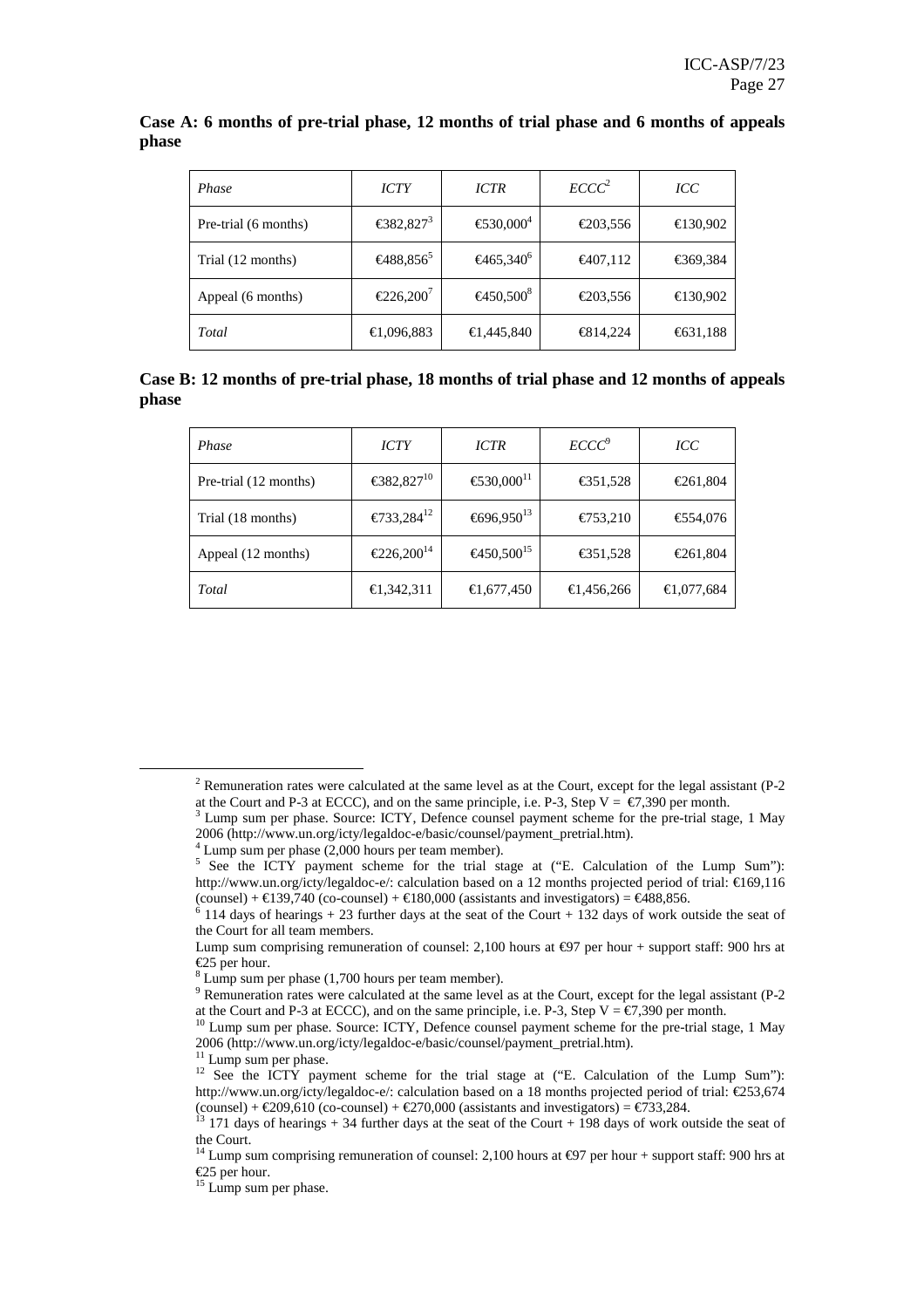|       | Case C: 18 months of pre-trial phase, 24 months of trial phase and 12 months of appeals |  |  |  |
|-------|-----------------------------------------------------------------------------------------|--|--|--|
| phase |                                                                                         |  |  |  |

| <i>Phase</i>          | <b>ICTY</b>                     | <b>ICTR</b>           | ECCC <sup>16</sup> | ICC        |
|-----------------------|---------------------------------|-----------------------|--------------------|------------|
| Pre-trial (18 months) | €382,827 <sup>7</sup>           | €530,000 <sup>8</sup> | €527,292           | €392,706   |
| Trial (24 months)     | €977,712 <sup>9</sup>           | €930,680 <sup>0</sup> | €1,004,280         | €738,768   |
| Appeal (12 months)    | $\epsilon$ 226,200 <sup>1</sup> | €450,500 <sup>2</sup> | €351,528           | €261,804   |
| Total                 | €1,586,739                      | €1,911,180            | €1,883,100         | €1,393,278 |

<sup>&</sup>lt;sup>16</sup> Remuneration rates were calculated at the same level as at the Court, except for the legal assistant (P-2 at the Court and P-3 at ECCC), and on the same principle, i.e. P-3, Step  $V = \epsilon 7,390$  per month.

<sup>&</sup>lt;sup>17</sup> Lump sum per phase. Source: ICTY, Defence counsel payment scheme for the pre-trial stage, 1 May 2006 (http://www.un.org/icty/legaldoc-e/basic/counsel/payment\_pretrial.htm).

<sup>&</sup>lt;sup>18</sup> Lump sum per phase.

<sup>&</sup>lt;sup>19</sup> See the ICTY payment scheme for the trial stage at ("E. Calculation of the Lump Sum"): http://www.un.org/icty/legaldoc-e/: calculation based on a 24 months projected period of trial: €338,232 (counsel) +  $\epsilon$ 279,480 (co-counsel) +  $\epsilon$ 360,000 (assitants and investigators) =  $\epsilon$ 977,712.

 $^{20}$  228 days of hearings + 46 further days at the seat of the Court + 264 days of work outside the seat of the Court.

<sup>&</sup>lt;sup>21</sup> Lump sum comprising remuneration of counsel: 2,100 hours at  $\epsilon$ 97 per hour + support staff: 900 hrs at €25 per hour; this calculation does not include any additional resources which might be allocated due to the length of the phase.

 $22$  Lump sum per phase.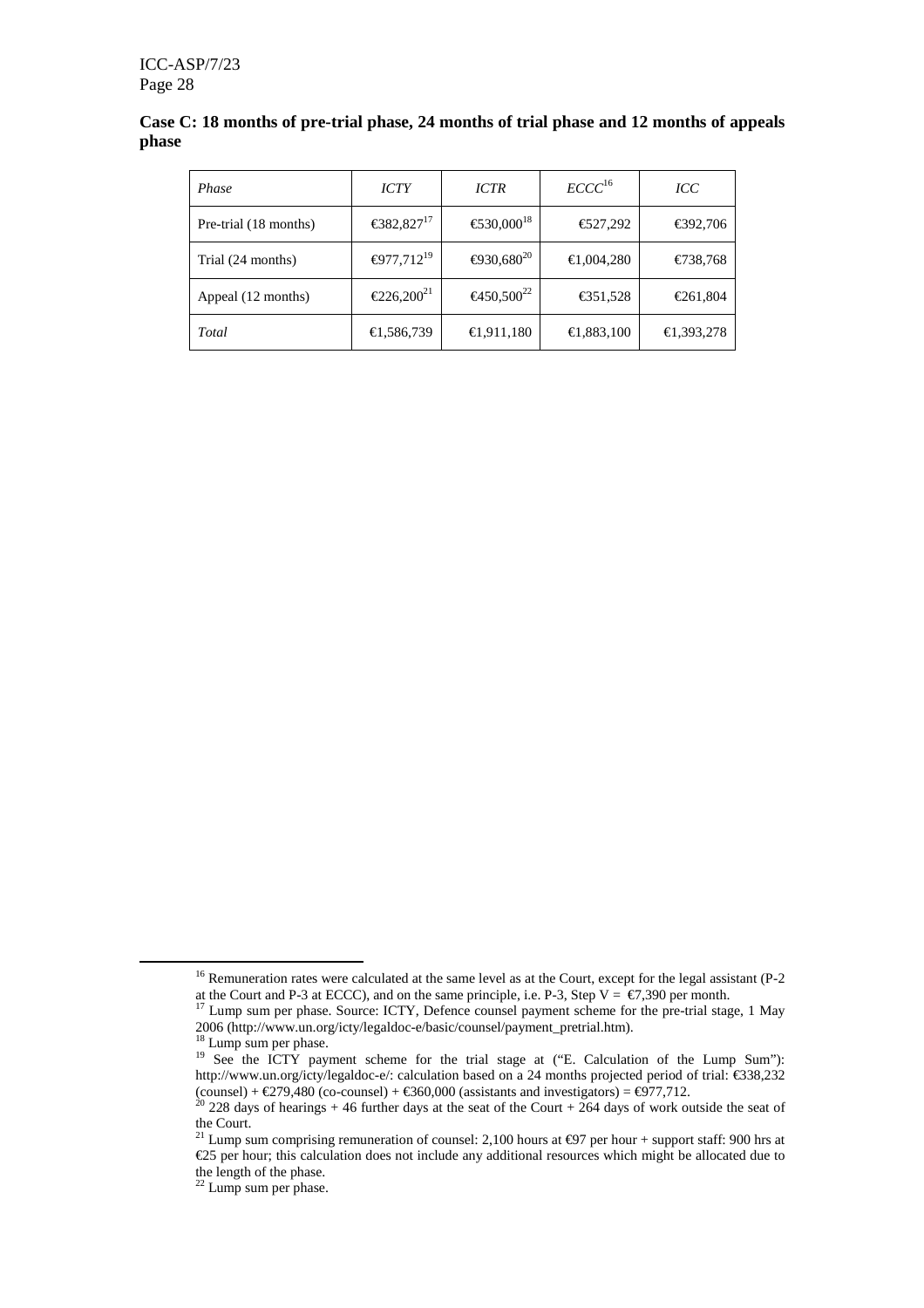## **Annex IV**

## **Court's legal aid budget for 2008 and proposed legal aid budget for 2009**

#### **2008 budget**

*Legal aid for defendants* 

| Regular budget | Contingency Fund | Total                  |
|----------------|------------------|------------------------|
| 832.120        | 793.600          | 1.625.720 <sup>1</sup> |

| Case            | Phase              | Remunerations        | Expenses | Investigations <sup>2</sup> | Total     |
|-----------------|--------------------|----------------------|----------|-----------------------------|-----------|
| Lubanga         | Trial $(12m)$      | 537,768 <sup>3</sup> | 48,000   | $41,965^4$                  | 627,733   |
|                 |                    |                      |          |                             |           |
| Katanga         | Pre-Trial $(9m)^5$ | 235,350              | 36,000   | 73,006 <sup>6</sup>         | 344,356   |
| Katanga         | Trial (3m)         | 116.103              | 12,000   | 0                           | 128.103   |
| Katanga         | Total              |                      |          |                             | 472,459   |
|                 |                    |                      |          |                             |           |
| <i>Ngudjolo</i> | Pre-Trial $(8m)^7$ | 209,200              | 32,000   | $73,006^8$                  | 314,206   |
| Ngudjolo        | Trial $(3m)$       | 116,103              | 12.000   | $\Omega$                    | 128,103   |
| Ngudjolo        | Total              |                      |          |                             | 442,309   |
|                 |                    |                      |          |                             |           |
| Total           |                    |                      |          |                             | 1.542.501 |

<sup>&</sup>lt;sup>1</sup> Includes cost of assistance by duty counsel and ad hoc counsel.

<sup>&</sup>lt;sup>2</sup> Professional investigators and resource persons are paid (fees and expenses) from the investigation budget provided to the defence team.<br><sup>3</sup> Includes an additional legal assists

Includes an additional legal assistant, as ordered by the Pre-Trial Chamber on 22 September 2006 (ICC-01/04-01/06-460).

 $4$  Available budget as of 1 January 2008

<sup>&</sup>lt;sup>5</sup> A decision on the confirmation of charges is anticipated during September 2008.

<sup>&</sup>lt;sup>6</sup>Because of the flexibility enjoyed by teams regarding allocation of this item, the figure given is that for

the total budget under this head..<br><sup>7</sup> A decision on the confirmation of charges is anticipated during September 2008.

<sup>&</sup>lt;sup>8</sup> Because of the flexibility enjoyed by teams regarding allocation of this item, the figure given is that for the total budget under this head.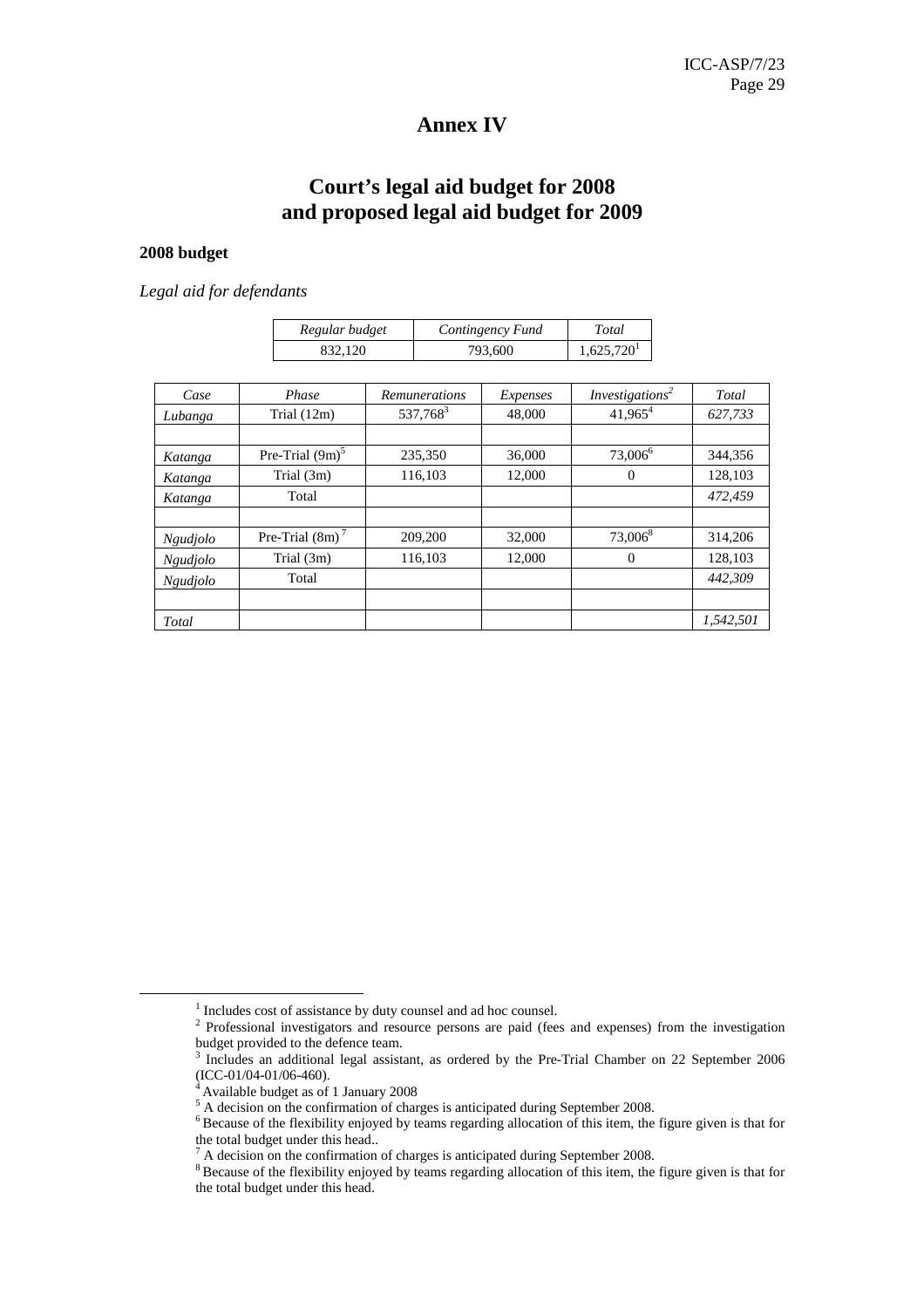#### *Legal aid for victims*

| Regular budget       | Contingency Fund | Total                   |
|----------------------|------------------|-------------------------|
| 574,200 <sup>9</sup> | 995.259          | 1,594,023 <sup>10</sup> |

| Case                           | Phase                 | <b>Remunerations</b> | Expenses | Investigations <sup>11</sup> | Total     |
|--------------------------------|-----------------------|----------------------|----------|------------------------------|-----------|
| Lubanga $^{12}$                | Trial $(12m)$         | $517,566^{13}$       | 96,000   | 87,504                       | 701,070   |
|                                |                       |                      |          |                              |           |
| Katanga/Ngudjolo <sup>14</sup> | Pre-Trial $(9m)^{15}$ | 540,999              | 108,000  | 75,000                       | 723,999   |
|                                | Trial $(3m)$          | 235,260              | 36,000   |                              | 271,260   |
|                                |                       |                      |          |                              |           |
| Ad hoc counsel                 | Any                   | 30,330               | 4.234    |                              | 34,564    |
|                                |                       |                      |          |                              |           |
| Total                          |                       |                      |          |                              | 1,730,893 |

#### **2009 budget**

 $\overline{a}$ 

In the preparation of the budget proposal for 2009, the assumptions employed by the Registry were two cases involving three defendants, each with duration of 12 months of trial phase. It has to be stressed that neither remuneration nor other expenses have been updated for the purpose of the 2009 budget. Thus the budget proposal is as follows:

<sup>&</sup>lt;sup>9</sup> This represents the budget approved by the Assembly at its sixth session, where the proposed increases for legal aid in line with the budget's underlying assumptions failed to gain approval (see: *Official Records of the Assembly of States Parties to the Rome Statute of the International Criminal Court, Sixth session, New York, 30 November - 14 December 2007* (International Criminal Court publication, ICC-ASP/6/20), vol. I, part II, para. 33). However, the distribution of the budget per case and stage in the table that follows is based on the budget proposal of the Court according to the underlying budgetary assumptions, since it would not otherwise be possible to match the distribution with the approved budget. This explains the difference between the regular budget and the total of the table entitled "Distribution of the budget per case and stage".

 $10$  Includes fees and expenses of counsel acting on an ad hoc basis. Legal aid has been granted in 2008, for example, for legal representatives of victims to participate in interlocutory in appeals in relation to a situation.

<sup>&</sup>lt;sup>11</sup> Professional investigators and resource persons are paid (fees and expenses) from the investigation budget provided to the legal representatives of victims.

 $12$  Two teams of legal representatives (based on an assumption of two teams per accused).

<sup>&</sup>lt;sup>13</sup> Includes an additional legal assistant during the reparations phase, which was assumed to constitute 3 months of the trial phase.

<sup>&</sup>lt;sup>14</sup> Three teams of legal representatives. It should be noted that only three legal teams were provided for in the request to the contingency fund even though the budgetary assumption is two teams per accused and there are two accused in the case.

<sup>&</sup>lt;sup>15</sup> This includes the possibility for a case manager. A decision on the confirmation of charges is anticipated during September 2008.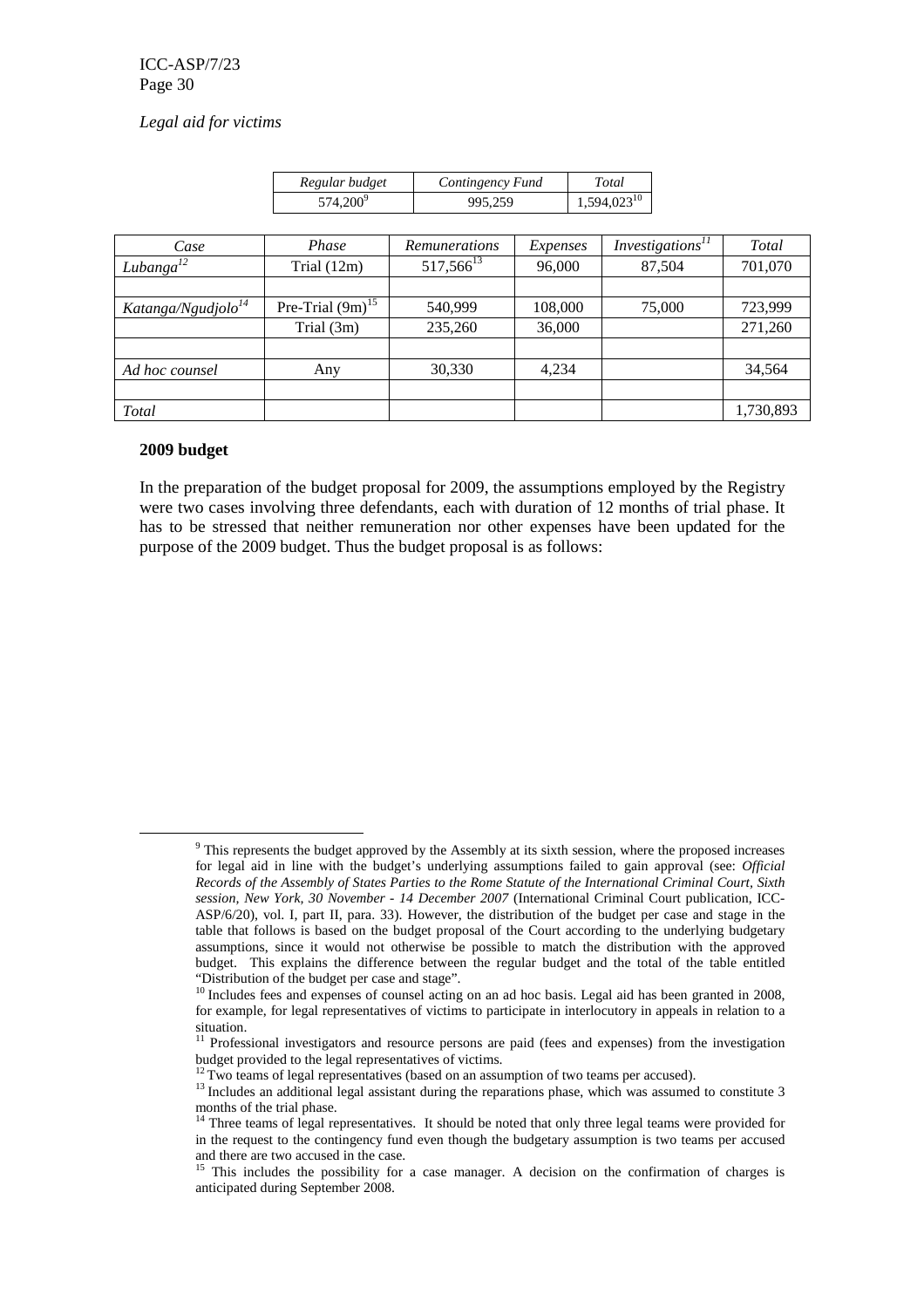#### *Legal aid for defendants*

| Justification                      | Total cost |
|------------------------------------|------------|
| Legal aid team $1^{\overline{16}}$ | 585,418.00 |
| Legal aid team $2^{17}$            | 585,418.00 |
| Legal aid team $3^{18}$            | 585,418.00 |
| Subtotal legal aid teams           | 1,756,254  |
| Duty counsel sit $1^{19}$          | 55,543.00  |
| Duty counsel sit $2^{20}$          | 58,164.00  |
| Duty counsel sit $3^{21}$          | 60,595.00  |
| Duty counsel sit $4^{22}$          | 75,728.00  |
| Subtotal duty counsel              | 250,030    |
| Ad hoc counsel sit $1^{23}$        | 78,012.00  |
| Ad hoc counsel sit $2^{24}$        | 78,558.00  |
| Ad hoc counsel sit $3^{25}$        | 79,064.00  |
| Ad hoc counsel sit $4^{26}$        | 82,436.00  |
| Subtotal ad hoc counsel            | 318,070    |
| Total                              | 2.324.354  |

#### *Legal aid for victims*

| Case             | Phase           | Remunerations         | Expenses | <i>Investigations</i> <sup>27</sup> | Total     |
|------------------|-----------------|-----------------------|----------|-------------------------------------|-----------|
| $Lubanga^{28}$   | Trial $(3m)$    | 120,222               | 24,000   |                                     |           |
|                  | Reparation (6m) | 313,800 <sup>29</sup> | 48,000   | 87,50430                            | 593,526   |
| Katanga/Ngudjolo | Trial $(12m)$   | 721,332               | 144,000  |                                     | 865,332   |
|                  |                 |                       |          |                                     |           |
| Ad hoc counsel   | Any             | 30,330                | 4,366    |                                     | 34,696    |
|                  |                 |                       |          |                                     |           |
| Total            |                 |                       |          |                                     | 1,493,554 |

<sup>&</sup>lt;sup>16</sup> Does not include any additional resources that the Registrar or a Chamber might allocate.

<sup>&</sup>lt;sup>17</sup> Does not include any additional resources that the Registrar or a Chamber might allocate.

<sup>&</sup>lt;sup>18</sup> Does not include any additional resources that the Registrar or a Chamber might allocate.

<sup>&</sup>lt;sup>19</sup> Based on 30 days of fees and 10 missions of 10 days to Kampala.

<sup>&</sup>lt;sup>20</sup> Based on 30 days of fees and 10 missions of 10 days to Kinshasa.

<sup>21</sup> Based on 30 days of fees and 10 missions of 10 days to N'Djamena.

 $22$  Based on 30 days of fees and 10 missions of 10 days to Bangui.

<sup>&</sup>lt;sup>23</sup> Based on 60 days of fees and 2 missions of 7 days to Kampala.

<sup>&</sup>lt;sup>24</sup> Based on 60 days of fees and 2 missions of 7 days to Kinshasa.

<sup>&</sup>lt;sup>25</sup> Based on 60 days of fees and 2 missions of 7 days to N'Djamena.

<sup>&</sup>lt;sup>26</sup> Based on 60 days of fees and 2 missions of 7 days to Bangui.

<sup>&</sup>lt;sup>27</sup> Professional investigators and resource persons are paid (fees and expenses) from the investigation budget provided to the legal representatives of victims.

 $^{28}$  Two teams of legal representatives: the budgetary assumption is 9 months of trial phase, of which 3 months would be a reparations phase

 $29$  Includes an additional legal assistant during the reparations phase.

<sup>&</sup>lt;sup>30</sup> Only available to the extent that the investigations budget for the team was not spent the previous year (see: Report on the operation of the Court's legal aid system and proposals for its amendment (ICC-ASP/6/4, para. 58).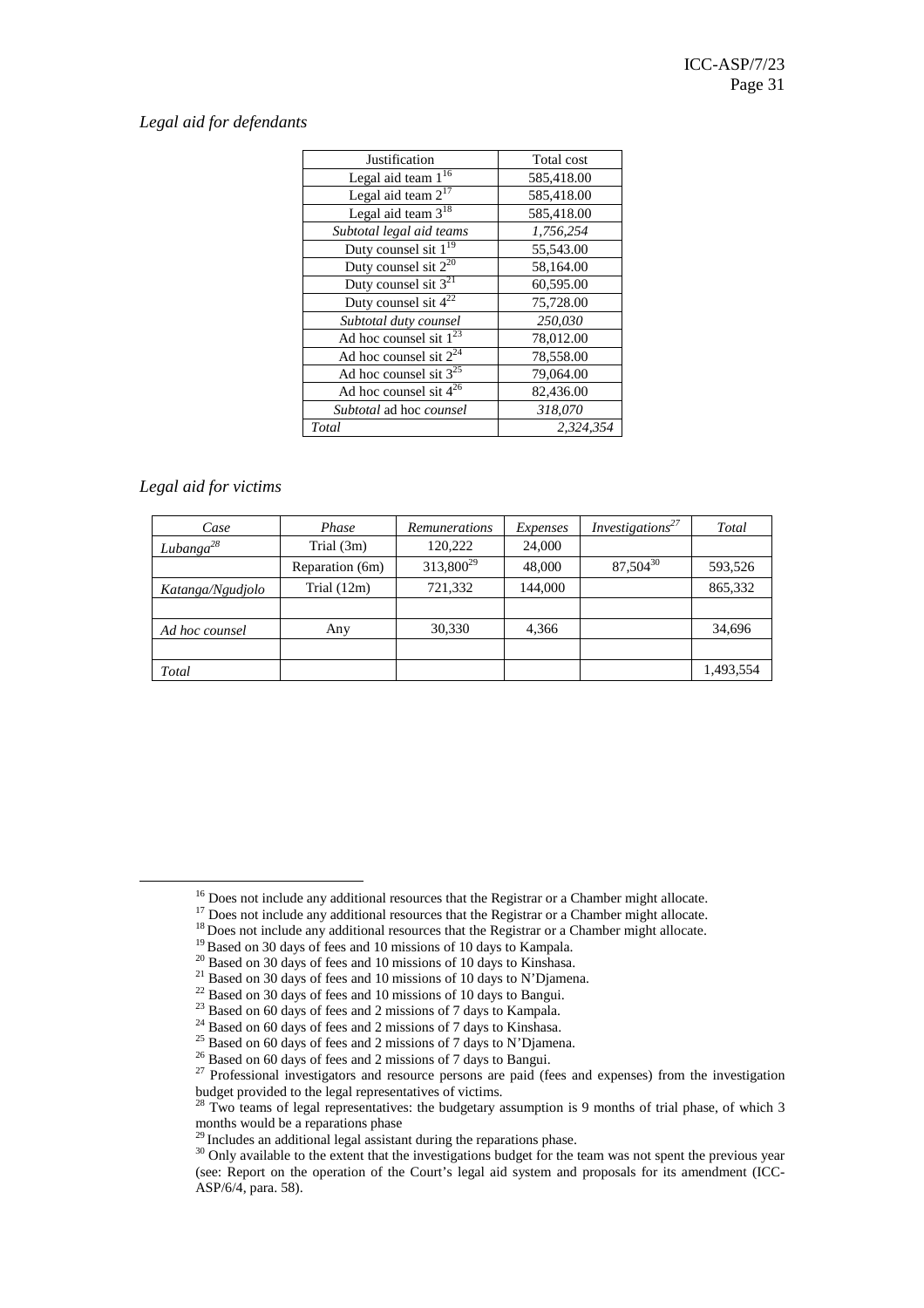## **Annex V**

## **Comparative legal aid budget for fiscal years 2008 and 2009 in the different international criminal tribunals**

The inclusion of this annex is dependent on authorisation to disclose the relevant information by the jurisdictions consulted. As a result, this information will be issued as an addendum to the present report.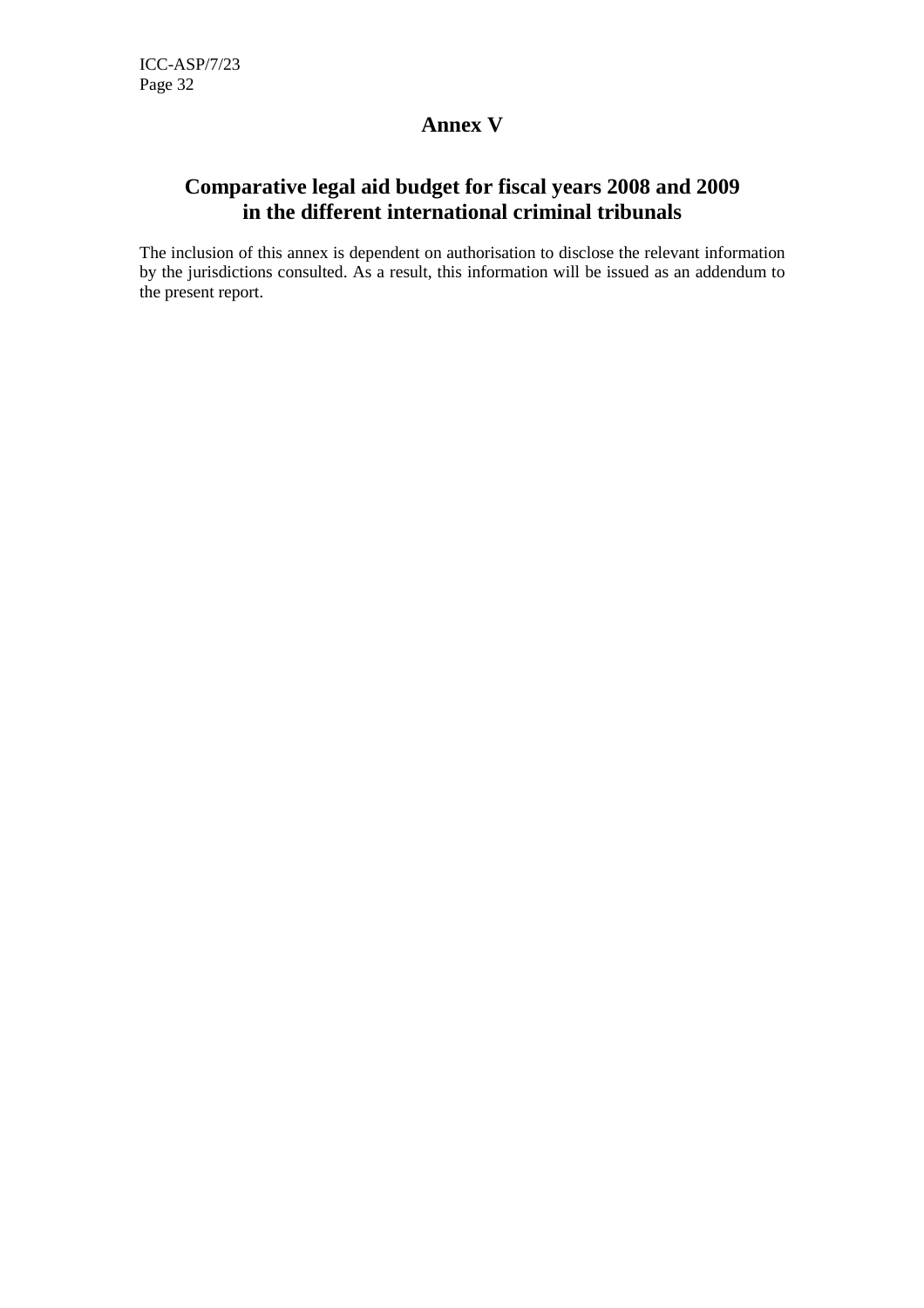## **Annex VI**

## **Evaluation of indigence by the different international criminal jurisdictions surveyed**

#### **a) Assets**

The following table outlines the treatment of assets in the computation of the disposable means of the legal aid applicant. *Yes:* This means that the particular asset is included in the calculation of the applicant's indigence.

| Assets      | <b>ICTR</b> | <b>ICTY</b>                                                                                                                                                                                                                                                                                                                                                                                                                                                                                                                                                                                                                                                                            | SCSL       | ECCC                                    | ICC                                                                                                                                                                                                                                                                                                                                                          |
|-------------|-------------|----------------------------------------------------------------------------------------------------------------------------------------------------------------------------------------------------------------------------------------------------------------------------------------------------------------------------------------------------------------------------------------------------------------------------------------------------------------------------------------------------------------------------------------------------------------------------------------------------------------------------------------------------------------------------------------|------------|-----------------------------------------|--------------------------------------------------------------------------------------------------------------------------------------------------------------------------------------------------------------------------------------------------------------------------------------------------------------------------------------------------------------|
| Residence   | Yes         | Yes: The principal place of residence of an applicant, his spouse or<br>persons with whom he habitually resides; usually where the<br>applicant would reside if he were not in custody is included in the<br>computation. However, the Tribunal takes into account only the<br>equity in the principal family home that exceeds the reasonable<br>needs of the applicant, his spouse and the persons with whom he<br>habitually resides. The principal family home will exceed the<br>reasonable needs of the applicant, his spouse and the persons with<br>whom he habitually resides if it is of greater value than the average<br>family home in the region in which it is located. | Yes        | Principal residence is not<br>included. | Yes: The estimated rental value would be<br>deducted from the estimated needs of the<br>dependants living there; if the rent was<br>higher than the needs of those persons,<br>the difference would be treated as a<br>disposable asset of the applicant.                                                                                                    |
| Furnishings | Yes         | No: Furnishings contained in the principal family home and owned<br>by the applicant, his spouse or the persons with whom he habitually<br>resides that are reasonably necessary for the applicant, his spouse<br>and the persons with whom he habitually resides are excluded from<br>the calculation, unless they can be considered as luxury items of<br>extraordinary value, including but not limited to art collections,<br>antique collections, etc.                                                                                                                                                                                                                            | <b>Yes</b> | Not included.                           | Yes: The furnishing contained in the<br>principal family home, and the property<br>of the person claiming indigence, will be<br>included from the disposal means, except<br>for luxury items of extraordinary value,<br>including but not limited to art and<br>antique collections. The value of these<br>items will be estimated by a certified<br>expert. |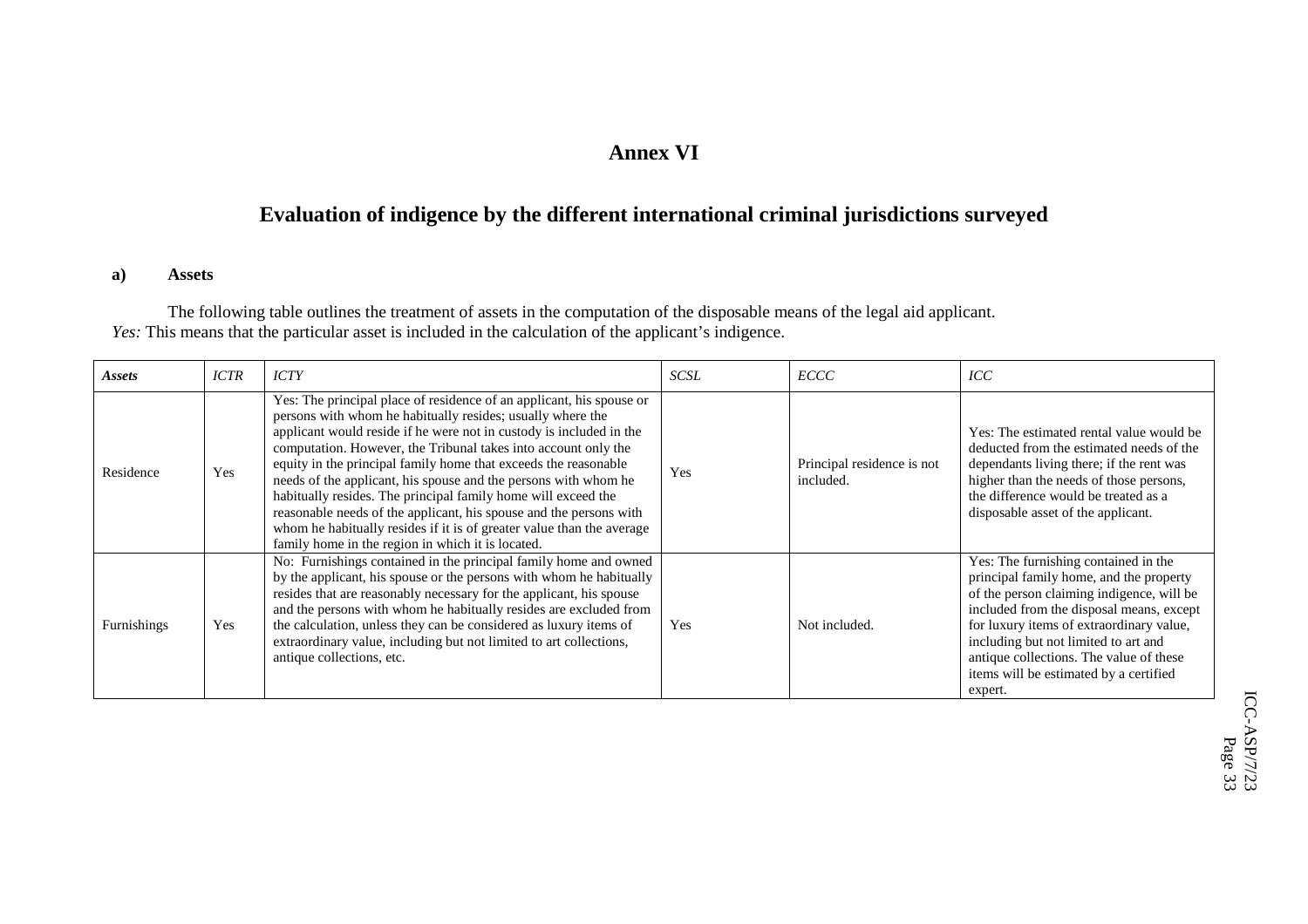| Assets                        | <b>ICTR</b> | <b>ICTY</b>                                                                                                                                                                                                                                                                                                                                                                                                                                                                                                                                                                                                                                                                                                                                            | <b>SCSL</b>                                                                                                                                                                                                            | ECCC                                                                              | ICC                                                                                                                                                                                                                                                                                                                                                                                                                   | Page                    |
|-------------------------------|-------------|--------------------------------------------------------------------------------------------------------------------------------------------------------------------------------------------------------------------------------------------------------------------------------------------------------------------------------------------------------------------------------------------------------------------------------------------------------------------------------------------------------------------------------------------------------------------------------------------------------------------------------------------------------------------------------------------------------------------------------------------------------|------------------------------------------------------------------------------------------------------------------------------------------------------------------------------------------------------------------------|-----------------------------------------------------------------------------------|-----------------------------------------------------------------------------------------------------------------------------------------------------------------------------------------------------------------------------------------------------------------------------------------------------------------------------------------------------------------------------------------------------------------------|-------------------------|
| Motor vehicles                | <b>Yes</b>  | Yes: The Tribunal takes into account only the equity in the<br>applicant's principal family vehicles that exceed(s) the reasonable<br>needs of the applicant, his spouse and persons with whom he<br>habitually resides. The principal family vehicle(s) will exceed the<br>reasonable needs of the applicant, his spouse and the persons with<br>whom he habitually resides if their combined value is greater than<br>the value of one average automobile in the State in which the<br>applicant's family resides.                                                                                                                                                                                                                                   | Yes, provided they<br>belong to the<br>applicant.                                                                                                                                                                      | Principal vehicle not<br>included.                                                | Yes: No vehicle which, in the opinion of<br>the Registry, was of a lavish or<br>ostentatious nature could be excluded.                                                                                                                                                                                                                                                                                                | ICC-ASP/7/23<br>Page 34 |
| Other assets                  | <b>Yes</b>  | Yes: The Tribunal takes into account all other immovable assets<br>(second and third houses, apartments, land) or movable assets<br>(stocks, bonds or bank accounts owned by the applicant, his spouse<br>and persons with whom he habitually resides) and incomes<br>(salaries, wages and commissions; business income after deducting<br>reasonable expenses; investment income; government pensions;<br>government allowances other than welfare payments; workers'<br>compensation payments; alimony, separation and maintenance<br>payments owed to the applicant; regular payments received under<br>any annuity; pension or insurance scheme; regular payments<br>received from a mortgage, agreement of sale or loan agreement;<br>royalties). | Yes. Valuable<br>assets like cash.<br>income movable<br>and fixed assets.                                                                                                                                              | Spousal assets, tools of the<br>trade, non-disposable<br>assets are not included. | Yes: All other assets, including real<br>estate, owned by the person claiming<br>indigence, as well a assets transferred to<br>another person for the purpose of<br>concealment, will be included among the<br>person's disposal mean. These assets<br>include, among others, stocks, bonds or<br>bank accounts. Family or social benefits<br>to which the person claiming indigence<br>may be entitled are excluded. |                         |
| Assets owned<br>by dependants | Yes         | Yes: The Tribunal takes into account assets and incomes of people<br>with whom the applicant habitually resides, i.e. individuals who<br>usually live with the applicant or who would live with the applicant<br>if he/she were not in custody, and with whom the applicant is<br>financially co-dependent; meaning that there is evidence of a<br>pooling of financial resources such that the applicant and the<br>individual constitute one financial unit.                                                                                                                                                                                                                                                                                         | The question that is<br>posed is whether<br>the applicant has<br>any dependants, if<br>yes, whether the<br>dependants are<br>working for a<br>private or public<br>institution at<br>national/<br>international level. | The assets of dependants<br>not part of the 'household'<br>are not included.      | No: Assets owned by dependants will<br>only be taken into account to determine<br>the existence and extent of the obligations<br>to such dependant of the person claiming<br>indigence and cannot be considered as<br>disposable means, except in the case of<br>assets transferred for the purpose of<br>concealment.                                                                                                |                         |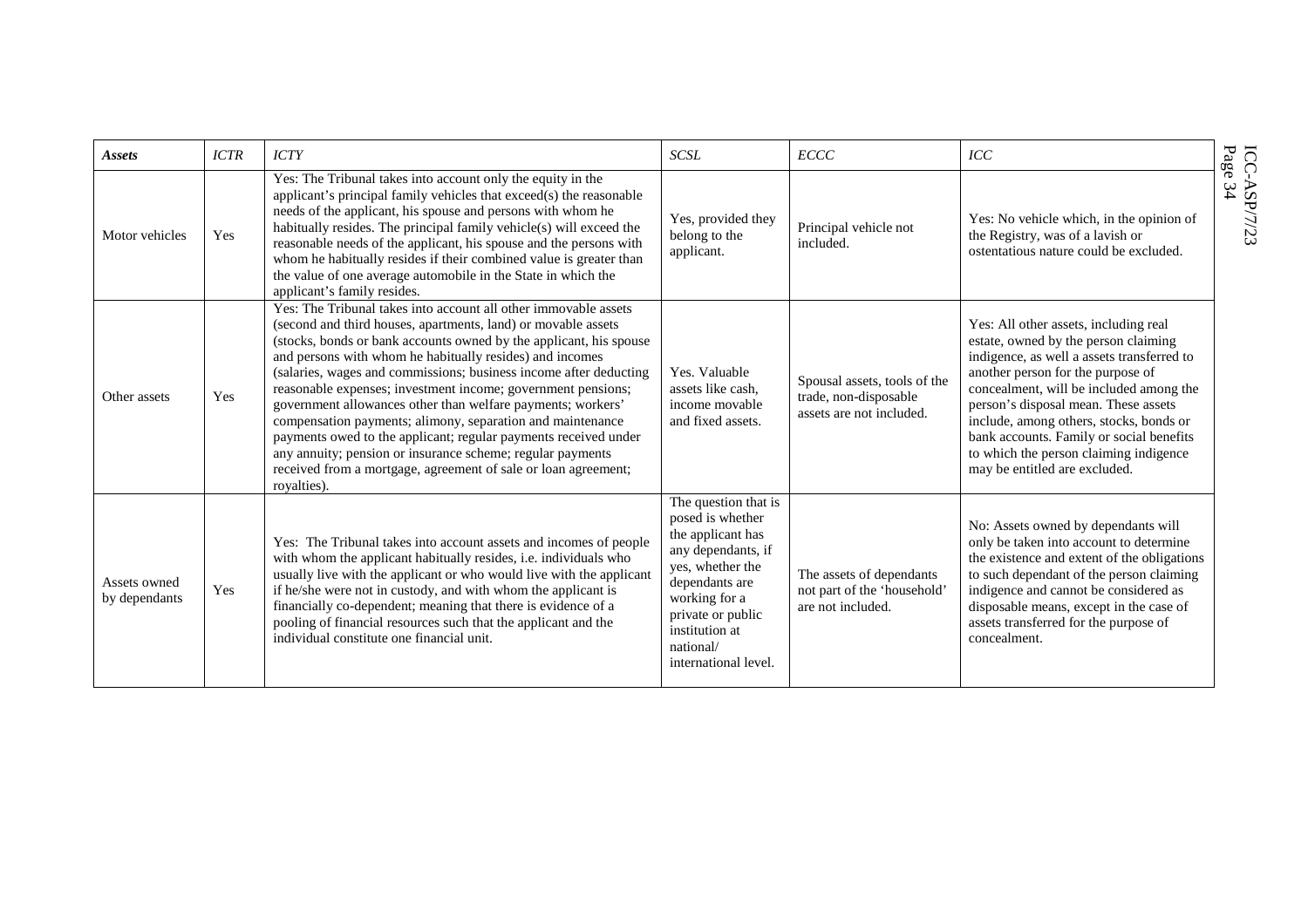## **b) Obligations**

| <b>Obligations</b> | <b>ICTR</b>                                                                | <b>ICTY</b>                                                                                                                                                                                                                                                                                                                                                                                                                                                                 | SCSL                                                                                                                                                                                                                                                                                                                                                                                                                                                                                                                                                                                                                                                                                                                                                                                                                                                                                                              | ECCC                                                    | ICC                                                                                                                                                                                 |
|--------------------|----------------------------------------------------------------------------|-----------------------------------------------------------------------------------------------------------------------------------------------------------------------------------------------------------------------------------------------------------------------------------------------------------------------------------------------------------------------------------------------------------------------------------------------------------------------------|-------------------------------------------------------------------------------------------------------------------------------------------------------------------------------------------------------------------------------------------------------------------------------------------------------------------------------------------------------------------------------------------------------------------------------------------------------------------------------------------------------------------------------------------------------------------------------------------------------------------------------------------------------------------------------------------------------------------------------------------------------------------------------------------------------------------------------------------------------------------------------------------------------------------|---------------------------------------------------------|-------------------------------------------------------------------------------------------------------------------------------------------------------------------------------------|
| Calculation basis  | The current threshold for a<br>determination of indigence is<br>US\$10,000 | All established liabilities are<br>excluded from the applicant's<br>disposable means (mortgages,<br>loans, debts, insurances, taxes)<br>including estimated living<br>expenses for the applicant – the<br>living costs likely to be incurred<br>by the applicant, his spouse, his<br>dependants and the persons with<br>whom he habitually resides during<br>the estimated period in which the<br>applicant will require presentation<br>before the international tribunal. | Calculated on the basis of the<br>suspect/accused's assets/income<br>divided by the average monthly<br>expenditure of the accused/suspect's<br>household including accommodation<br>and living expenses multiplied by<br>the time the Principal Defender<br>issues her decision on the extent to<br>which an applicant is able to<br>remunerate counsel. This time is<br>estimated as the period in which the<br>applicant will require representation<br>before the Special Court for Sierra<br>Leone at the pre-trial, trial or appeals<br>stage. The amount which remains at<br>the end of these calculations is what<br>the Principal Defender uses to<br>determine whether the<br>accused/suspect is in a position to<br>remunerate counsel until the<br>conclusion of the estimated period<br>within which the applicant will<br>require legal representation before<br>the Special Court for Sierra Leone. | Calculated for the<br>estimated period of the<br>trial. | All assets and obligations<br>of the applicant are<br>considered in order to<br>calculate his or her<br>monthly disposable<br>means, which will be used<br>to pay legal assistance. |
| Persons concerned  | Suspects/accused persons                                                   | Suspects/accused persons                                                                                                                                                                                                                                                                                                                                                                                                                                                    | Suspects/accused persons                                                                                                                                                                                                                                                                                                                                                                                                                                                                                                                                                                                                                                                                                                                                                                                                                                                                                          | Suspects/accused persons                                | Suspects/accused persons<br>and victims                                                                                                                                             |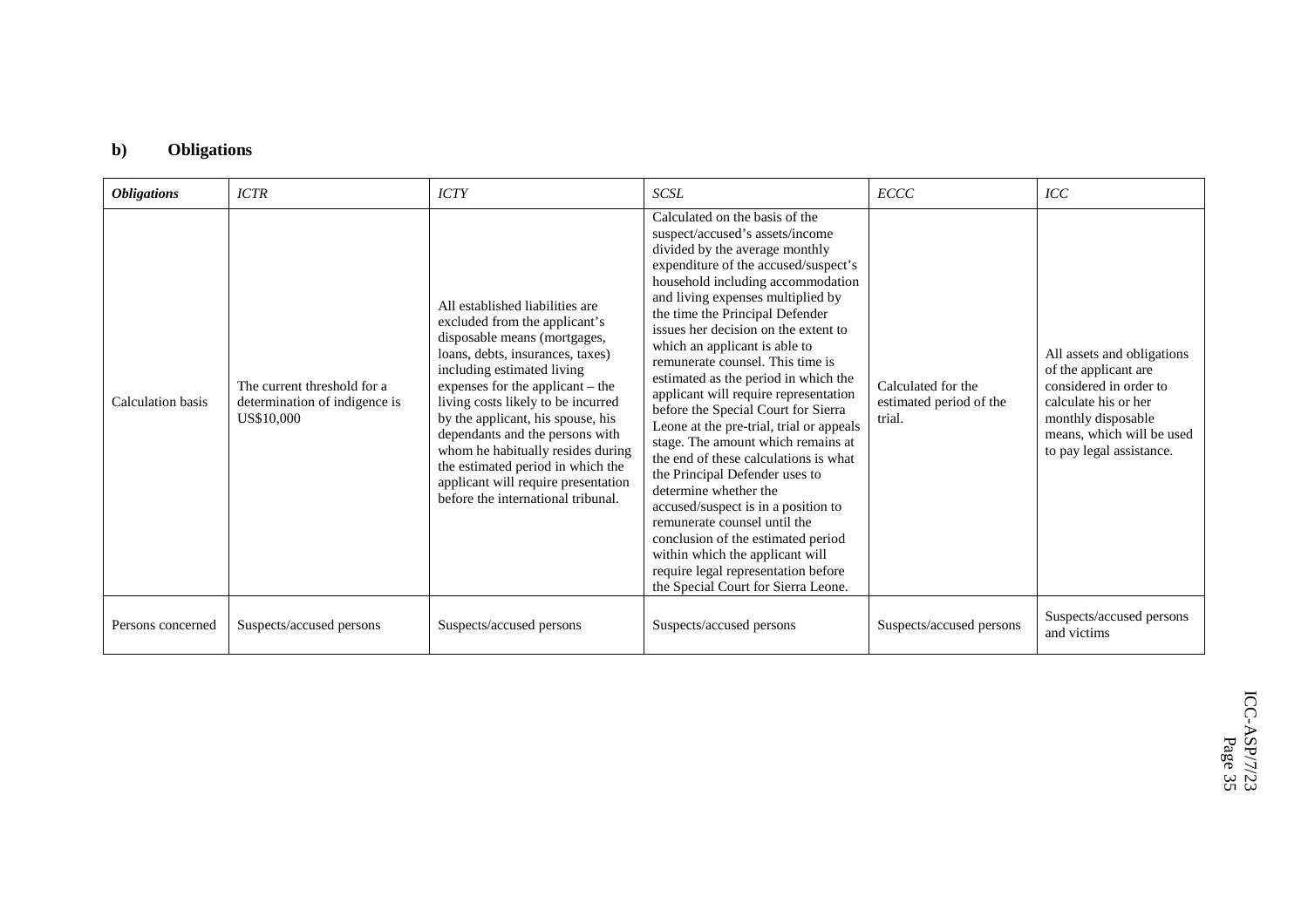| <b>Determination</b> | <b>ICTR</b>                    | <b>ICTY</b>                                                                                                                                                                                                                                                                                                                                                                                                                                                                                                                                                                                                                                                                                                                                                                                                                                                                                                                                                                                                                                                                                                                                                                                                                                                                                                                                                                                                                                                                                                                                                                                                                                                                                                                                                                                                                                  | SCSL                                                                                                                                                                                                                                                                                                                                                                                                                     | $\cal{ECCC}$                                                                                                                                                                                                                   | ICC                                                                                                                                                                                                                             |
|----------------------|--------------------------------|----------------------------------------------------------------------------------------------------------------------------------------------------------------------------------------------------------------------------------------------------------------------------------------------------------------------------------------------------------------------------------------------------------------------------------------------------------------------------------------------------------------------------------------------------------------------------------------------------------------------------------------------------------------------------------------------------------------------------------------------------------------------------------------------------------------------------------------------------------------------------------------------------------------------------------------------------------------------------------------------------------------------------------------------------------------------------------------------------------------------------------------------------------------------------------------------------------------------------------------------------------------------------------------------------------------------------------------------------------------------------------------------------------------------------------------------------------------------------------------------------------------------------------------------------------------------------------------------------------------------------------------------------------------------------------------------------------------------------------------------------------------------------------------------------------------------------------------------|--------------------------------------------------------------------------------------------------------------------------------------------------------------------------------------------------------------------------------------------------------------------------------------------------------------------------------------------------------------------------------------------------------------------------|--------------------------------------------------------------------------------------------------------------------------------------------------------------------------------------------------------------------------------|---------------------------------------------------------------------------------------------------------------------------------------------------------------------------------------------------------------------------------|
| Formula used         | The threshold is<br>US\$10,000 | From the established pool of income and assets, the<br>Registry calculates the applicant's disposable means.<br>From the pool of assets as described under the "assets"<br>table above, certain categories of assets are excluded.<br>They are as follows: (a) the equity in the principal<br>family home to the extent that is reasonably necessary<br>for the applicant, his spouse and the persons with whom<br>he habitually resides;<br>(b) the equity in the applicant's principal family<br>vehicle to the extent that the principal family vehicle is<br>reasonably necessary for the applicant, his spouse and<br>persons with whom he habitually resides;<br>(c) the equity in assets owned by the applicant, his<br>spouse and the persons with whom he habitually resides<br>that are not readily disposable;<br>(d) the furnishings contained in the principal family<br>home, except for luxury items of extraordinary value;<br>(e) the equity in the tools of the trade owned by the<br>applicant, his spouse and persons with whom he<br>habitually resides that are reasonably necessary to the<br>livelihood of the applicant, his spouse, his dependants<br>or the persons with whom he habitually resides;<br>(f) government welfare payments;<br>(g) earnings of the applicant's children, and<br>(h) alimony, separation, or maintenance payments owed<br>to the applicant's spouse, his dependants or persons<br>with whom he habitually resides.<br>From the disposable means, the Registry deducts the<br>estimated liabilities and living expenses of the<br>applicant's family and dependants during the estimated<br>period in which the applicant will require representation<br>before the International Tribunal. The amount<br>remaining is the contribution to be made by the<br>applicant to his defence. | The formula used to calculate<br>the suspect's/accused's<br>disposable income is: assets<br>minus the estimated living<br>expenses of the applicant's<br>dependants who habitually<br>reside with/depend on him<br>during the period beginning<br>when the Principal Defender<br>issues his/her decision until<br>the end of the estimated<br>period within which the<br>applicant will require legal<br>representation. | Estimate of the total cost<br>of the trial, estimate of the<br>assets and earnings of the<br>charged person during the<br>same period. Assessment<br>of whether the accused is<br>able to pay the entire cost<br>of the trial. | Where monthly disposable<br>means are:<br>$\leq$ 0, total indigence<br>More than 0 but less<br>than the total cost of<br>a legal aid team:<br>partial indigence<br>Higher than the cost<br>of a legal aid team:<br>no indigence |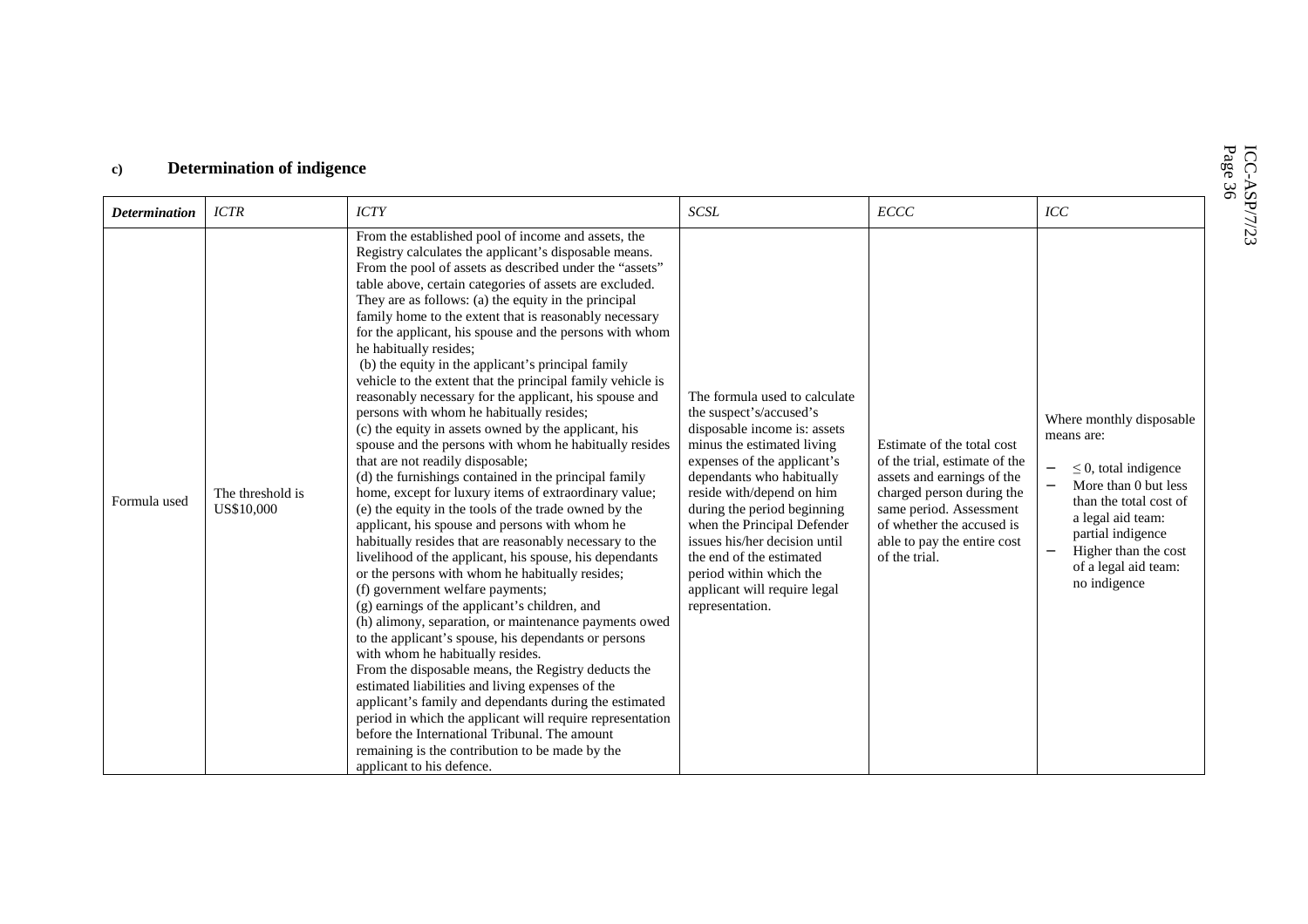| <b>Determination</b>                    | <b>ICTR</b>                                                                                                                                                 | <b>ICTY</b>                                                                                                                                                                                                                                                                                              | <b>SCSL</b>                                                                                                                                                                                                                                                                                                                                                                                                                                                                                                                                                                                                                                                                                                                                                                                                                                                                                                                                                                                                                                                                               | ECCC                                                                                                                                                                                                     | ICC        |
|-----------------------------------------|-------------------------------------------------------------------------------------------------------------------------------------------------------------|----------------------------------------------------------------------------------------------------------------------------------------------------------------------------------------------------------------------------------------------------------------------------------------------------------|-------------------------------------------------------------------------------------------------------------------------------------------------------------------------------------------------------------------------------------------------------------------------------------------------------------------------------------------------------------------------------------------------------------------------------------------------------------------------------------------------------------------------------------------------------------------------------------------------------------------------------------------------------------------------------------------------------------------------------------------------------------------------------------------------------------------------------------------------------------------------------------------------------------------------------------------------------------------------------------------------------------------------------------------------------------------------------------------|----------------------------------------------------------------------------------------------------------------------------------------------------------------------------------------------------------|------------|
| Partial<br>indigence<br>formula, if any | None actually applied<br>due to difficulties<br>encountered in<br>gathering information<br>on accused persons'<br>assets, especially<br>from member States. | As explained above. The balance of the applicant's pool<br>of assets and income, minus those assets and income<br>which are excluded from the asset base, minus the<br>average expenditure of the applicant and his household<br>members over the period for which he requires<br>Tribunal-paid counsel. | The Principal Defender<br>determines the threshold to be<br>applied stating the minimum<br>amount by an accused/suspect<br>for that applicant to be<br>considered partially/fully<br>indigent. In situations in<br>which an accused/suspect can<br>afford to pay part of the cost<br>of his defence but cannot meet<br>the entire cost of his trial the<br>presumption is that he is<br>partially indigent. He is thus<br>required to make a<br>contribution towards his legal<br>fees whilst the Special Court<br>makes good the difference. It<br>is worth noting that although<br>the Principal Defender has<br>declared one of the accused<br>persons partially indigent, no<br>actual contribution has been<br>received by the Court from<br>this individual as of now. The<br>disposable means of the<br>accused is tabulated against<br>the threshold level and<br>prorated with the cost of the<br>trial, e.g. the disposable means<br>of income minus the threshold<br>of the total trial cost which is<br>considered equal to the<br>accused/suspect applicant's<br>percentage. | If partially indigent, the<br>full fees are paid by the<br>ECCC, with the court able<br>to order a payment of<br>costs at the conclusion of<br>the trial, in the event that<br>the accused is convicted. | See above. |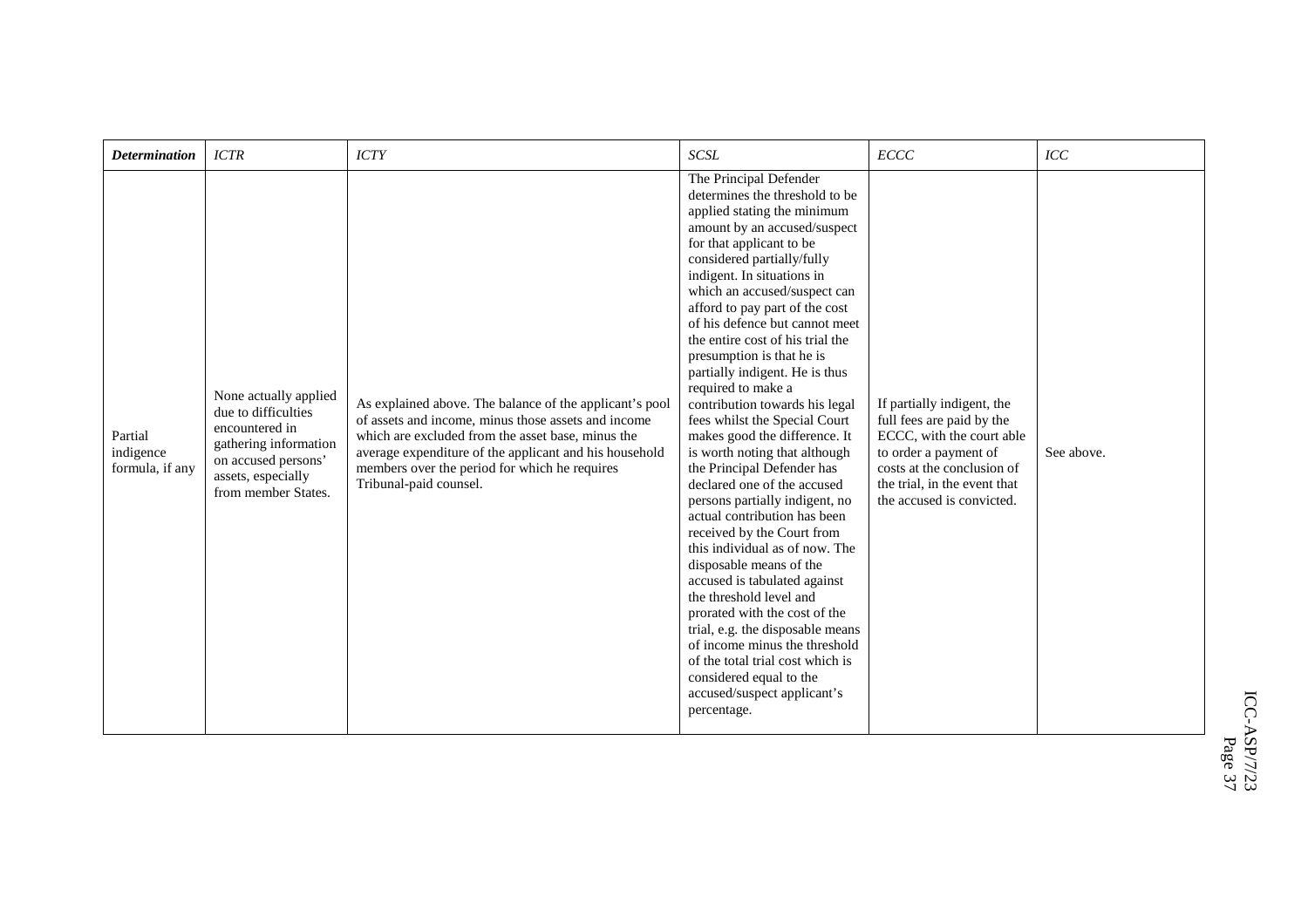## **Annex VII**

## **National and regional statistics resources**

For this exercise, only those websites available in a working language of the Court have been selected. The Court would appreciate receiving additional information from any State Party concerning missing institutes or units, as well as the availability of relevant statistics.

| <b>States</b>               | Website address                                                   |
|-----------------------------|-------------------------------------------------------------------|
| Afghanistan                 | http://www.cso-af.net/cso/index.php?page=1&language=en            |
| Albania                     | http://www.instat.gov.al/                                         |
| Algeria                     | http://www.ons.dz/IN_DEX1.htm                                     |
| Argentina                   | http://www.indec.mecon.ar/                                        |
| Armenia                     | http://www.armstat.am/en/                                         |
| Australia                   | http://www.abs.gov.au/                                            |
| Belgium                     | http://www.statbel.fgov.be                                        |
| Belize                      | http://www.cso.gov.bz/                                            |
| Bosnia and<br>Herzegovina   | http://www.bhas.ba/eng/Default.asp                                |
| <b>Brazil</b>               | http://www.ibge.gov.br/english/                                   |
| Bulgaria                    | http://www.nsi.bg/Index_e.htm                                     |
| Cambodia                    | http://www.nis.gov.kh/                                            |
| Cameroon                    | http://www.statistics-cameroon.org/                               |
| Canada                      | http://www.statcan.ca                                             |
| Central African<br>Republic | http://www.stat-centrafrique.com/                                 |
| Chad                        | http://www.inseed-tchad.org/                                      |
| Chile                       | http://www.ine.cl/canales/chile_estadistico/home_eng.php?lang=eng |
| China                       | http://www.stats.gov.cn/english/index.htm                         |
| Congo                       | http://www.cnsee.org/                                             |
| Côte d'Ivoire               | http://www.ins.ci/                                                |
| Croatia                     | http://www.dzs.hr/default_e.htm                                   |

**Table 1: National institutes or administrative units**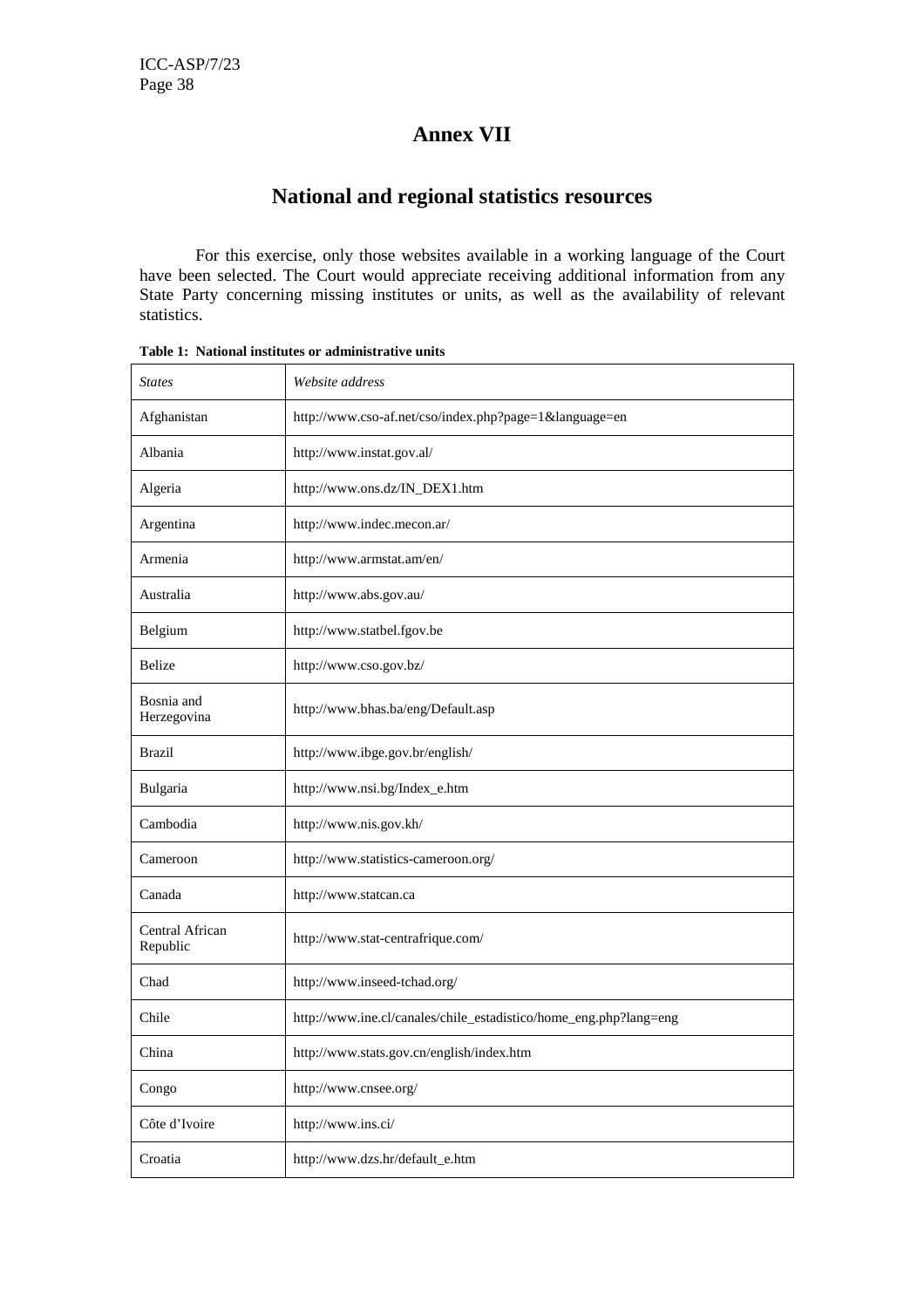| <b>States</b>              | Website address                                                                 |  |
|----------------------------|---------------------------------------------------------------------------------|--|
| Cyprus                     | http://www.mof.gov.cy/mof/mof.nsf/DMLstatistics_en/DMLstatistics_en             |  |
| Czech Republic             | http://www.czso.cz/eng/redakce.nsf/i/home                                       |  |
| Denmark                    | http://www.dst.dk/HomeUK.aspx                                                   |  |
| Denmark (Faroe<br>Islands) | http://www.hagstova.fo/portal/page/portal/HAGSTOVAN/Statistics_%20Faroe_Islands |  |
| Djibouti                   | http://www.ministere-finances.dj/statist.htm                                    |  |
| Egypt                      | http://www.msrintranet.capmas.gov.eg/pls/fdl/tst12e?action=&lname=              |  |
| Estonia                    | http://www.stat.ee/?lang=en                                                     |  |
| Fiji                       | http://www.statsfiji.gov.fj/                                                    |  |
| Finland                    | http://www.stat.fi/index_en.html                                                |  |
| France                     | http://www.insee.fr/fr/default.asp                                              |  |
| Gabon                      | http://www.stat-gabon.ga/Home/Index1.htm                                        |  |
| Gambia                     | http://www.csd.gm/                                                              |  |
| Georgia                    | http://www.statistics.ge/index.php?plang=1                                      |  |
| Germany                    | http://www.destatis.de                                                          |  |
| Greece                     | http://www.statistics.gr/main_eng.asp                                           |  |
| Guinea                     | http://www.stat-guinee.org/                                                     |  |
| Hungary                    | http://portal.ksh.hu/portal/page?_pageid=38,119919&_dad=portal&_schema=PORTAL   |  |
| Iceland                    | http://www.statice.is/                                                          |  |
| Indonesia                  | http://www.bps.go.id/index.shtml                                                |  |
| Ireland                    | http://www.cso.ie/                                                              |  |
| Israel                     | http://www1.cbs.gov.il/reader/?MIval=cw_usr_view_Folder&ID=141                  |  |
| Italy                      | http://www.istat.it/english/                                                    |  |
| Jamaica                    | http://www.statinja.com/                                                        |  |
| Japan                      | http://www.stat.go.jp/english/index.htm                                         |  |
| Jordan                     | http://www.dos.gov.jo/dos_home/home_e.htm                                       |  |
| Latvia                     | http://www.csb.gov.lv/?lng=en                                                   |  |
| Lebanon                    | http://www.cas.gov.lb/Newsrep_en.asp                                            |  |
| Lesotho                    | http://www.bos.gov.ls/                                                          |  |
| Lithuania                  | http://www.stat.gov.lt/en/                                                      |  |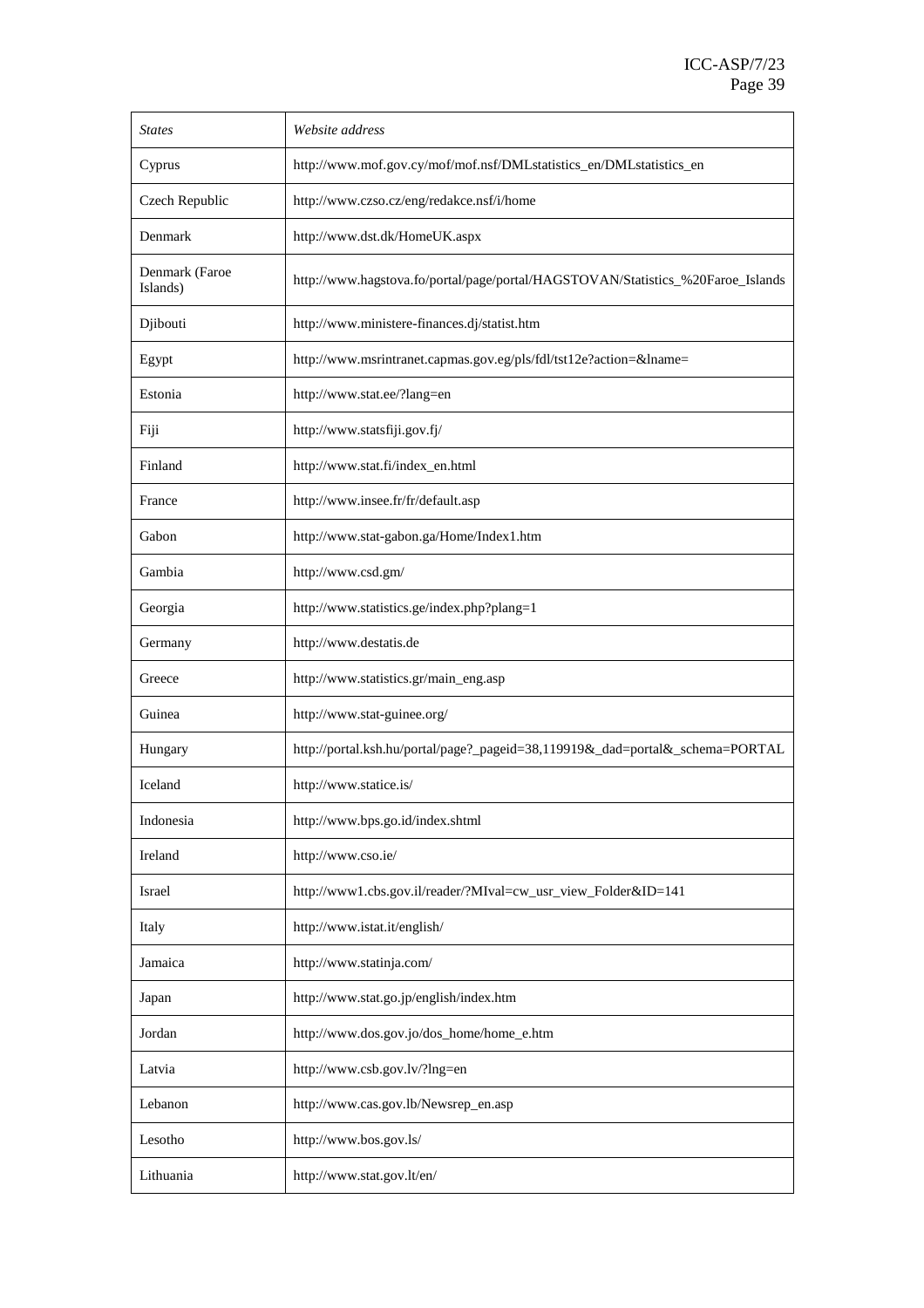| <b>States</b>             | Website address                                   |
|---------------------------|---------------------------------------------------|
| Luxembourg                | http://www.statec.public.lu                       |
| Madagascar                | http://www.instat.mg/                             |
| Malawi                    | http://www.nso.malawi.net/                        |
| Malaysia                  | http://www.statistics.gov.my/                     |
| Maldives                  | http://www.planning.gov.mv/en/                    |
| Malta                     | http://www.nso.gov.mt/                            |
| Mauritania                | http://www.ons.mr/                                |
| Mauritius                 | http://www.gov.mu/portal/site/cso                 |
| Moldova                   | http://www.statistica.md/index.php?lang=en        |
| Mozambique                | http://www.ine.gov.mz/Ingles                      |
| Nepal                     | http://www.cbs.gov.np/                            |
| Netherlands               | http://www.cbs.nl/en-GB/default.htm               |
| New Zealand               | http://www.stats.govt.nz/default.htm              |
| Niger                     | http://www.stat-niger.org/                        |
| Nigeria                   | http://www.nigerianstat.gov.ng/                   |
| Norway                    | http://www.ssb.no/english/                        |
| Oman                      | http://www.moneoman.gov.om/index.asp              |
| Pakistan                  | http://www.statpak.gov.pk/                        |
| Papua New Guinea          | http://www.nso.gov.pg/                            |
| Philippines               | http://www.census.gov.ph/                         |
| Poland                    | http://www.stat.gov.pl/english/                   |
| Portugal                  | http://www.ine.pt                                 |
| Republic of Korea         | http://www.nso.go.kr/eng2006/emain/index.html     |
| Romania                   | http://www.insse.ro/cms/rw/pages/index.en.do      |
| <b>Russian Federation</b> | http://www.gks.ru/eng/                            |
| Saint Lucia               | http://www.stats.gov.lc/                          |
| Senegal                   | http://www.ansd.sn/                               |
| Serbia                    | http://webrzs.statserb.sr.gov.yu/axd/en/index.php |
| Seychelles                | http://www.misd.gov.sc/sdas/                      |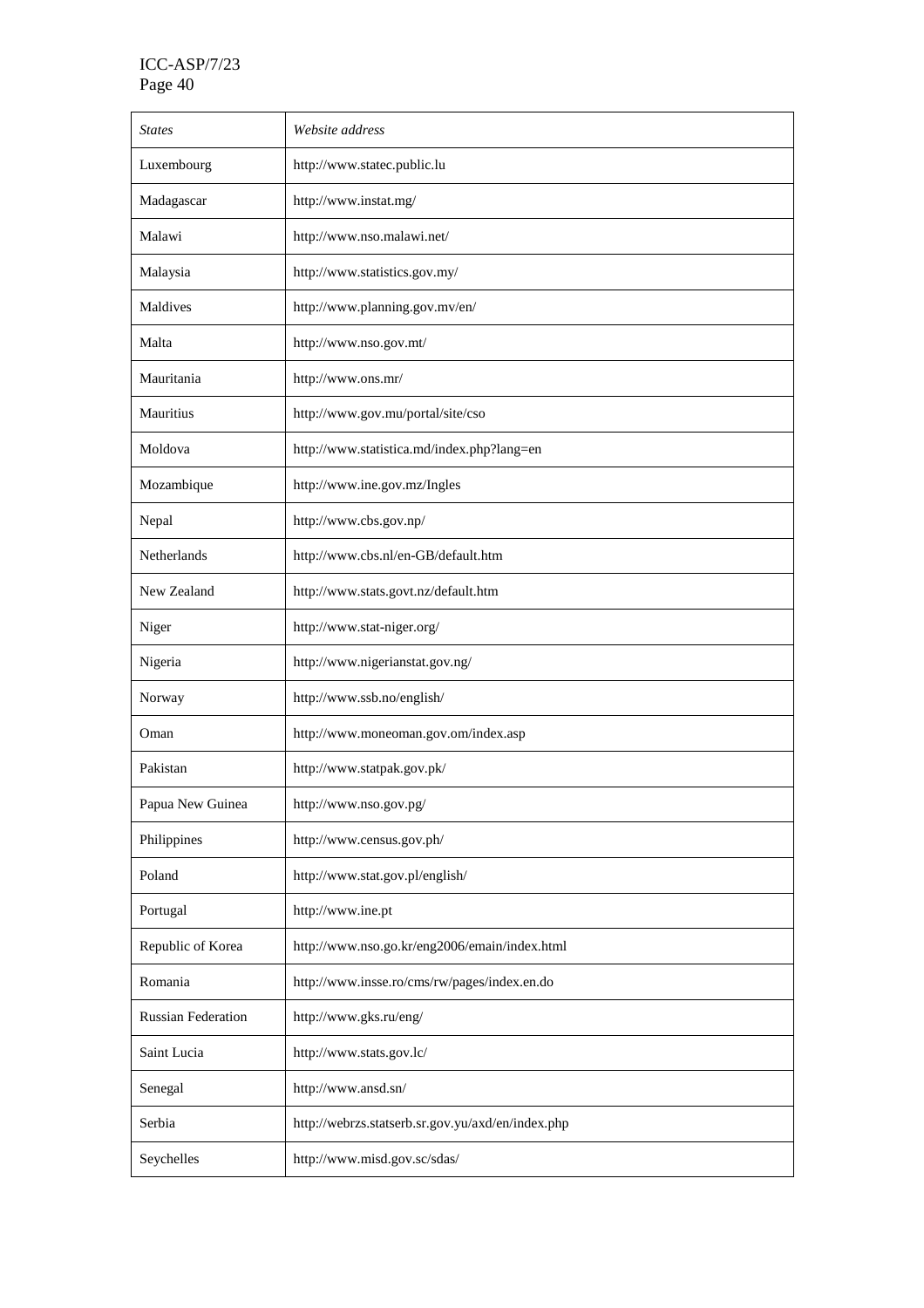| <b>States</b>                                | Website address                                  |  |
|----------------------------------------------|--------------------------------------------------|--|
| Singapore                                    | http://www.singstat.gov.sg/                      |  |
| Slovakia                                     | http://portal.statistics.sk/showdoc.do?docid=359 |  |
| Slovenia                                     | http://www.stat.si/eng/index.asp                 |  |
| South Africa                                 | http://www.statssa.gov.za/                       |  |
| Sri Lanka                                    | http://www.statistics.gov.lk/                    |  |
| Swaziland                                    | http://www.gov.sz/home.asp?pid=75                |  |
| Sweden                                       | http://www.scb.se/default___<br>2154.asp         |  |
| Switzerland                                  | http://www.bfs.admin.ch/bfs/portal/fr/index.html |  |
| Tanzania                                     | http://www.nbs.go.tz/                            |  |
| The former Yugoslav<br>Republic of Macedonia | http://www.stat.gov.mk/english/glavna_eng.asp    |  |
| Tunisia                                      | http://www.ins.nat.tn/                           |  |
| Turkey                                       | http://www.turkstat.gov.tr/Start.do              |  |
| Ukraine                                      | http://www.ukrstat.gov.ua/                       |  |
| United Kingdom                               | http://www.statistics.gov.uk/                    |  |
| <b>United States of</b><br>America           | http://www.fedstats.gov/                         |  |
| Uzbekistan                                   | http://www.stat.uz/STAT/index.php?lng=1          |  |
| Vietnam                                      | http://www.gso.gov.vn/default_en.aspx?tabid=491  |  |
| Zambia                                       | http://www.zamstats.gov.zm/                      |  |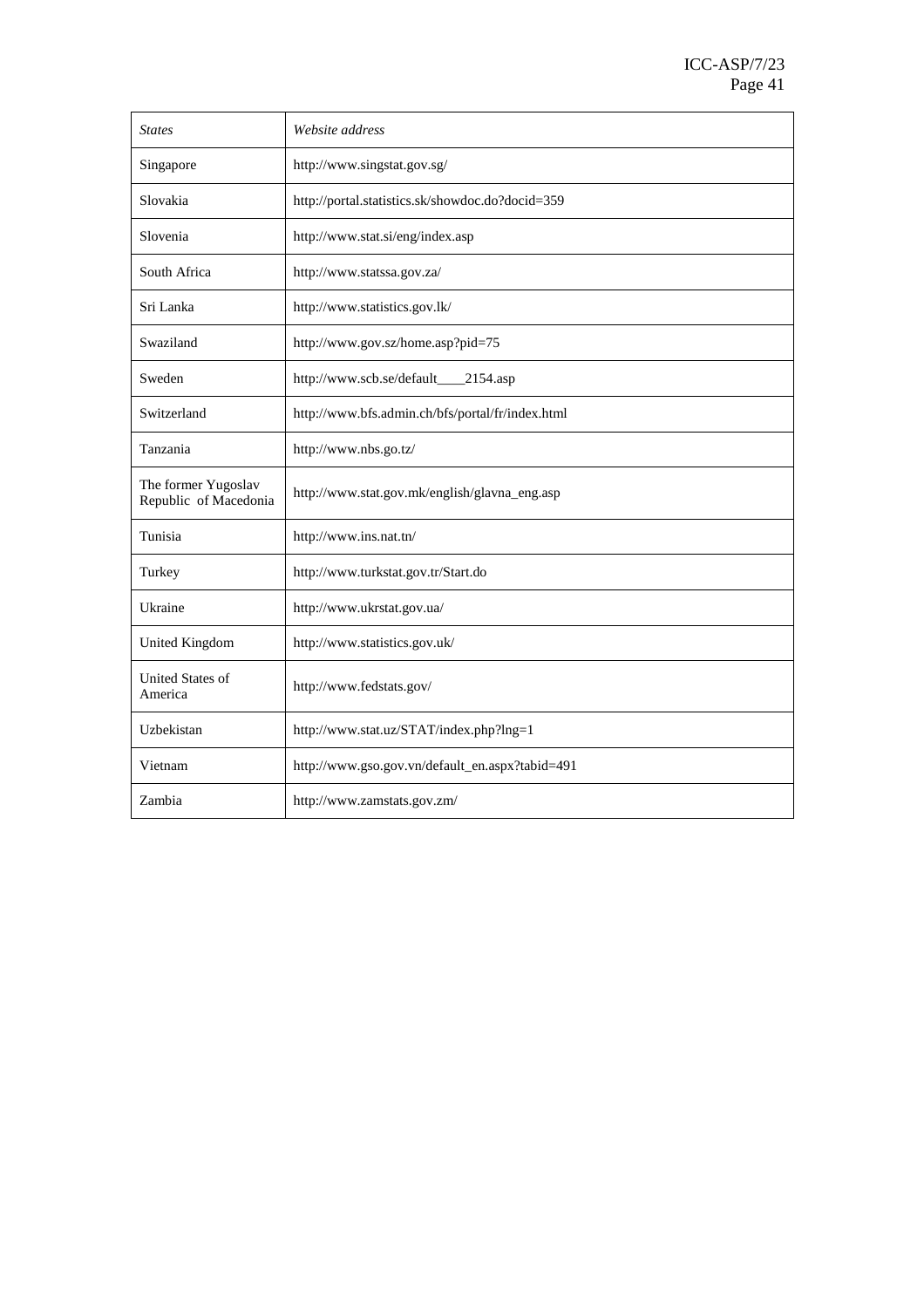| Organizations                                                        | Website Address                                                         |
|----------------------------------------------------------------------|-------------------------------------------------------------------------|
| Afristat                                                             | http://www.afristat.org/                                                |
| Asian Development Bank                                               | http://www.adb.org/Economics/                                           |
| Eurostat                                                             | http://epp.eurostat.ec.europa.eu/                                       |
| Inter-American Development<br>Bank                                   | http://www.iadb.org/research/data.cfm?language=en&parid=2               |
| <b>International Monetary Fund</b>                                   | http://dsbb.imf.org/                                                    |
| International Statistical Institute                                  | http://isi.cbs.nl/                                                      |
| Organisation for Economic Co-<br>operation and Development<br>(OECD) | http://www.oecd.org/statsportal/0,3352.en 2825 293564 1 1 1 1 1,00.html |
| The World Bank                                                       | http://www.worldbank.org/                                               |

## **Table 2: International and regional resources**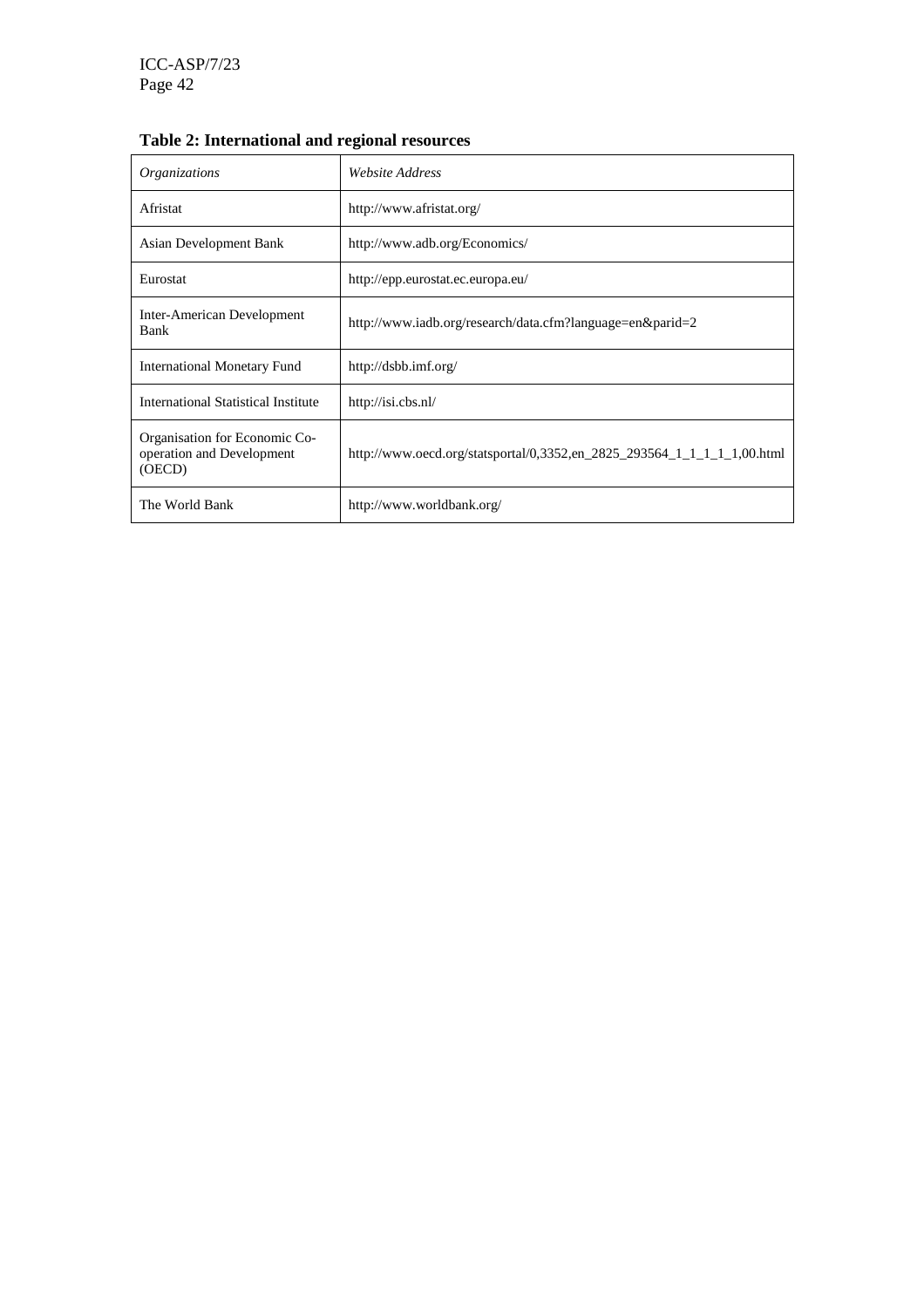## **Annex VIII**

## **Examples of calculation of indigence**

Following all changes, adjustments, and clarifications to the two mechanisms, namely the payment scheme and the determination of indigence under the legal aid system, the Court proposes the following examples of calculation, which are based on the same case as that used in the calculations provided in  $2005$ .<sup>1</sup> Real names of places have been included as examples of available statistics.

| spouse $+ 1$ child living in<br>Luxembourg        | Yearly budget of households = $\epsilon$ 43,673.5 in 1996 <sup>2</sup> Applying<br>Consumer Price Index (CPI), annual changes from 1996-2007<br>$(25,31\%)$ , total = €54,727.26. | €4,560.60 |  |  |
|---------------------------------------------------|-----------------------------------------------------------------------------------------------------------------------------------------------------------------------------------|-----------|--|--|
| living<br>son/daughter<br>1n<br>Douala (Cameroon) | Yearly budget per person = XOF 496,660.69 <sup>3</sup> = $\epsilon$ 757.154 <sup>4</sup>                                                                                          | €63.10    |  |  |
| 1 son/daughter in Boston                          | US\$51,980 per year <sup>5</sup> = US\$4,332.67 per month                                                                                                                         | €2,718.38 |  |  |
| Total monthly obligations = $\epsilon$ 7,342.08   |                                                                                                                                                                                   |           |  |  |

|  | Table 1: Monthly obligations of applicant |
|--|-------------------------------------------|
|  |                                           |

<sup>&</sup>lt;sup>1</sup> Report on the principles and criteria for the determination of indigence for the purposes of legal aid

<sup>(</sup>ICC-ASP/6/INF.1, annex).<br>
<sup>2</sup> http://www.statistiques.public.lu/stat/TableViewer/tableView.aspx?ReportId=1551 (16 July 2008).<br>
<sup>3</sup> http://www.statistics.compresen.org/(16 July 2008).

 $\frac{1}{3}$  http://www.statistics-cameroon.org/ (16 July 2008).

<sup>&</sup>lt;sup>4</sup> All conversions were made or reviewed on 16 July 2008.

 $<sup>5</sup>$  http://www.epi.org (16 July 2008).</sup>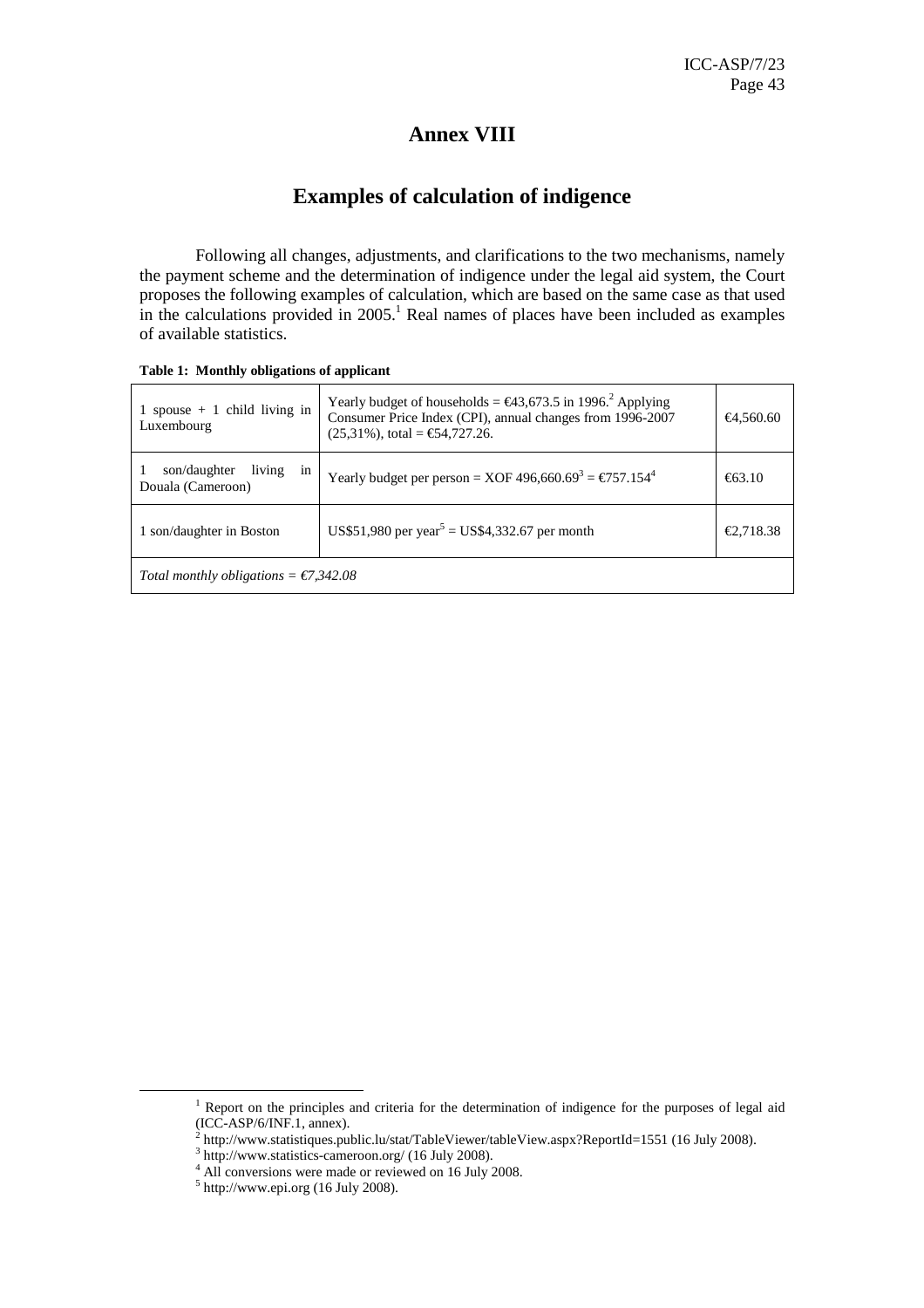#### **Case 1**

 $\overline{a}$ 

| <b>ASSETS</b>     |                          |  |
|-------------------|--------------------------|--|
| Property          | EMR <sup>6</sup> (euros) |  |
| Family house in A | 1,300                    |  |
| Apartment in B    | 1,500                    |  |
| Apartment in C    | 1,000                    |  |
| House in D        | 600                      |  |

| Other assets         | Total value (euros) | Total/60 |
|----------------------|---------------------|----------|
| 3 cars               | 40,000              | 666.67   |
| Paintings, jewellery | 300,000             | 5,000    |
| <b>Bank</b> accounts | 150,000             | 2,500    |
| Shares and bonds     | 500,000             | 8,333.33 |
| Total                | 990,000             | 20,900   |

 $MDM<sup>7</sup>$  = Monthly value of assets – Monthly Obligations =  $€13,558$ 

In case 1, the applicant would be found partially indigent, and should pay his or her defence team a sum equal to his or her MDM.

The Court's contribution would be calculated as follows (in euros):

| Phase                                                   | Monthly $cost^{\delta}$ | Monthly contribution |
|---------------------------------------------------------|-------------------------|----------------------|
| Phase 1 (Investigation to initial appearance)           | $22,206.79^9$           | 8,648.79             |
| Phase 2 (Initial appearance to confirmation of charges) | 33,191.79               | 19,633.79            |
| Phase 3 (Confirmation of charges to closing arguments)  | 45,742.79               | 32,184.79            |
| Phase 4 (Closing arguments to delivery of judgment)     | $22,206.79^{10}$        | 8,648.79             |
| Phase 5 (Appeal)                                        | 33,191.79               | 19,633.79            |

<sup>6</sup> Estimated monthly rent (see ICC-ASP/6/INF.1, para. 13).

<sup>&</sup>lt;sup>7</sup> Monthly disposable means (see document ICC-ASP/6/INF.1, para. 18).<br><sup>8</sup> For this calculation, the total budget for investigations was divided by 24 and added to the monthly cost. See Report on the operation of the Court's legal aid system and proposals for its amendment (ICC-ASP/6/4, annex IV).

<sup>&</sup>lt;sup>9</sup> Monthly ceiling for the legal cost of legal assistance during this phase.

<sup>&</sup>lt;sup>10</sup> Monthly ceiling for the legal cost of legal assistance during this phase.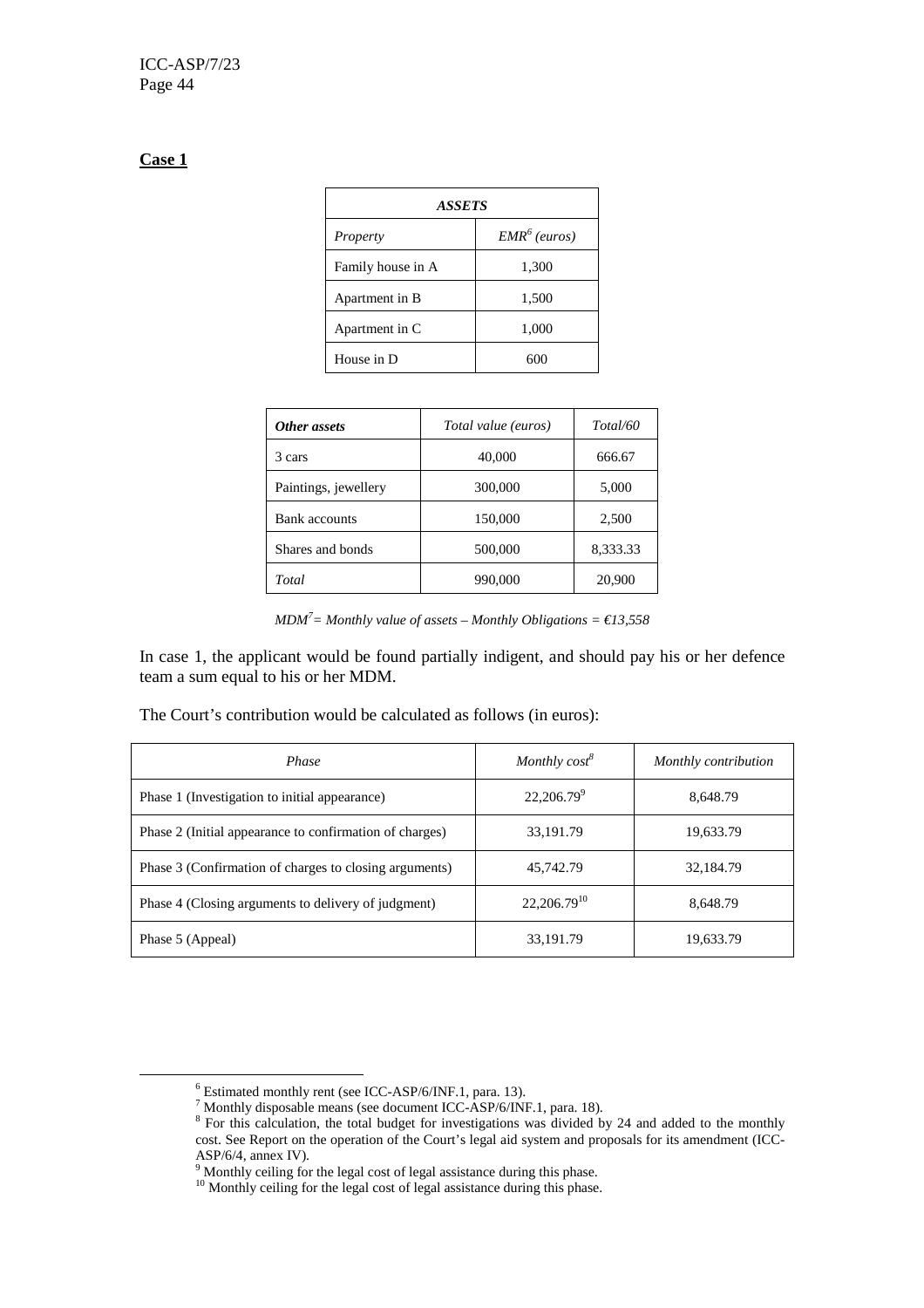## **Case 2**

| <b>ASSETS</b>     |             |  |
|-------------------|-------------|--|
| Property          | EMR (euros) |  |
| Family house in A | 3,000       |  |
| Apartment in B    | 2,000       |  |
| Apartment in C    | 1,500       |  |
| House in D        | 1,500       |  |

| Other assets         | Total value (euros) | Total/60  |
|----------------------|---------------------|-----------|
| 3 cars               | 50,000              | 833.33    |
| Paintings, jewellery | 1,000,000           | 16,666.67 |
| Bank accounts        | 1,500,000           | 25,000    |
| Shares and bonds     | 3,000,000           | 50,000    |
| Total                | 5,550,000           | 92,500    |

*MDM = Monthly value of assets – Monthly Obligations = €83,342.08* 

In case 2, the applicant would be found not indigent.